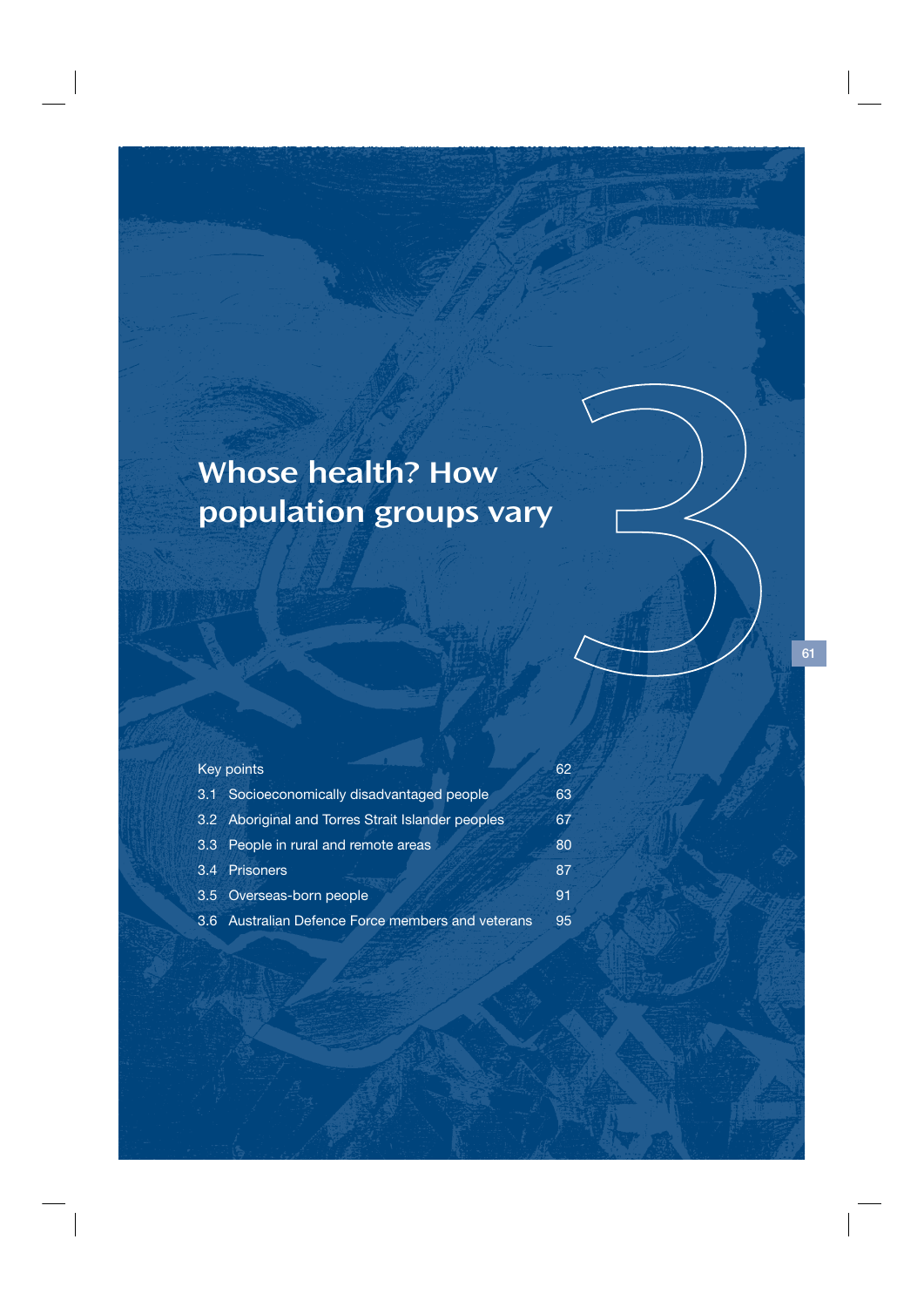# Key points

- Compared with those who have social and economic advantages, disadvantaged Australians are more likely to have shorter lives, higher levels of disease risk factors and lower use of preventive health services.
- Indigenous people are generally less healthy than other Australians, die at much younger ages, have more disability and a lower quality of life.
- Despite improvements in Indigenous death rates, the overall gap between Indigenous and non-Indigenous rates appears to be widening.
- However, the gap in death rates between Indigenous infants and other Australian infants is narrowing.
- People living in rural and remote areas tend to have shorter lives and higher levels of illness and disease risk factors than those in major cities.
- Prison inmates tend to have poor mental health and high levels of health risk behaviours, such as drug and alcohol use, smoking, and unsafe sexual practices.
- Most migrants enjoy health that is as good as or better than that of the Australian-born population—often with lower rates of death, hospitalisation, disability and disease risk factors.
- Death rates for Australian Defence Force members are lower than the general community's for overall mortality, cancer, cardiovascular disease, assault and suicide.
- Veterans tend to have poorer mental health than the general community, with the prevalence of mental health problems being closely related to the degree of combat exposure.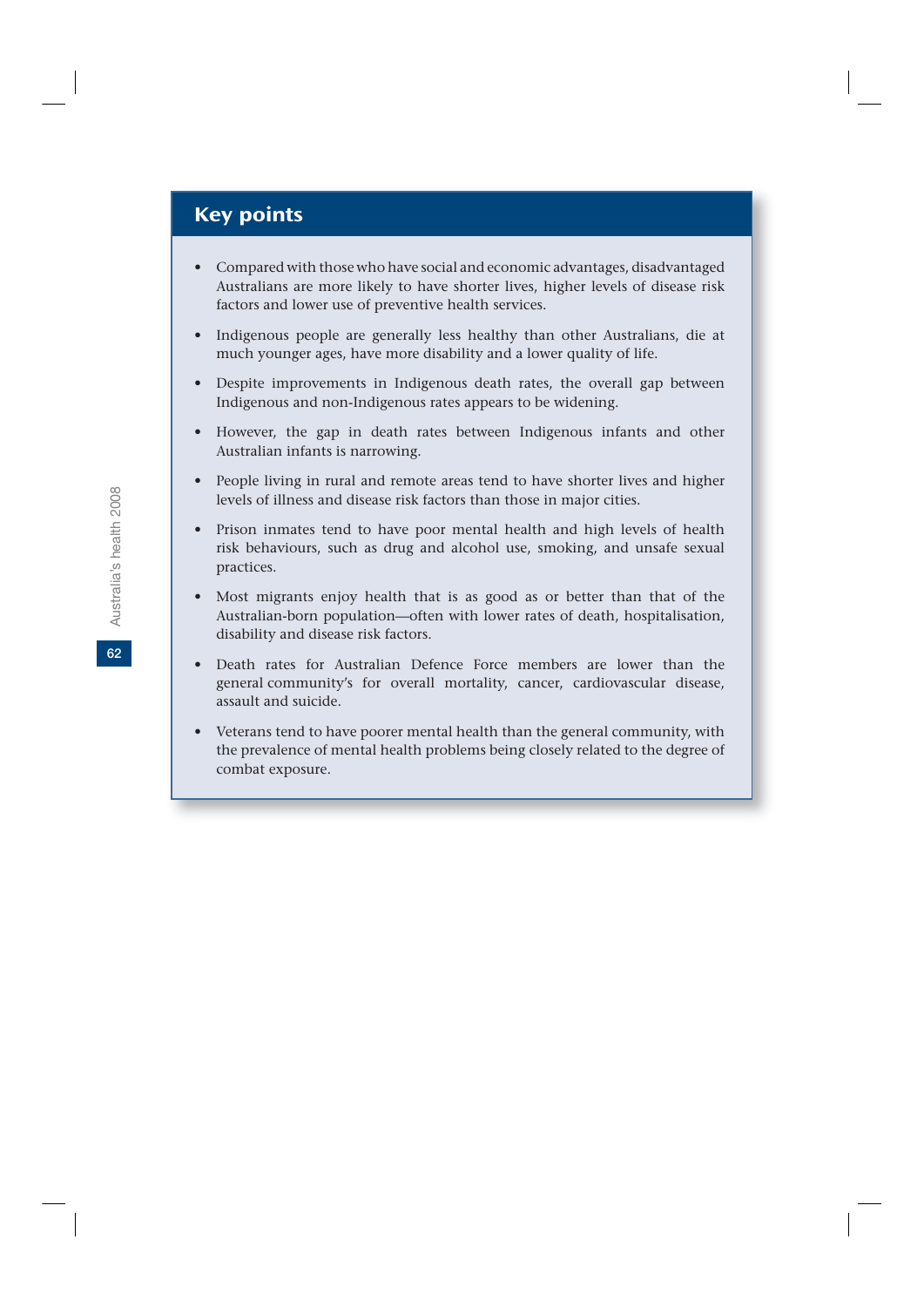dustralians are generally healthy and continue to become healthier. But is this the same for all Australians? There will always be individuals who are unlucky in their health, but do our various population groups tend to h for all Australians? There will always be individuals who are unlucky in their health, but do our various population groups tend to have a fair share of Australia's health?

If some do not, it is important to study their patterns of health for at least two reasons. First, there is the basic social issue of fairness in a major aspect of people's lives, their health. Second, the patterns may help suggest why population groups have certain problems, why they need extra attention and in what ways. This may offer opportunities for the health system in particular but also for wider social improvements.

There is scope to identify many population groups in Australia but this chapter focuses on six groups. The first four—socioeconomically disadvantaged people, Indigenous Australians, those living in rural and remote areas, and prisoners—show various levels and types of health disadvantage. The remaining two groups—those born overseas and members of the defence forces—do not tend to have poorer health but they still have some special concerns.

For another perspective on groups, Chapter 6 covers health statistics across the life stages, ranging from the health of mothers, babies and infants, through childhood and youth to the years of adulthood, including old age.

# 3.1 Socioeconomically disadvantaged people

Although the overall level of health and wellbeing of the Australian population is high when compared with the populations of many overseas countries, there are substantial differences in the health of specific groups within our population. One of the most important contributors to these differences is socioeconomic status.

As discussed in Chapter 4, socioeconomic characteristics are key determinants of health and wellbeing, and contribute to differences in health or 'health inequality' across the population. There are many factors that can contribute to inequality—age, sex, ethnicity, gender, social and economic status, disability, geographical area, and so on. Although some dimensions of inequality are unavoidable (such as age), many other inequalities occur as a result of socioeconomic differences in material resources, access to educational opportunities, safe working conditions, effective services, living conditions in childhood, racism and discrimination. Most of these are amenable to intervention, so they should be avoidable (Hetzel et al. 2004).

Because economic and social inequalities go hand in hand, their combined impact results in limited opportunities and life chances for many who are affected by them. Those with the highest socioeconomic status are those who have the most resources, opportunities and power to make choices, whereas those with the lowest status have the least of these. This forms a 'social gradient', with overall health and wellbeing tending to improve at each step up the socioeconomic ladder. Thus, people with a higher income generally enjoy better health and longer lives than people with a lower income (Marmot et al. 1984). The rich tend to be healthier than those in the middle, who are, in turn, healthier than the poor.

The gradient is evident whether looking at differences in current socioeconomic status or that of family of origin. The effects seem to persist throughout life, from birth through adulthood and into old age, and possibly to the next generation (Hertzman 1999). The effect tends to entrench differences in health and wellbeing across the population. However, although it is clear that poor living and working conditions impair health and shorten lives, the pathways through which these factors act and are related are complex and not yet fully understood.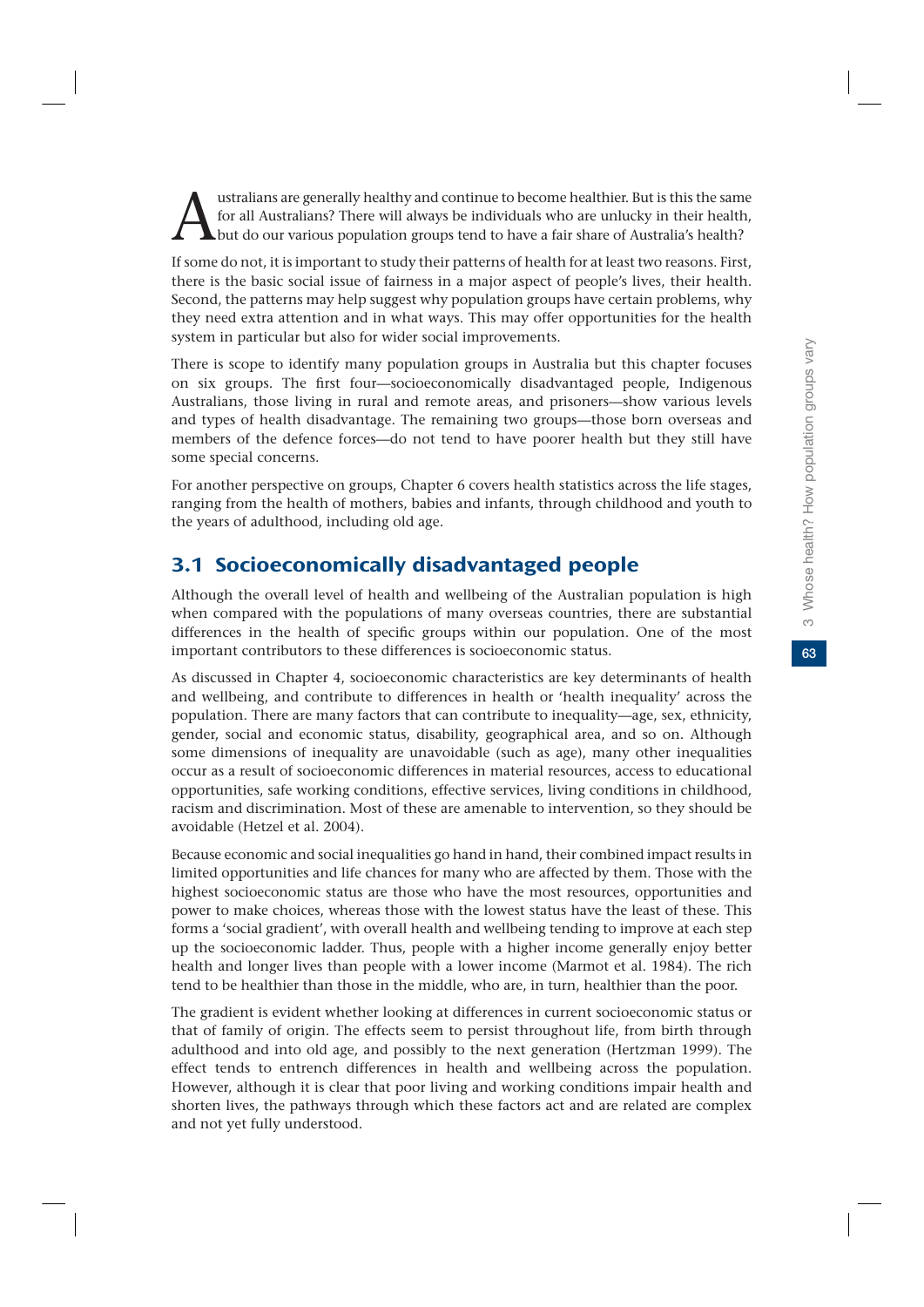#### Measuring socioeconomic status

The concept 'socioeconomic status' represents how individuals and groups are 'placed' in a society, and the cumulative effects of time. It also reflects the context in which health-damaging exposures and health-protective resources act at different stages of life to influence health; and it represents how recent and remote socioeconomic factors interact to affect health (Brown et al. 2004).

A number of important dimensions of socioeconomic status are identified in the literature, including social prestige, material resources, and occupation and working conditions (Galobardes et al. 2007). However, the various socioeconomic measures—such as education, occupation, income, wealth and housing tenure—are not interchangeable and may produce different estimates of the impact of socioeconomic status on health (Krieger et al. 2005). As well as the socioeconomic factors affecting health in their own right, they interact in their effects (Krieger et al. 2005).

Socioeconomic status can be measured at three levels: individual, household, and neighbourhood or other small area. In Australia, area-level indicators are often used as measures of socioeconomic status. These are aggregated from individual level or small area data, usually from census or other administrative databases. They can be used to describe areas on a continuum from disadvantaged to affluent or as a proxy for the socioeconomic status of the people living in those areas. *Australia's health 2008* examines socioeconomic status using the Index of Relative Socio-Economic Disadvantage (IRSD), one of four Socio-Economic Indexes for Areas (SEIFAs) developed by the Australian Bureau of Statistics (Box 3.1).

# Box 3.1: Socioeconomic status and the Index of Relative Socio-Economic Disadvantage

The Index of Relative Socio-Economic Disadvantage (IRSD) is one of four Socio-Economic Indexes for Areas (SEIFAs) compiled by the Australian Bureau of Statistics (ABS) after each Census of Population and Housing. The SEIFAs aim at representing the socioeconomic status (SES) of Australian communities and identifying areas of advantage and disadvantage. The IRSD scores each area by summarising attributes of the population such as low income, low educational attainment, high unemployment, and jobs in relatively unskilled occupations.

Typically, the IRSD areas used are the 37,000 ABS Collection Districts. They are ranked by their IRSD score, and then divided into groups that represent equal proportions of the total Australian population. Usually the grouping is in fifths but there can be others such as fourths or tenths. The groups can then be compared for different matters of interest—for example, according to their rates of smoking, obesity, deaths and so on.

In this report, an area group comprising the fifth of the population with the greatest overall level of disadvantage is described as the 'lowest SES fifth'. The fifth at the other end of the scale—the top fifth—is described as the 'highest SES fifth'.

It is important to note that the IRSD reflects the overall or average level of disadvantage of the population of an area: it does not show how individuals living in the same area differ from each other in their SES (Krieger et al. 1997). Being an average, the score is also likely to reduce the apparent differences between area groups (Glover et al. 2004a).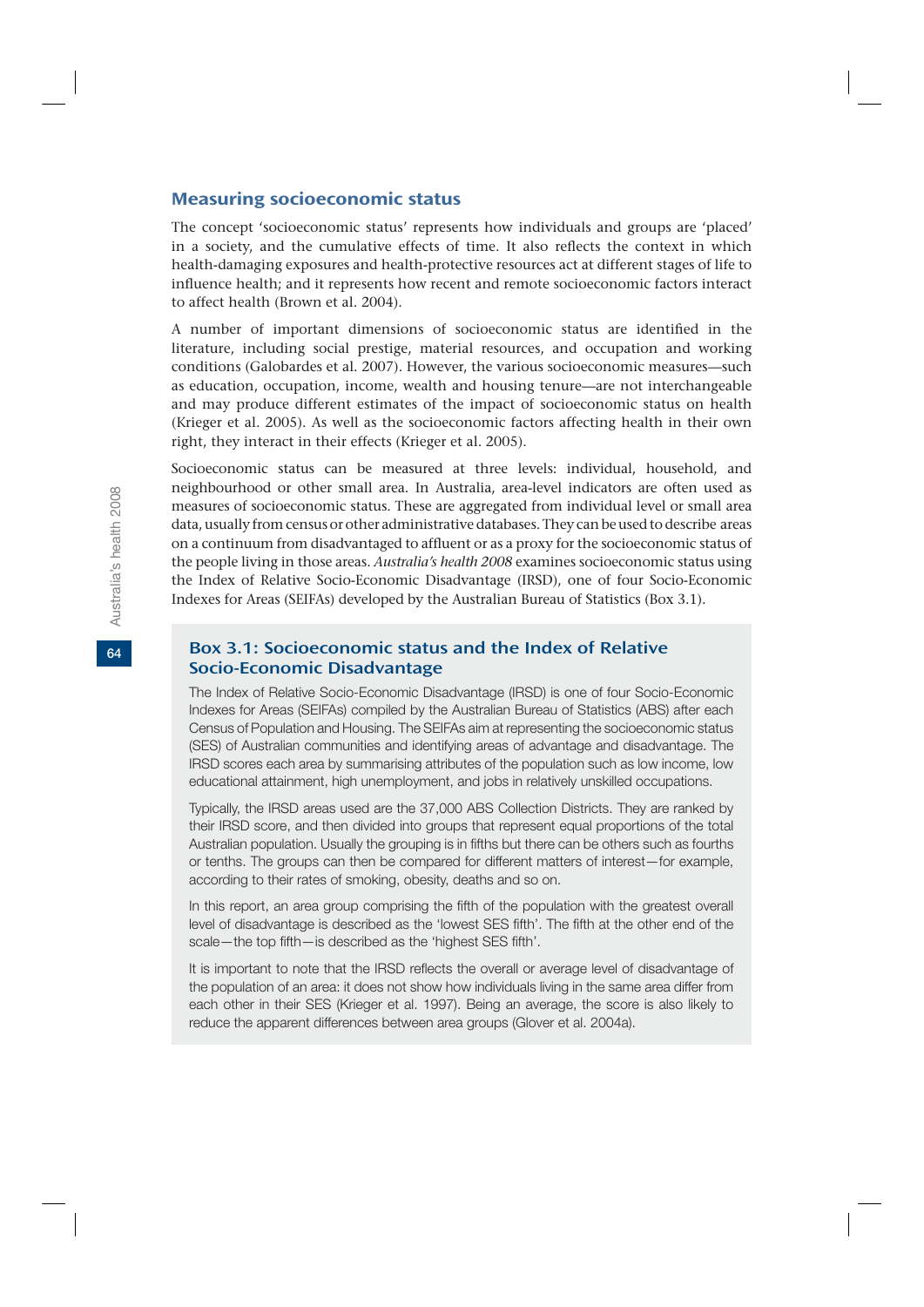65

# Socioeconomic status and health

Many studies show that people or groups who are socially and economically disadvantaged have reduced life expectancy, premature mortality, increased disease incidence and prevalence, increased biological and behavioural risk factors for ill health, and lower overall health status (Glover et al. 2004b; AIHW: Mathers 1996).

For example, social gradients are evident for many of the major chronic diseases and their risk factors in Australia (Glover et al. 2004b). Results from the 2004–05 National Health Survey (NHS) indicate that people with lower socioeconomic status are more likely to smoke, exercise less, be overweight and/or obese, and have fewer or no daily serves of fruit (ABS 2006a). These are risk factors for a number of long-term health conditions such as respiratory diseases, lung cancer and cardiovascular diseases (Figure 3.1).

Among the long-term health conditions covered in the 2004–05 NHS, those reported most often by disadvantaged people were diabetes, diseases of the circulatory system (which include heart disease and stroke), arthritis, mental health problems and respiratory diseases (including asthma). The survey also found that those who were socioeconomically disadvantaged reported more visits to doctors and hospital outpatient and accident and emergency services, but were less likely to use preventive health services, such as dental services (ABS 2006a).



*Note:* See Box 3.1 for explanation of socioeconomic status (SES). *Source:* ABS 2006a.

**Figure 3.1: Proportion of people aged 18 years and over reporting selected health risk factors and long-term conditions, by socioeconomic status, 2004–05 (per cent)**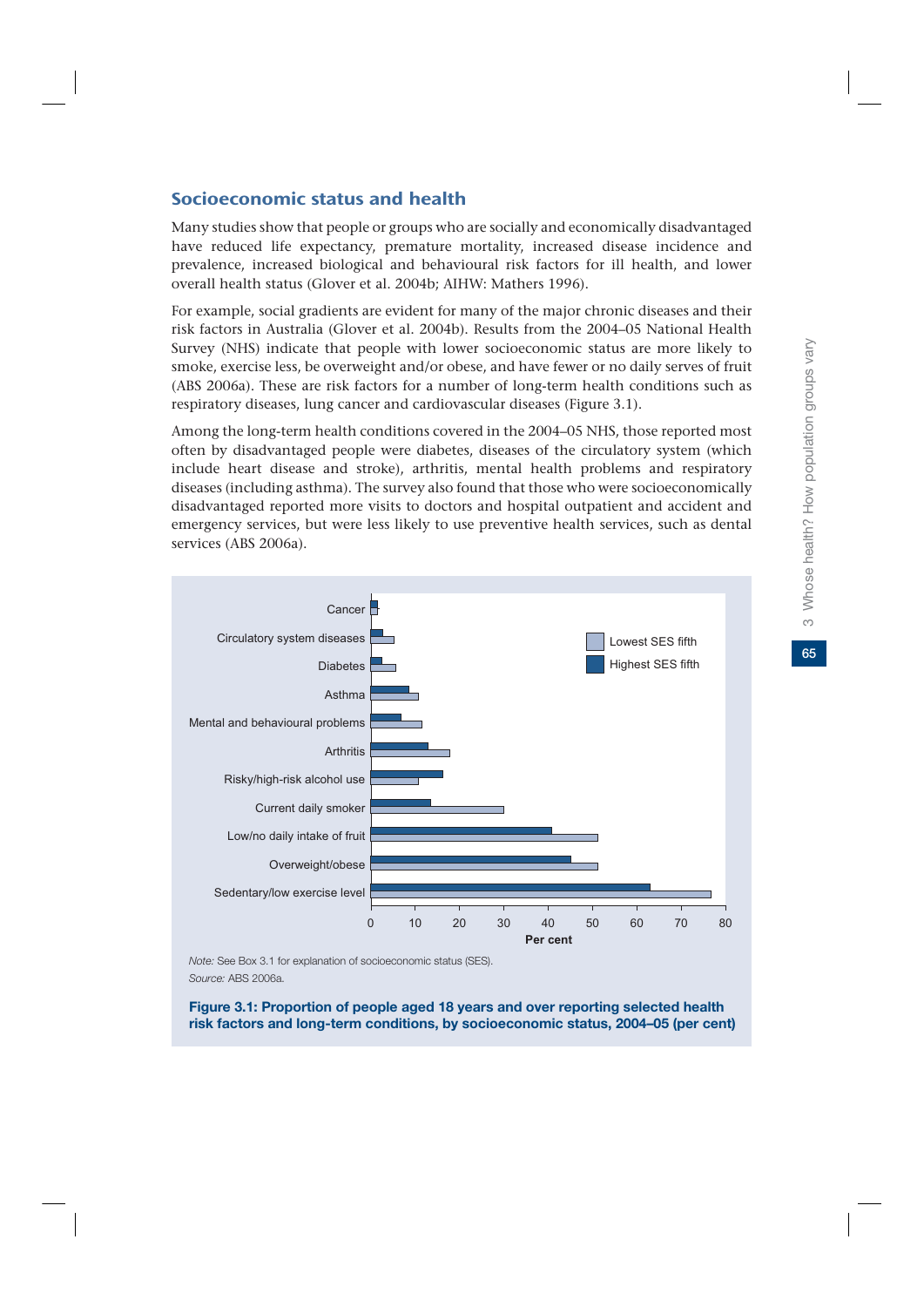Studies of deaths have shown that Australia has substantial socioeconomic inequalities, with premature death rates generally being highest among those who are the most disadvantaged. Draper et al. (2004) found that, with some exceptions, death rates were highest in the most disadvantaged areas of Australia for males and females across all age groups. Moreover, death rates often increased with rising disadvantage.

'Avoidable mortality' means those causes of death that are potentially avoidable at the present time, given our available knowledge about the effects of social and economic policy, health behaviours and health-care interventions (Page et al. 2006). Figure 3.2 shows avoidable mortality by areas that have been ranked into five groups according to their level of disadvantage. Areas have also been grouped so that socioeconomic status is presented separately for capital cities and major urban centres combined and the rest of the state/territory areas combined.

Figure 3.2 shows that the areas of highest socioeconomic status have the lowest rates of avoidable mortality and areas of lowest socioeconomic status have the highest rates. For example, in both the capital cities and rest of state/territory areas, there is an almost continuous socioeconomic gradient in the rates of avoidable death. In the capital cities and major urban centres, the overall avoidable mortality rate for the 'worst-off' fifth was 60% higher than for the 'best-off' fifth. For those in the rest of the state or territory areas, the corresponding figure was a 45% higher rate.



*Notes*

1. See Box 3.1 for explanation of socioeconomic status (SES).

2. Deaths are presented as the age-standardised rate per 100,000 population.

3. Major urban centres are Newcastle, Wollongong, Geelong, Gold Coast and Townsville–Thuringowa.

4. Rest of state/territory comprises areas outside the capital cities and other major urban centres. *Source:* Page et al. 2006.

#### **Figure 3.2: Avoidable mortality (under 75 years) by socioeconomic status and area, all causes, 1997–2001**

For further information about socioeconomic characteristics and health, see Section 4.3.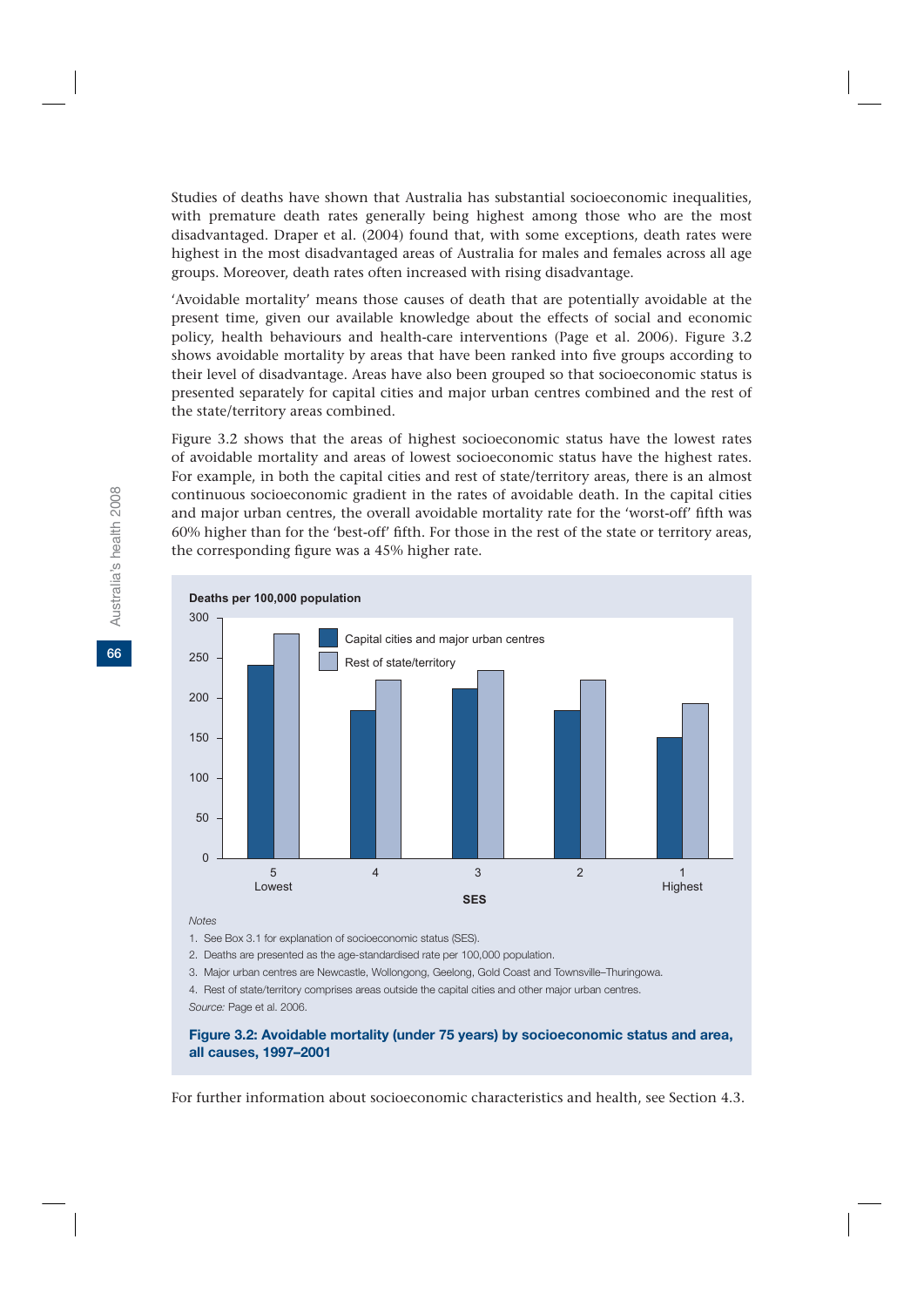# 3.2 Aboriginal and Torres Strait Islander peoples

Aboriginal and Torres Strait Islander peoples (Indigenous Australians) experience significantly more ill health than other Australians. They typically die at much younger ages and are more likely to experience disability and reduced quality of life because of ill health (AIHW 2007a). The burden of disease and injury among Indigenous Australians in 2003 was estimated to be 95,976 DALYs (disability-adjusted life years or years of life lost through premature death or living with disability; see Box 2.7). This represented 3.6% of the total burden of disease in Australia for a group that makes up 2.5% of the total population. The leading causes of this burden were cardiovascular diseases, mental disorders, chronic respiratory disease, diabetes and cancer (Vos et al. 2007).

Although there have been improvements in the mortality rates of Indigenous Australians in recent years, available data suggest that the relative gap in overall mortality rates between Indigenous and non-Indigenous Australians is widening. However, the gap in mortality rates between Indigenous infants and other infants is narrowing.

Data from a number of sources indicate that across a range of socioeconomic and healthrelated indicators the Indigenous population is disadvantaged. In 2004–05, Aboriginal and Torres Strait Islander peoples reported lower incomes than other Australians, higher rates of unemployment, lower educational attainment and lower rates of home ownership (AIHW 2007a).

The socioeconomic disadvantage experienced by Aboriginal and Torres Strait Islander peoples compared with other Australians places them at greater risk of exposure and vulnerability to health risk factors such as smoking and alcohol misuse, and other risk factors such as exposure to violence. However, socioeconomic disadvantage alone does not explain all the differences in health status that exist between Indigenous and non-Indigenous Australians (Glover et al. 2004c; Carson 2007). Numerous other aspects of the living, working and social conditions of Indigenous Australians, along with a reduced sense of control over their own lives, may help to explain the generally poorer health of Aboriginal and Torres Strait Islander peoples.

This section discusses data sources used to compile the health information on Aboriginal and Torres Strait Islander peoples and outlines some problems with data quality. It then describes the demographic profile of Indigenous Australians and some measures of health status, disability rates and service use. The section concludes with information on behaviours that affect health status such as smoking, excessive alcohol consumption and the use of illicit drugs; and finally discusses the housing conditions of Indigenous people.

# Data quality

There has been much progress in collecting information on the health of Aboriginal and Torres Strait Islander peoples over the last decade, but many logistical, analytical and conceptual challenges remain (AIHW & ABS 2006). This is partly due to varying levels of identification of Indigenous people in administrative records and partly to the statistical and practical challenges of surveying a population that is relatively small—2.5% of the total population—and one-quarter of whom (24%) live in Remote or Very Remote areas (ABS 2007a). Improving both the enumeration of Indigenous Australians in the Census and the identification of Indigenous people in administrative data sets are key strategies towards better quality information about the health of the Indigenous population.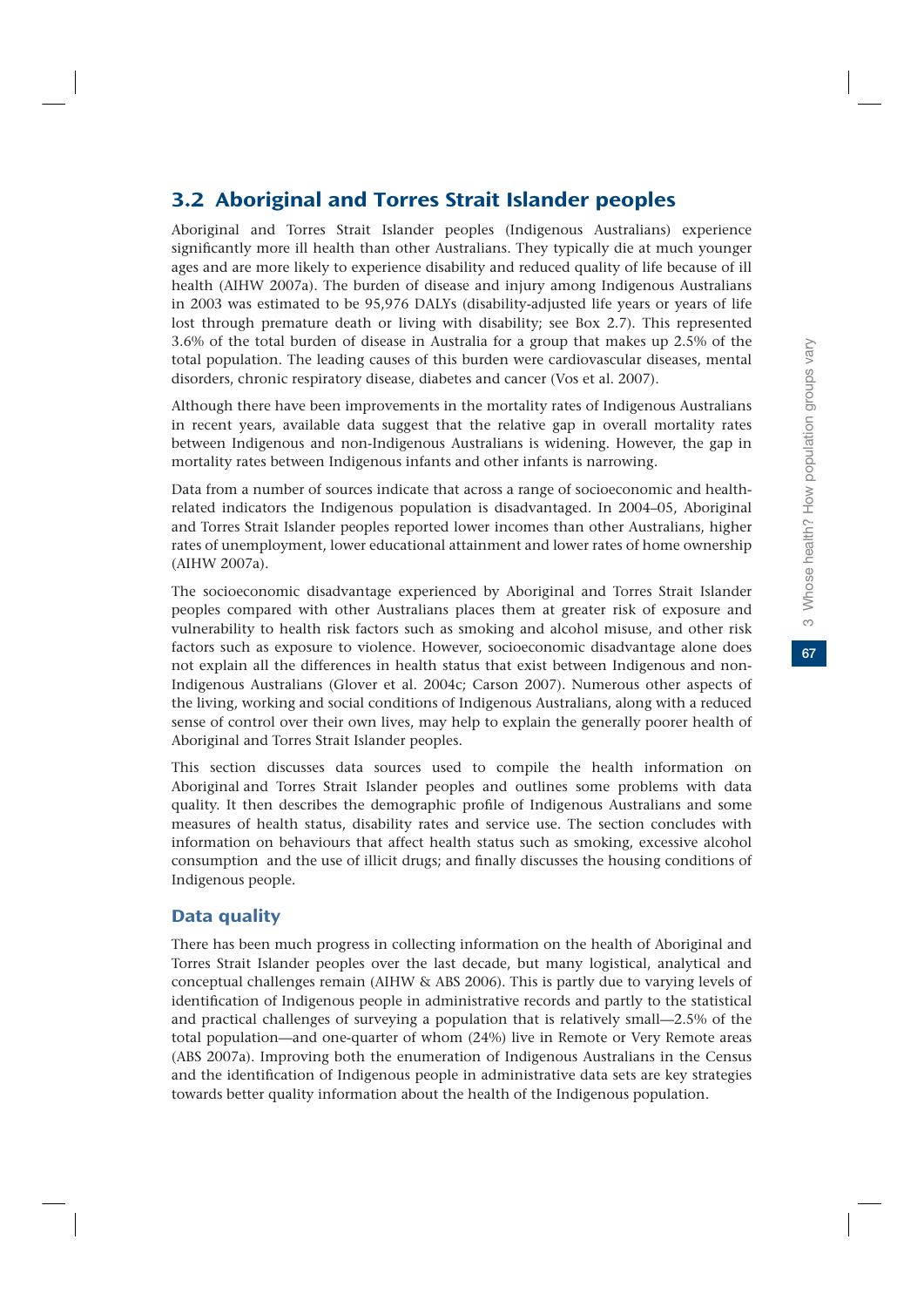A number of administrative data sets and household surveys are used to provide useful information on specific diseases, risk factors, living conditions and access to and use of services. These include birth and death registration, disease registers, and data on consultations with general practitioners, community-controlled and other Aboriginal health services, and hospital use. Surveys include national household surveys and surveys aimed specifically at Aboriginal and Torres Strait Islander peoples.

The coverage of Indigenous Australians in birth registration is improving, but Indigenous death registrations are not yet complete enough in all states and territories to provide national estimates. Data from Queensland, Western Australia, South Australia and the Northern Territory are used to provide indicative information on deaths.

Until recently, only data from Queensland, Western Australia, South Australia and the Northern Territory were used to provide information on hospital use by Indigenous Australians. The extent of under counting of Indigenous people in hospital records has been assessed recently by the AIHW. The results show that there have been significant improvements in the quality of Indigenous identification in both New South Wales and Victoria. Therefore data from New South Wales, Victoria, Queensland, Western Australia, South Australia and the Northern Territory can now be used for reporting on hospital use by Indigenous Australians. These six jurisdictions represent 96% of the Indigenous population of Australia.

# Australia's Indigenous population

The preliminary Indigenous estimated resident population of Australia was 517,200 at 30 June 2006, constituting 2.5% of the total Australian population. Between 2001 and 2006, the estimated Australian Indigenous resident population increased by 13%.

In 2006, around 90% of Indigenous people identified as being of Aboriginal origin only, 6% as being of Torres Strait Islander origin only, and 4% as being of both Aboriginal and Torres Strait Islander origin (ABS 2007a). Although there is a common perception that most Indigenous Australians live in remote areas, the majority (76%) live in Major Cities and regional areas (ABS 2007a).

The Indigenous population is considerably younger than the non-Indigenous population. In 2006, the median age was 20 years for Indigenous people and 37 years for the non-Indigenous population (ABS 2007b). This is largely due to higher fertility rates and to deaths occurring at younger ages in the Indigenous population. For this reason, many of the rates presented in this section are age-standardised to allow for meaningful comparisons with the non-Indigenous population (see Box 2.1 for a discussion of age-standardisation methods, using death rates as an example).

# Health status

#### Life expectancy

The estimated life expectancy at birth for Aboriginal and Torres Strait Islander peoples, using the method endorsed by the ABS and the AIHW (Bhat 2002), is much lower than for other Australians (See Box 3.2 for more information about estimating life expectancy). For the period 1996–2001, the life expectancy at birth was estimated to be 59 years for Indigenous males and 65 years for Indigenous females—similar to the respective life expectancy for the Australian male population in 1901–1910 and the female population in 1920–1922 (ABS & AIHW 2005). In contrast, the average life expectancy at birth for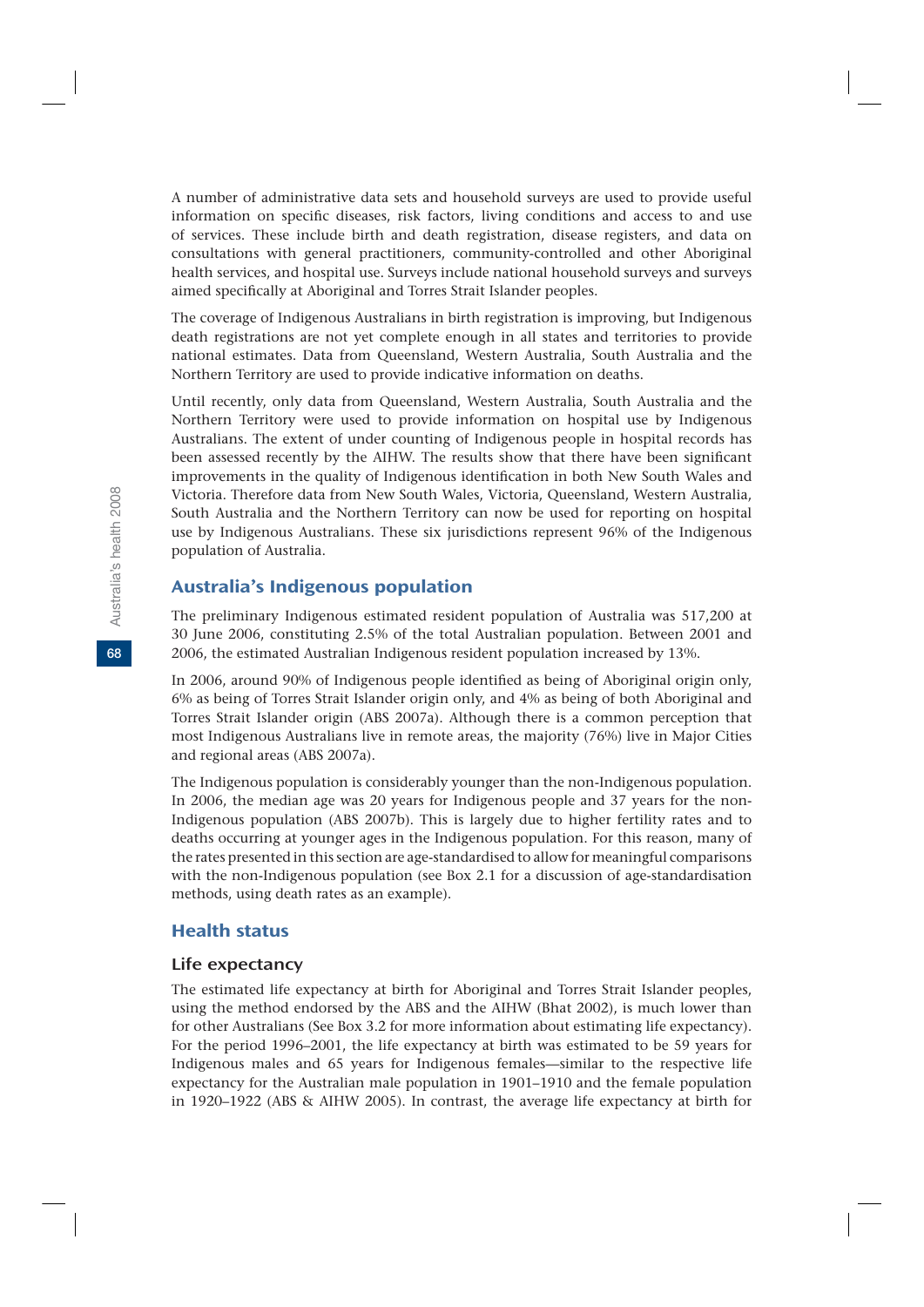all Australians for the period 1998–2000 was 77 years for males and 82 years for females. In other words, the gap was at least 17 years.

# Box 3.2: Estimating life expectancy for Aboriginal and Torres Strait Islander peoples

To estimate life expectancy, accurate information on the total population, births and deaths and migration is needed. Because of the uncertainty about the estimates of these components for Indigenous Australians, indirect methods are used to estimate life expectancy for the Indigenous population.

Over the years, a number of indirect methods have been used to estimate life expectancy for Aboriginal and Torres Strait Islander peoples. The methods all rely on different assumptions and subjective expert opinions (Bhat 2002; Preston & Hill 1980; Vos et al. 2007) and there is no direct way of verifying the accuracy of the different estimates they yield. However, despite the varying underlying assumptions used, all find a very large disparity in life expectancy between Indigenous and non-Indigenous Australians.

# Self-assessed health status

Self-assessed health status provides an indication of a person's overall health and many studies have found that it is a strong predictor of how long they are likely to live (Quesnel-Vallee 2007). In 2004–05, 22% of Indigenous Australians aged 15 years and over reported their health as fair or poor. After adjusting for differences in the age structure of the Indigenous and non-Indigenous populations, Indigenous people were almost twice as likely as non-Indigenous people to have reported fair or poor health. In both populations, the proportion of people with fair/poor health increased with age (Figure 3.3).



*Source:* AIHW analysis of 2004–05 NATSIHS.

**Figure 3.3: Proportion of Australians aged 15 years and over who assessed their health status as fair or poor, by Indigenous status and age group, 2004–05**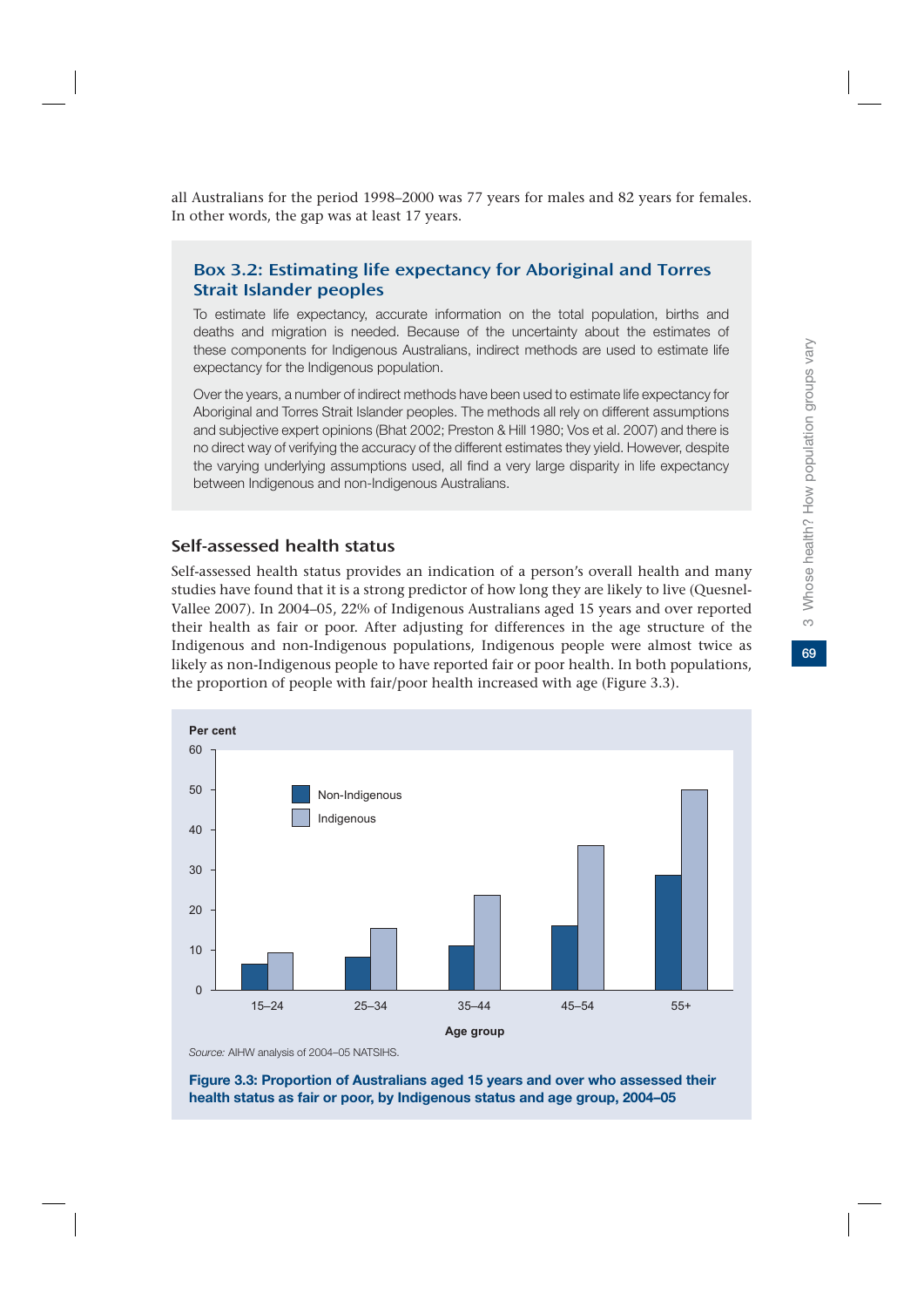# Disability and ill health

#### **Disability**

The 2002 National Aboriginal and Torres Strait Islander Social Survey provided information on the prevalence of disability among Indigenous Australians for the first time. From the survey it was estimated that 102,900 Indigenous persons aged 15 years or over (36% of that age group) had a disability or a long-term health condition. Of these, 21,800 or 8% of the Indigenous population aged 15 years or over had a profound or severe core activity limitation—meaning they always or sometimes needed assistance with at least one core activity of everyday living. Overall, the proportion of Indigenous males with a disability or long-term health condition (37%) was similar to the rate for females (36%). This rate increased with age for both sexes. Among Indigenous people aged 65 years and over, 77% of males and 69% of females had a disability or long-term health condition (ABS 2007a).

Indigenous people have higher rates of profound or severe core activity limitations than other Australians. In non-remote areas, the age-standardised rate of Indigenous Australians aged 18 years or over with a profound or severe core activity limitation was 2.1 times that of the non-Indigenous population (ABS & AIHW 2005).

#### Prevalence of selected long-term health conditions

Information about the self-reported prevalence of various long-term health conditions among Aboriginal and Torres Strait Islander peoples is available from the 2004–05 National Aboriginal Torres Strait Islander Health Survey (NATSIHS). In 2004–05, eye or sight problems (30%), respiratory diseases (27%), musculoskeletal problems (22%) and diseases of the circulatory system (12%) were the types of long-term conditions most commonly reported (ABS 2006b). Table 3.1 shows the reported prevalence of various longterm health conditions and Indigenous to non-Indigenous rate ratios for these conditions, after adjusting for differences in the age structures of the two populations.

| <b>Condition</b>                              | Indigenous | Total<br><b>Australians</b> | <b>Standardised</b><br>rate ratios <sup>(a)</sup> |
|-----------------------------------------------|------------|-----------------------------|---------------------------------------------------|
| Eye/sight problems                            | 30         | 52                          | 0.9                                               |
| Musculoskeletal diseases                      | 22         | 31                          | 1.1                                               |
| Arthritis                                     | 9          | 15                          | 1.2                                               |
| Diseases of the respiratory system            | 27         | 29                          | 1.1                                               |
| Asthma                                        | 15         | 10                          | 1.6                                               |
| Circulatory problems/diseases                 | 12         | 18                          | 1.3                                               |
| Endocrine, nutritional and metabolic diseases | 9          | 12                          | 1.6                                               |
| Diabetes/high sugar levels                    | 6          | 4                           | 3.4                                               |
| Diseases of the nervous system                | 8          | 8                           | 1.2                                               |
| Digestive diseases                            | 4          | 7                           | 0.9                                               |
| Total population <sup>(b)</sup>               | 474,300    | 19,681,500                  |                                                   |

#### **Table 3.1: Prevalence of selected long-term health conditions by Indigenous status (per cent), and age-standardised rate ratios, 2004–05**

(a) Age-standardised using the estimated resident population of Australia as at 30 June 2001.

(b) Indigenous and Total Australian Estimated Resident Population as at 31 December 2004.

*Note:* Components may not add to total as persons may have reported more than one type of condition. *Sources:* ABS 2006a, 2006b.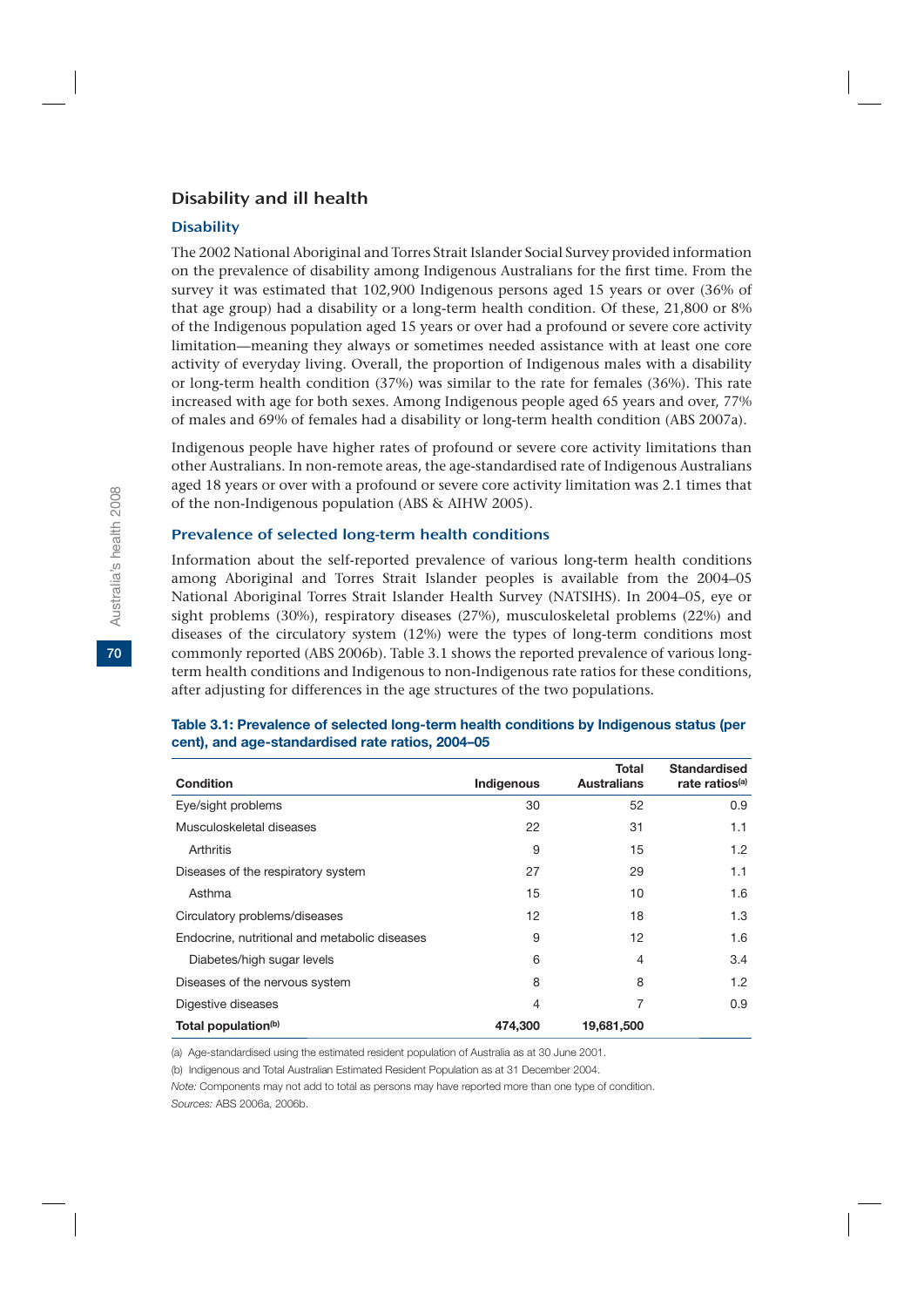#### Dental health

The dental health of Aboriginal and Torres Strait Islander peoples is worse than for other Australians, both for children and adults (AHMAC 2006). For example, based on data from the New South Wales (2000), South Australian (2003) and Northern Territory (2002) child dental health surveys, the average number of decayed, missing and filled teeth per child was much higher for Aboriginal and Torres Strait Islander children than for other Australian children. Trend data from the Northern Territory indicate that the dental health of Indigenous children has not improved since 1991. Based on information about adults seeking dental care in 2000–01, Indigenous adults also had a greater average number of decayed and missing teeth and a lower average number of filled teeth than non-Indigenous adults across most age groups (ABS & AIHW 2008).

#### Mental health and social and emotional wellbeing

Until the 2004–05 NATSIHS, there was a scarcity of national survey data on the mental health and social and emotional wellbeing of Indigenous Australians, partly because there was no agreement on an appropriate method of assessment. In that survey, for the first time a module was included that captured eight aspects of social and emotional wellbeing: psychological distress (using five questions from the Kessler Psychological Distress Scale); the impact of psychological distress; positive wellbeing (using selected questions from the Short Form 36 Health Survey); feelings of anger; stressors; perceptions of discrimination; cultural identification; and removal from family (ABS 2006b). Data on psychological distress and its impact are described below.

#### Psychological distress and its impact

The responses to the five psychological distress items in the 2004–05 NATSIHS were scored and summed to create a 'Kessler-5' psychological distress score. The results indicated that 27% of Indigenous adults had high or very high levels of psychological distress, with Indigenous females significantly more likely than Indigenous males to report such levels (32% and 21%, respectively) (AIHW 2008 forthcoming). Among non-Indigenous adults, females were similarly more likely than males to report high or very high levels of psychological distress.

A higher proportion of Indigenous adults than non-Indigenous adults reported high/very high levels of psychological distress in every age group (Figure 3.4). After taking into account differences in the age structure of the two populations, Indigenous Australians were twice as likely as non-Indigenous Australians to report high or very high levels of psychological distress (AIHW 2008 forthcoming).

Among Indigenous adults who indicated some level of psychological distress in the NATSIHS (that is, those who answered 'a little of the time', 'some of the time', 'most of the time' or 'all of the time' to at least one K-5 question), 21% indicated they had been unable to work or carry out their normal activities because of their distress for at least 1 day during the previous 4 weeks, and around 12% had seen a doctor or other health professional at least once for this reason over the same period. One in seven (15%) of those who indicated some level of psychological distress indicated that physical health problems were the main cause of these feelings all or most of the time.

The relatively high proportion of Indigenous people reporting high/very high levels of psychological distress is consistent with their high rates of use of mental health services compared with other Australians. For example, in 2004–05 the number of community mental health service contacts for Indigenous Australians was 2.3 times the rate for other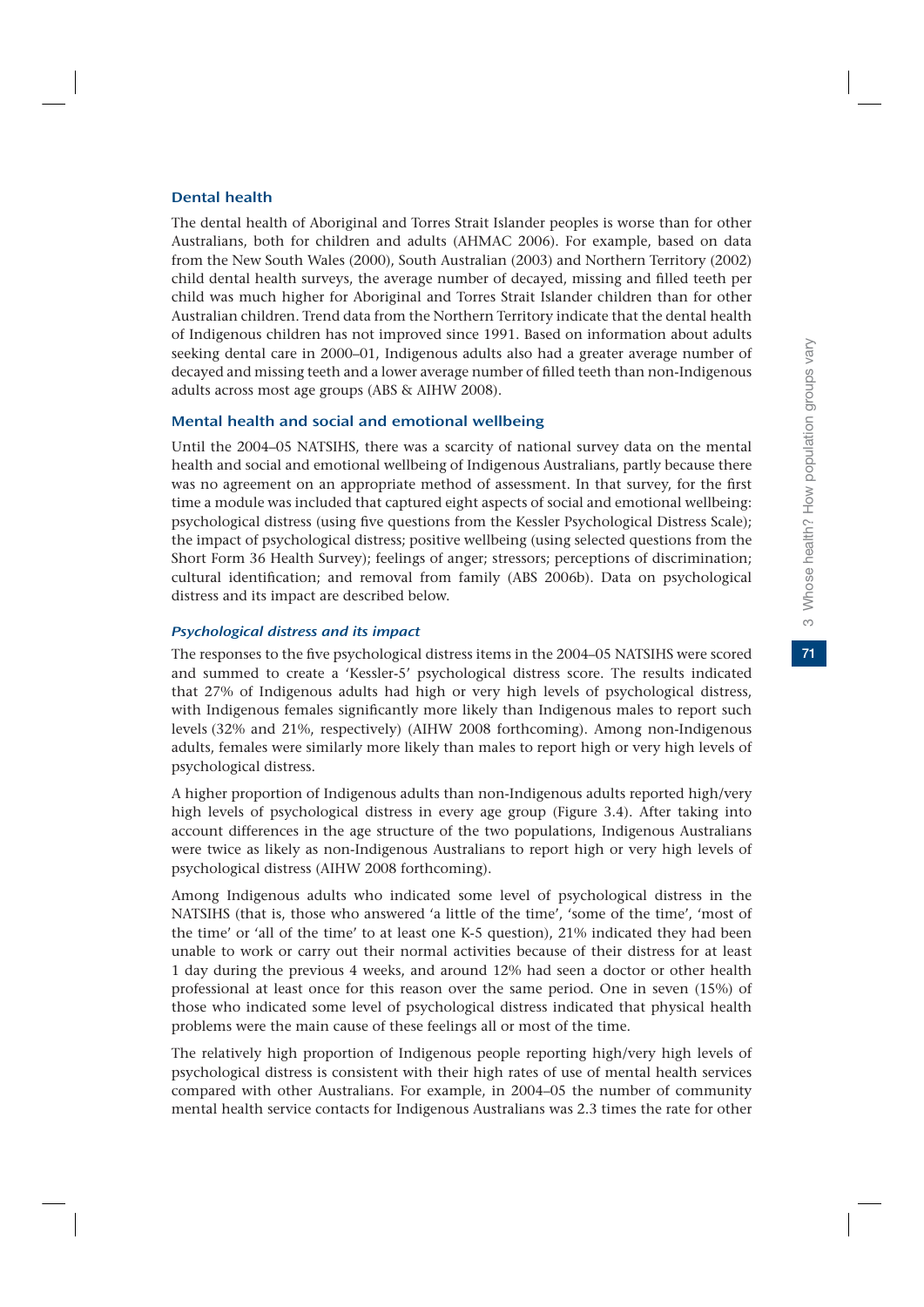Australians (AIHW 2007b). In 2003–04, the rate of mental-health-related encounters with general practitioners for Indigenous Australians was 1.2 times the rate for other Australians (AIHW 2007b).



**Figure 3.4: High/very high levels of psychological distress (K-5) among Australians aged 18 years and over, by Indigenous status and age, 2004–05**

#### Use of primary health-care services

Indigenous Australians can access primary health-care services through consultations with general practitioners in mainstream services or through Aboriginal and Torres Strait Islander specific services. The 2004–05 NATSIHS showed that 60% of Indigenous people usually visited a GP if they had a problem with their health, and most (91%) usually visited the same GP or a medical service (AIHW 2007a). Therefore information about GP consultations with Indigenous Australians can provide important insights about the state of Indigenous health.

Information on consultations with general practitioners comes from the BEACH survey. Over the period 2001–02 to 2005–06, there were 7,682 GP consultations with Aboriginal and Torres Strait Islander patients recorded in the survey, representing 1.5% of total GP consultations. Indigenous people present to GPs with essentially the same range of problems as non-Indigenous Australians, although with higher consultation rates for diabetes and circulatory conditions (Table 3.2). Although survey data indicate that there are much higher rates of psychological distress in Indigenous communities (Figure 3.4), Indigenous people appear to access GPs for psychological consultations at the same rate as non-Indigenous people (Table 3.2). It is difficult, however, to know whether this is a reflection of the undercount (that is, under-identification) of Indigenous patients or actual lower use of general practice by Indigenous Australians. However, other evidence, such as continuing lower levels of access to MBS-funded services (AHMAC 2006), suggests that gaps in access to primary health-care and specialist services persist (see Chapter 7 for more information).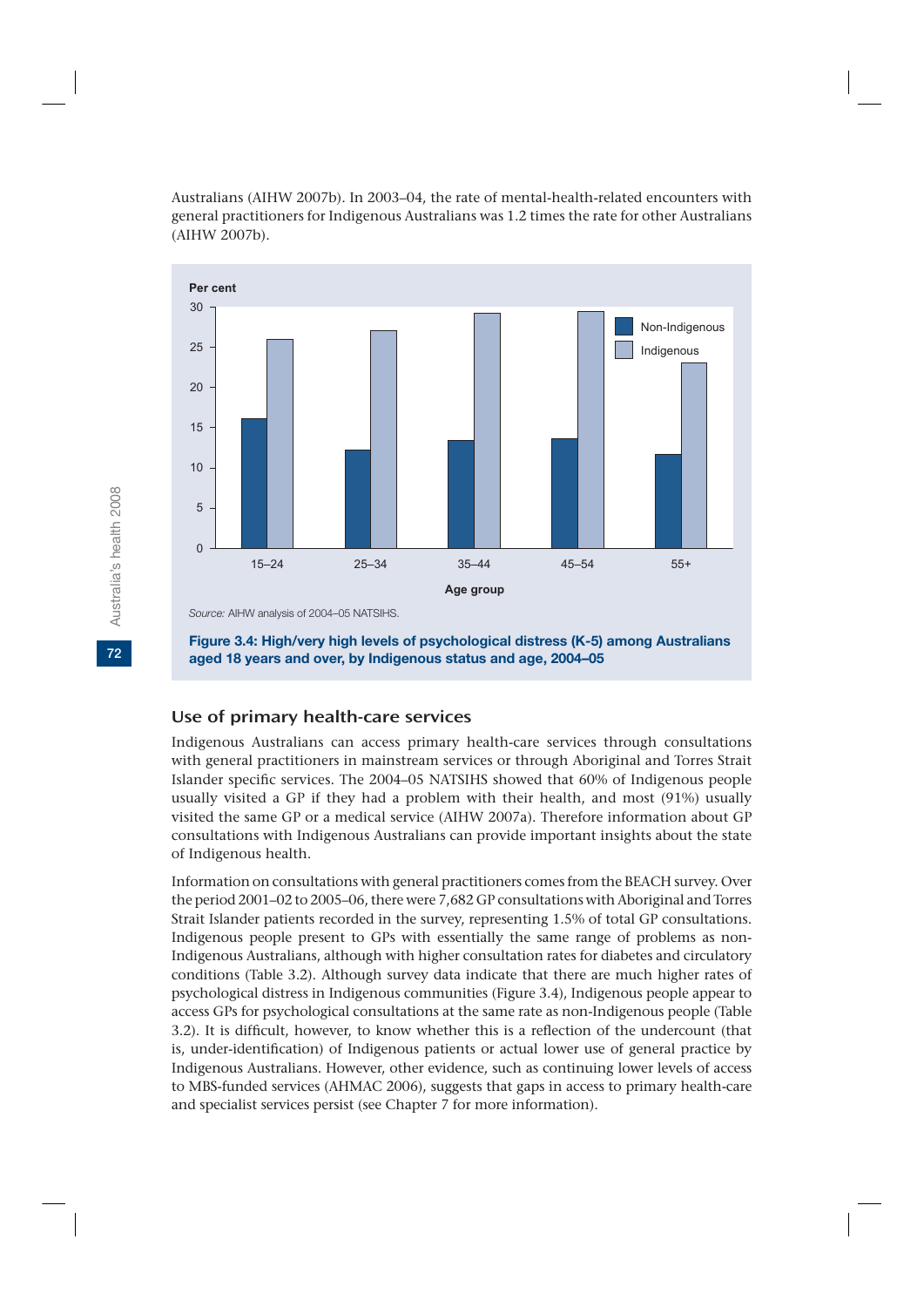73

Health services that are initiated, controlled and operated by the Indigenous community have the potential to increase the level of access for Aboriginal and Torres Strait Islander peoples by providing holistic and culturally appropriate care. Aboriginal and Torres Strait Islander primary health-care services offer clinical care, screening programs, and a wide range of preventive health-care activities. They also offer health-related and community support services including social and emotional wellbeing services, substance use treatment, men's and women's support groups, transport to medical appointments and school-based activities. The Australian Government provided funding to 151 Aboriginal and Torres Strait Islander primary health-care services in 2005–06 (see Chapter 7 for more information). State and territory governments also provide a number of community-based Indigenous-specific primary health-care services.

In the 2005–06 Budget, the Australian Government announced funding for the *Healthy for Life* program. This program aims at enhancing the capacity of Indigenous primary healthcare services to improve the quality of child and maternal health care and chronic disease care. Currently around 80 services providing health care to Indigenous Australians are participating in the *Healthy for Life* program. These include health services funded by the Australian Government and state and territory governments and services which are part of the Division of General Practice.

Health checks for Indigenous children under the age of 16 years are a key component of the Australian Government's Northern Territory Emergency Response, which began in 2007. Around 17,000 Indigenous children in this age group live in the Aboriginal communities or town camps in the Northern Territory that fall within the scope of the Child Health Check Initiative. The purpose of the health checks, which are voluntary, is to identify significant health issues and to plan follow-up treatment to improve the health of Aboriginal children. In addition to a comprehensive examination of the child's health, the health check covers the child's medical history and their social and environmental living conditions, including housing situation. The checks also include organising investigations and referrals as required, and providing preventive health advice. The AIHW is responsible for managing and analysing the health data resulting from these child health checks.

|                                 | Number per 100 encounters <sup>(b)</sup> |       |       |  |  |
|---------------------------------|------------------------------------------|-------|-------|--|--|
| Problems managed <sup>(a)</sup> | Indigenous                               | Other | Ratio |  |  |
| Respiratory                     | 20.3                                     | 19.8  | 1.0   |  |  |
| <b>Skin</b>                     | 14.7                                     | 16.9  | 0.9   |  |  |
| Musculoskeletal                 | 15.3                                     | 17.3  | 0.9   |  |  |
| Endocrine and metabolic         | 18.6                                     | 11.3  | 1.6   |  |  |
| Diabetes-non gestational        | 10.2                                     | 3.1   | 3.3   |  |  |
| Circulatory                     | 19.8                                     | 16.7  | 1.2   |  |  |
| Psychological                   | 12.0                                     | 11.6  | 1.0   |  |  |
| Digestive                       | 10.9                                     | 10.0  | 1.1   |  |  |
| Pregnancy & family planning     | 4.7                                      | 4.4   | 1.1   |  |  |
| Ear                             | 4.1                                      | 4.0   | 1.0   |  |  |
| Other                           | 35.9                                     | 36.7  | 1.0   |  |  |
| <b>Total problems</b>           | 156.4                                    | 148.8 | 1.1   |  |  |

#### **Table 3.2: Problems managed by general practitioners at encounters with Indigenous and other patients, 2001–02 to 2005–06**

(a) Classified according to ICPC-2 chapter codes (Classification Committee of the World Organization of Family Doctors 1998). (b) Rates are directly age-standardised using the total encounters over the period 2001–02 to 2005–06.

*Source:* BEACH survey of general practice, Australian General Practice Statistics and Classification Centre.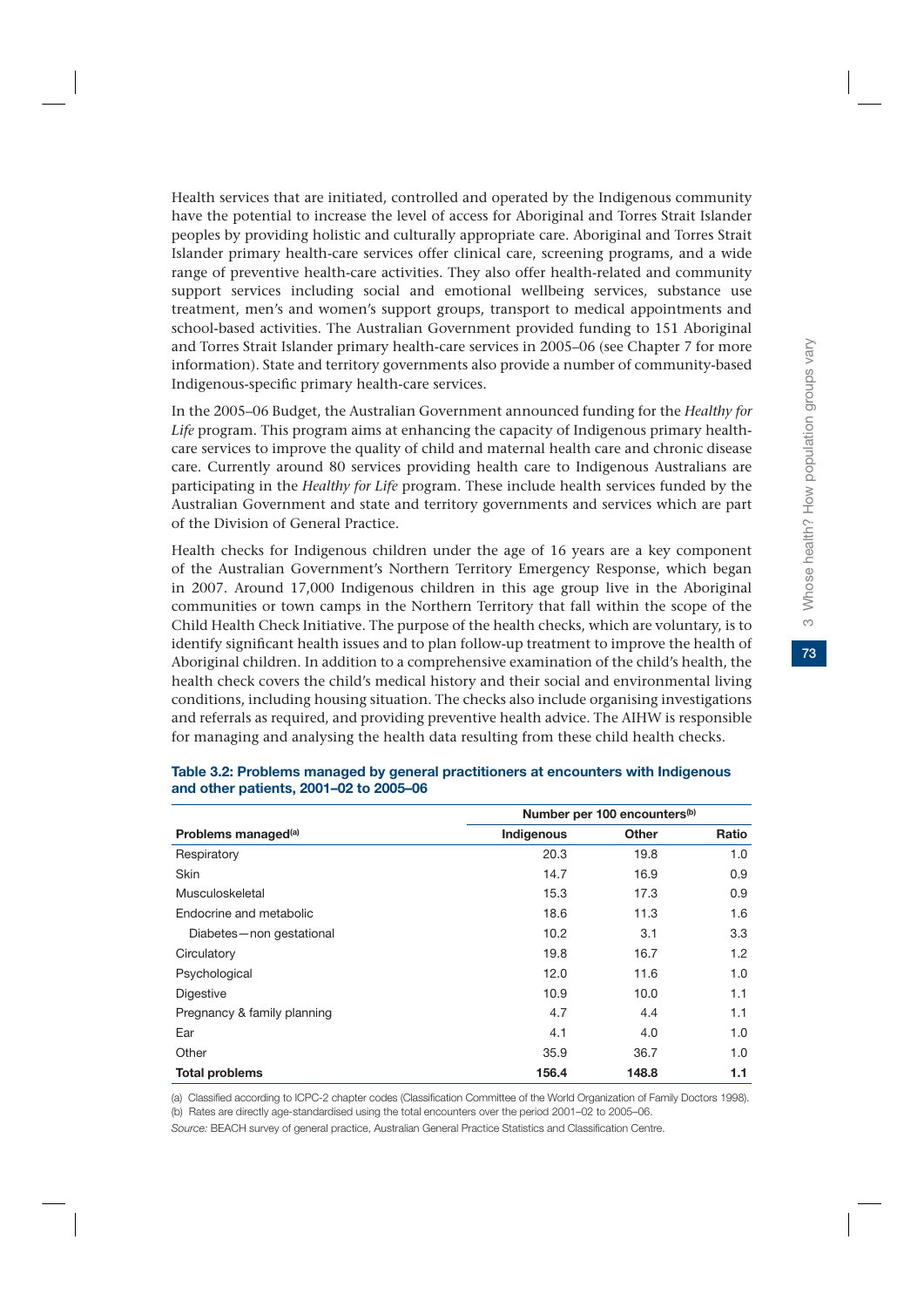# Hospitalisation

Hospitalisation statistics are not a measure of the prevalence or incidence of a disease, but can provide some insights into the health status of various population groups and the patterns of their illness (see Box 7.9 for more information about terms and data sources relating to hospital use). In 2005–06, the most common diagnosis for Indigenous Australians admitted to hospitals was 'care involving dialysis', a procedure used in treating kidney failure. Indigenous Australians were also commonly hospitalised for injury (such as assault and attempted suicide), respiratory diseases (such as influenza and pneumonia), digestive diseases (such as diseases of the liver, intestines and mouth) and mental and behavioural disorders (such as schizophrenia and those resulting from psychoactive substance use).

Hospitalisation rates for Indigenous Australians were higher for most diagnoses than for other Australians (Table 3.3). They were hospitalised for care involving dialysis at 14 times the rate of other Australians; and for endocrine, nutritional and metabolic diseases—which includes diabetes—at 3 times the rate of other Australians.

|                                                                       | <b>Observed</b>  | <b>Expected</b>  |                      |
|-----------------------------------------------------------------------|------------------|------------------|----------------------|
| Principal diagnosis (ICD-10-AM chapter)                               | hospitalisations | hospitalisations | Ratio <sup>(a)</sup> |
| Care involving dialysis                                               | 100,153          | 7,392            | 14                   |
| Injury & poisoning & certain other consequences of<br>external causes | 18,843           | 9,383            | 2                    |
| Diseases of the respiratory system                                    | 15,722           | 6,877            | 2                    |
| Diseases of the digestive system                                      | 12,906           | 13,342           | 1                    |
| Mental and behavioural disorders                                      | 10,083           | 5,318            | 2                    |
| Symptoms, signs and abnormal clinical and<br>laboratory findings, nec | 10,461           | 6,723            | $\overline{2}$       |
| Diseases of the circulatory system                                    | 7,859            | 3,799            | $\overline{2}$       |
| Diseases of the genitourinary system                                  | 6,220            | 5,614            | 1                    |
| Diseases of the skin & subcutaneous tissue                            | 5,599            | 2,073            | 3                    |
| Certain infectious and parasitic diseases                             | 5,249            | 2,562            | $\overline{2}$       |
| Endocrine, nutritional and metabolic diseases                         | 4,797            | 1,610            | 3                    |
| Other <sup>(b)</sup>                                                  | 45,150           | 44,054           | 1                    |
| Total <sup>(c)</sup>                                                  | 243,106          | 108,793          | $\mathbf{2}$         |

#### **Table 3.3: Hospitalisations of Indigenous Australians, by principal diagnosis, 2005–06**

nec = not elsewhere classified

(a) Ratio = observed hospitalisations divided by expected hospitalisations. Expected hospitalisations are calculated based on the age, sex and cause-specific rates of other Australians.

(b) Includes diseases of the musculoskeletal system and connective tissue, neoplasms (including cancer), diseases of the nervous system, certain conditions originating in the perinatal period, diseases of the ear and mastoid process, diseases of the eye and adnexa, diseases of the blood and blood-forming organs and certain disorders involving the immune system, congenital malformations, deformations and chromosomal abnormalities, and factors influencing health status and contact with health services (excluding dialysis).

(c) Includes hospitalisations for which no principal diagnosis was recorded.

*Note:* Data are for New South Wales, Victoria, Queensland, Western Australia, South Australia and the Northern Territory. *Source:* AIHW National Hospital Morbidity Database.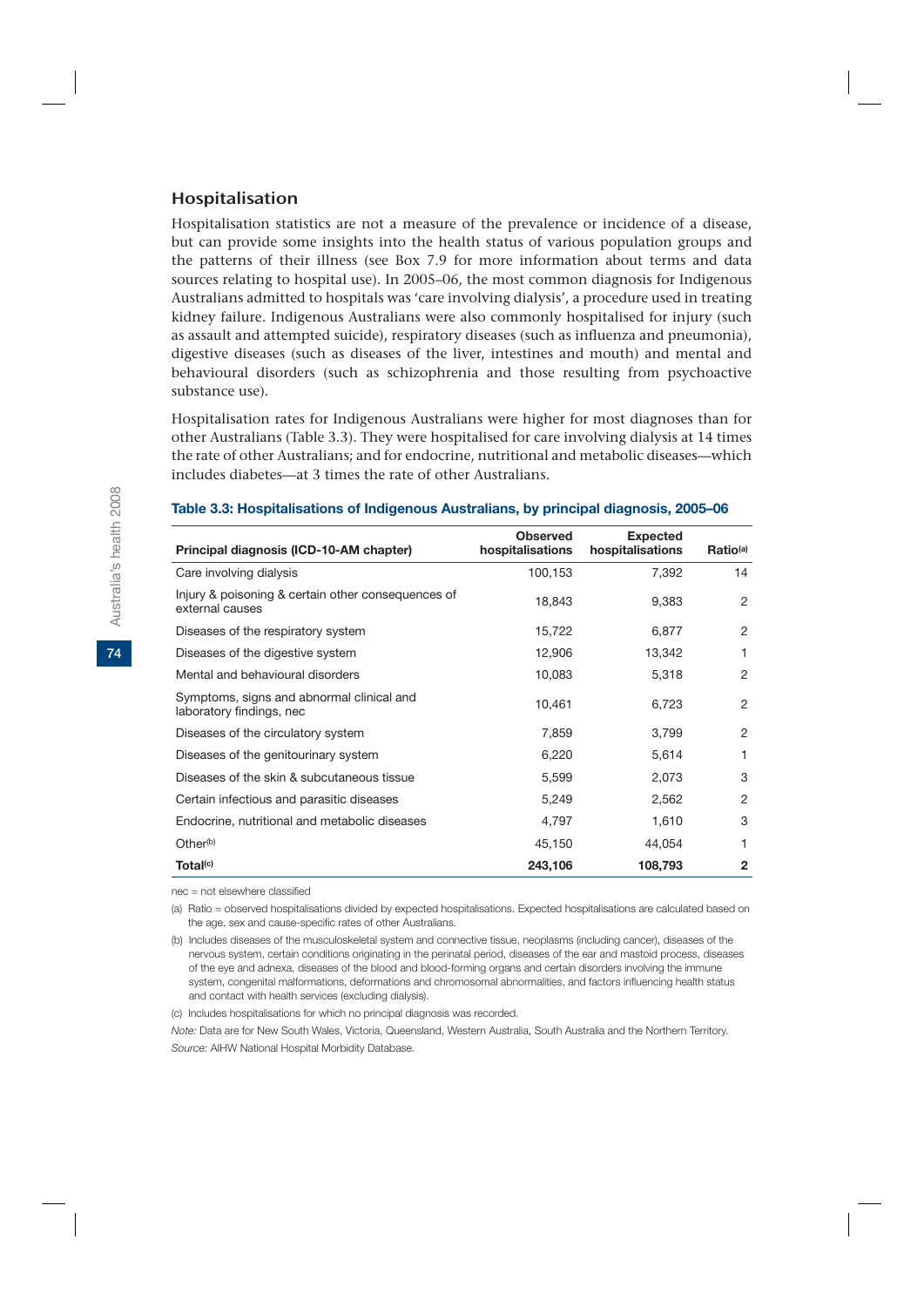# **Mortality**

In the four jurisdictions which are considered to have the most complete coverage of Indigenous deaths, about 71% of Indigenous Australians who died in the period 2001–2005 were younger than 65 years. This is in stark contrast to the non-Indigenous population, where the corresponding proportion was 21% (Figure 3.5).



*Source:* AIHW National Mortality Database.

#### **Figure 3.5: Age distribution of deaths among Indigenous and non-Indigenous people, 2001–2005**

All-cause death rates for Indigenous males and females were at least twice as high, across all age groups, as those for non-Indigenous males and females except for the 65 years and over group, where the ratio was only 1.4. The greatest differences occurred among those in the 25–44 years and 45–64 years groups, where the rate ratio was at least 4.

Indigenous people had death rates in excess of the non-Indigenous population for almost all causes of death. In 2001–2005, the three leading causes for Aboriginal and Torres Strait Islander peoples in the four jurisdictions were diseases of the circulatory system, external causes of morbidity and mortality (mainly accidents, intentional self-harm and assault) and neoplasms (including cancer). Deaths from these causes accounted for 58% of all Indigenous deaths compared with 73% among the non-Indigenous population. However, the Indigenous death rates for these three main groups of causes were markedly higher than for non-Indigenous people. Furthermore, Indigenous males and females died at about 8 and 10 times the rates of non-Indigenous males and females respectively from endocrine, nutritional and metabolic diseases—mainly diabetes (Table 3.4).

75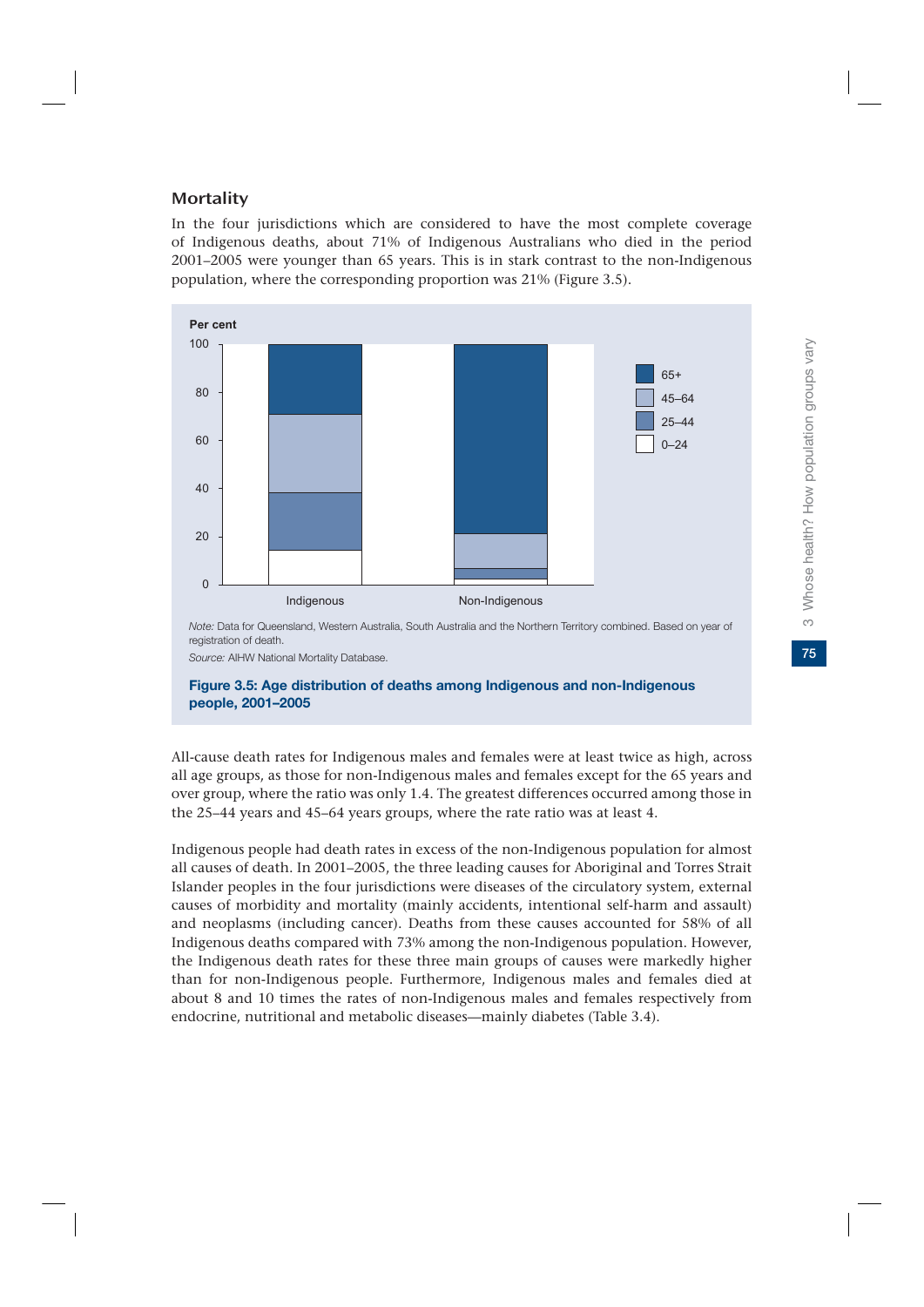#### **Table 3.4: Indigenous deaths, main causes, 2001–2005**

|                                                                                            | Standardised mortality rate <sup>(a)</sup> |                |
|--------------------------------------------------------------------------------------------|--------------------------------------------|----------------|
| Cause of death                                                                             | <b>Males</b>                               | <b>Females</b> |
| Diseases of the circulatory system                                                         | 3.2                                        | 2.7            |
| External causes                                                                            | 2.9                                        | 3.5            |
| Neoplasms (including cancer)                                                               | 1.5                                        | 1.6            |
| Endocrine, nutritional and metabolic diseases                                              | 7.5                                        | 10.1           |
| <b>Diabetes</b>                                                                            | 10.8                                       | 14.5           |
| Diseases of the respiratory system                                                         | 4.3                                        | 3.6            |
| Diseases of the digestive system                                                           | 5.8                                        | 5.1            |
| Symptoms, signs and abnormal clinical and laboratory findings,<br>not elsewhere classified | 6.0                                        | 4.6            |
| Certain conditions originating in the perinatal period                                     | 2.9                                        | 2.3            |
|                                                                                            |                                            |                |
| Diseases of the genitourinary system                                                       | 4.8                                        | 6.0            |
| Diseases of the nervous system                                                             | 2.9                                        | 1.6            |
| Certain infectious and parasitic diseases                                                  | 5.1                                        | 5.0            |
| Mental and behavioural disorders                                                           | 5.8                                        | 3.1            |
| All causes                                                                                 | 3.0                                        | 2.9            |

(a) Standardised mortality rate = observed Indigenous deaths divided by expected Indigenous deaths, based on the age, sex and cause-specific rates for non-Indigenous Australians.

*Note:* Data for Queensland, Western Australia, South Australia and the Northern Territory combined. Deaths are based on year of registration of death. Disease groupings are based on ICD-10 chapter.

*Source:* AIHW National Mortality Database.

#### Trends in mortality

Despite the continuing high rate of Indigenous infant mortality, the gap compared with other infants is narrowing. A significant decline occurred in infant mortality for both Indigenous infants and other infants in Western Australia, South Australia and the Northern Territory combined during the period 1991–2005 (Figure 3.6). Both the absolute and relative difference in mortality rates between Indigenous and other infants declined significantly over this period. The rate difference declined by around 54% between 1991 and 2005 (from 19 per 1,000 births to 9 per 1,000 births over this period) and the rate ratio declined by around 30% from 4.3 in 1991 to 3.0 in 2005.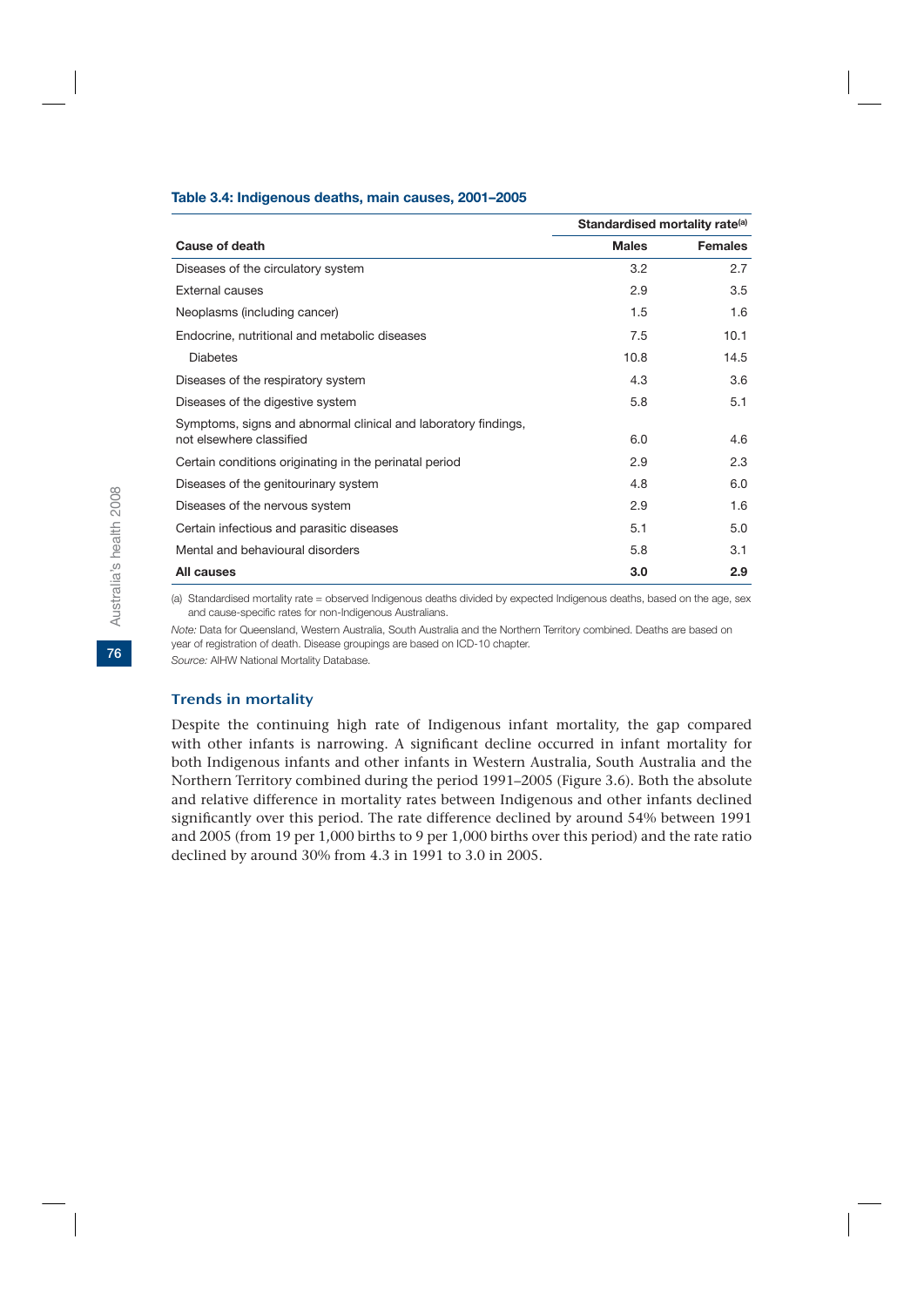

**Australia and the Northern Territory, 1991–2005**

All-age mortality rates for Indigenous Australians have also declined but, in contrast to the narrowing gap in infant mortality rates, they have not declined as much as those for other Australians. Between 1991 and 2005, there was a significant decline in overall mortality rates for Indigenous Australians in Western Australia, South Australia and the Northern Territory combined (Figure 3.7). The average yearly decline was around 14 deaths per 100,000 population, which is equivalent to a reduction of around 14% during the 15-year period of analysis.



*Note:* Deaths are based on year of registration of death and state of usual residence. *Source:* AIHW National Mortality Database.

**Figure 3.7: Age-standardised mortality rates by Indigenous status, Western Australia, South Australia and the Northern Territory, 1991–2005**

77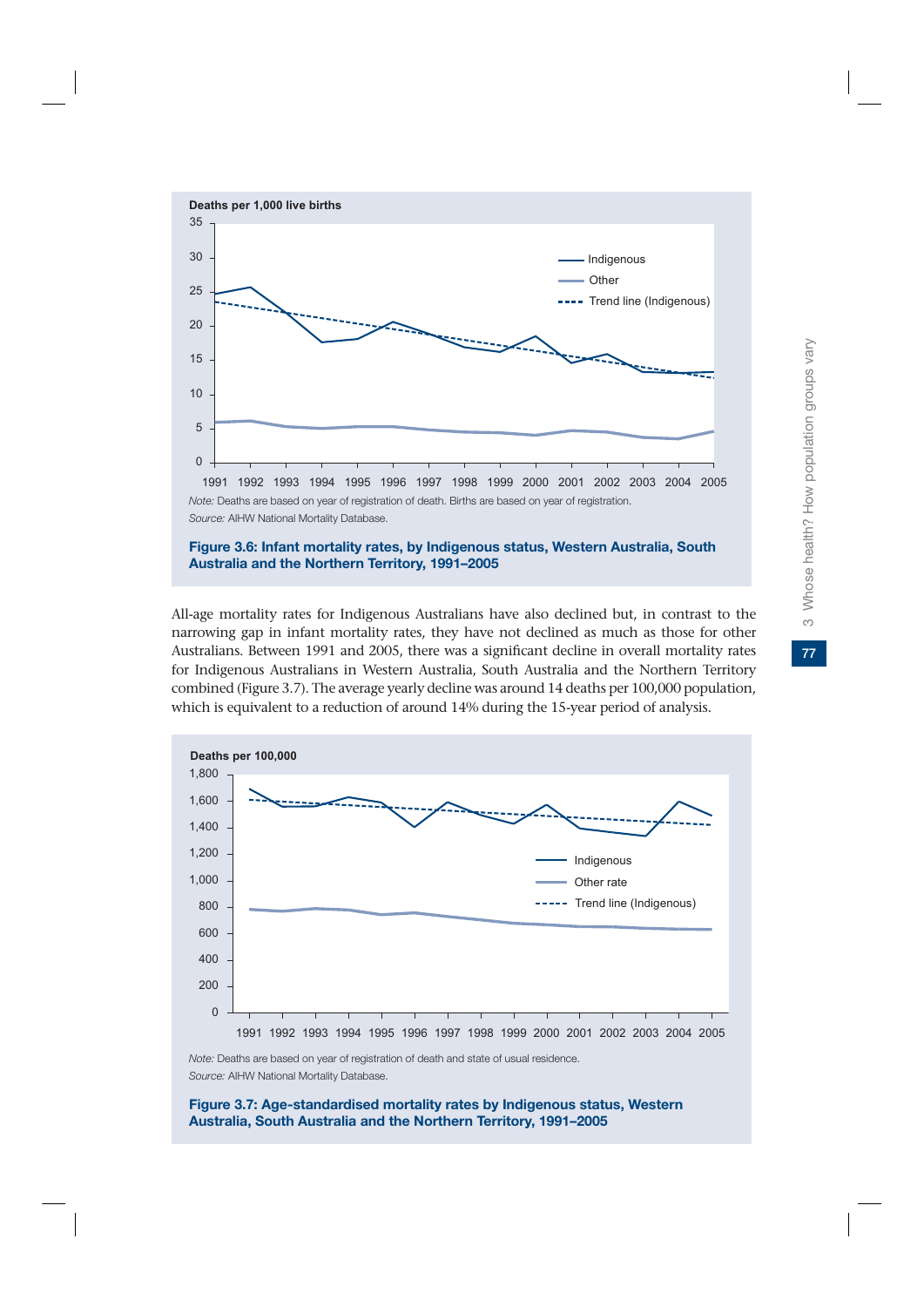Over the same period, there was a significant decline in recorded mortality rates for other Australians. The average yearly decline in the death rate was around 13 per 100,000, which is equivalent to a reduction of around 23%. This means that the gap in mortality between Indigenous and non-Indigenous Australians is widening.

Moreover, of the five main causes of death examined over this 15-year period—neoplasms (including cancer), endocrine, nutritional and metabolic diseases, diseases of the circulatory system, diseases of the respiratory system, and injury—only deaths from diseases of the circulatory system showed a consistently significant decline among Indigenous Australians over the period 1997–2005.

# Health risk factors

As explained in Chapter 4, health risk factors are characteristics that signify an increased risk of developing a particular disease or condition. They can be demographic, behavioural, biomedical, genetic, environmental or social. The material presented below focuses on a number of behavioural risk factors—including obesity, physical inactivity, poor nutrition and substance use—before discussing the effect of housing conditions on the health of Indigenous Australians.

# Obesity, physical inactivity and poor nutrition

In the 2004–05 NHS, of those who self-reported their height and weight, 38% of Indigenous people aged 15 years and over had a healthy weight, 28% were overweight and 29% were obese. The rate of overweight or obesity was similar among males and females and increased with age, from 37% among those aged 15–24 years to 74% among those aged 55 years and over. The rates of overweight or obesity among Indigenous Australians in nonremote areas increased from 48% in 1995 to 56% in 2004–05 (ABS 2006b).

After adjusting for age differences, Indigenous females were around one and a half times as likely to be overweight or obese as non-Indigenous females, whereas the rates were similar among Indigenous and non-Indigenous males.

The 2004–05 NATSIHS also found that 75% of Indigenous respondents aged 15 years and over living in non-remote areas were sedentary or had low levels of physical activity in the 2 weeks before the survey. When age differences were taken into account, Indigenous people were 1.5 times as likely as non-Indigenous people to report being sedentary (AIHW 2007a).

Fruit and vegetable consumption is linked to prevention of chronic diseases. In 2004–05, 5% of Indigenous Australians aged 12 years and over reported no daily vegetable intake and 14% reported no daily fruit intake. Daily vegetable and fruit intake varied by remoteness— 2% of Indigenous people living in non-remote areas reported no daily vegetable intake compared with 15% in remote areas; and 12% of Indigenous people living in non-remote areas reported no daily fruit intake compared with 20% in remote areas (ABS 2006b).

Information on the number of serves of fruit and vegetables consumed was collected in non-remote areas only. Among Indigenous people living in non-remote areas, 42% were eating the National Health and Medical Research Council's recommended daily intake of fruit (two or more serves daily) and only 10% the recommended daily intake of vegetables (five or more serves daily)(NHMRC 2003a, 2003b). For Indigenous people living in remote areas, access to a range of food items, including fruit and vegetables, is limited. This is due to the higher costs for handling and transporting goods to remote communities, the lack of appropriate storage facilities within communities and the lack of suitable local produce to purchase (NHMRC 2000).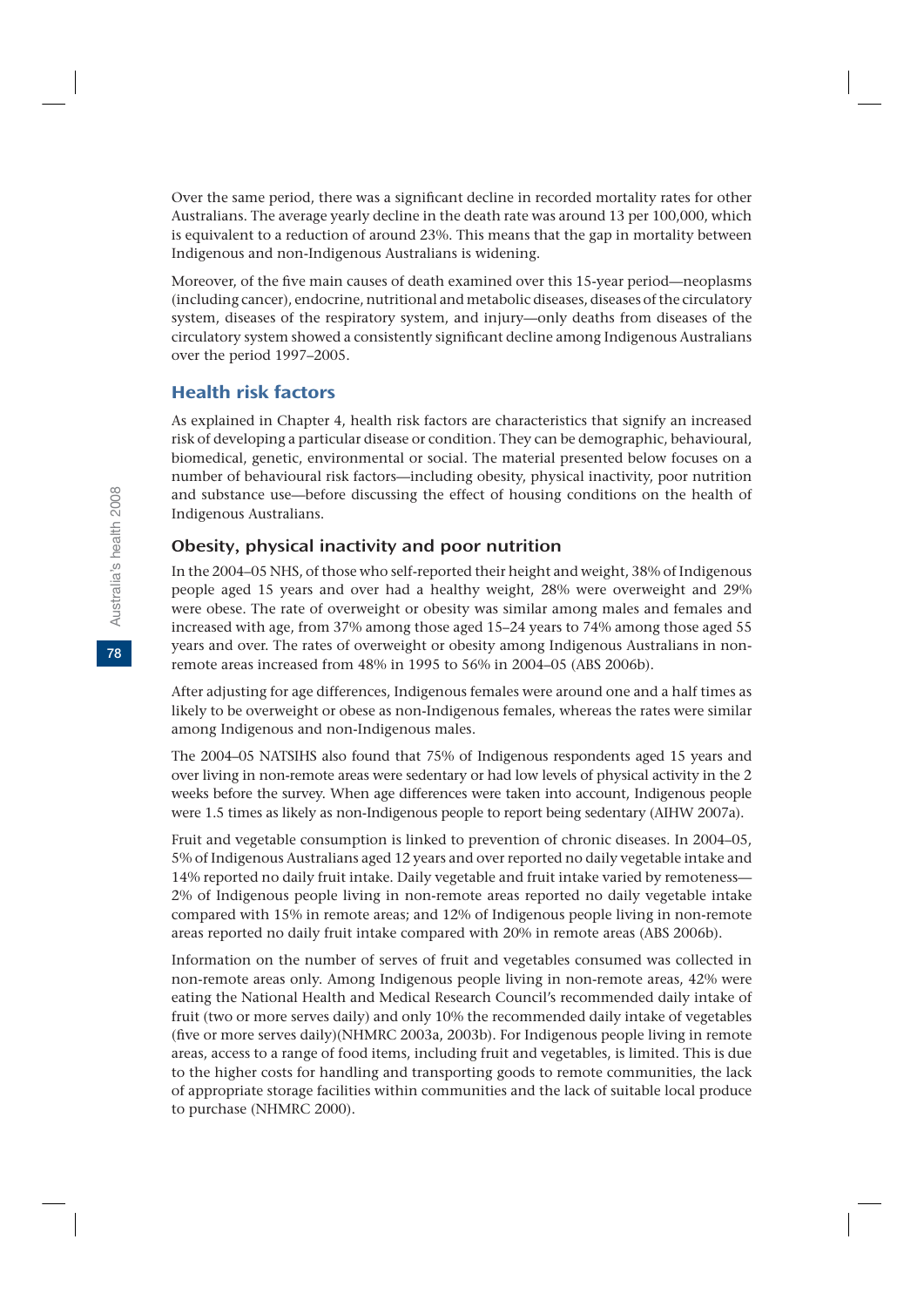Over a long period, the traditional fibre-rich, high protein, low saturated fat diet of many Aboriginal and Torres Strait Islander communities has changed to one which is high in refined carbohydrates and saturated fats. Such changes, along with physical inactivity, have increased the risk of obesity and chronic disease, including Type 2 diabetes.

# Smoking, alcohol consumption and illicit drug use

The 2004–05 NATSIHS found that half (50%) of the Indigenous population aged 18 years or over were daily cigarette smokers. A similar proportion of males (51%) and females (49%) were daily smokers, with the highest rates reported by those aged 25–44 years. Although there was little difference between the overall proportions of Indigenous people in remote and non-remote areas who smoked, males in remote areas were somewhat more likely to smoke than males in non-remote areas (58% compared with 49%). Smoking is much more prevalent among Indigenous than non-Indigenous Australians. After adjusting for age differences, Indigenous people aged 18 years or over were more than twice as likely to be current smokers (ABS 2006a, 2006b).

Overall, Indigenous Australians are less likely to drink alcohol than non-Indigenous Australians. However, among those who drink, a higher proportion of Indigenous Australians drink at risky or high-risk levels.

After adjusting for age differences between the two populations, a higher proportion of Indigenous Australians reported that they had not consumed any alcohol in the last 12 months than did non-Indigenous Australians (29% compared with 15%) (ABS 2004–05 NATSIHS unpublished data). However, among those who drink, the rate of long-term risky or high-risk drinking of Indigenous Australians was 34% compared with 22% among non-Indigenous Australians. Indigenous males were more likely to drink at long-term risky or high-risk levels than Indigenous females.

In 2004–05, around two thirds (64%) of Indigenous respondents aged 18 years and over who drank reported drinking at short-term risky or high-risk levels (sometimes referred to as binge drinking) on at least one occasion in the last 12 months and 23% reported drinking at these levels at least once a week. Young males aged 18–24 years were the most likely of any age group to drink at risky levels on a weekly basis. Overall, short-term risky drinking was more common among Indigenous males than females. After adjusting for age differences between the two populations, of those who drank, Indigenous Australians were 3 times as likely as non-Indigenous Australians to drink at short-term risky or highrisk levels at least once a week in the last 12 months and 1.4 times as likely to drink at short-term risky or high-risk levels on at least one occasion in the last 12 months.

In 2004–05, an estimated 28% of Indigenous people aged 15 years and over living in non-remote areas had used an illicit substance in the preceding 12 months (recent use) and around half (49%) had tried at least one illicit substance in their lifetime. Indigenous males were more likely to report recent use of illicit drugs than females (32% compared with 25%) and recent drug use was highest among those aged 25–34 years (38%). As no data were collected on illicit substance use for non-Indigenous people in the 2004–05 National Health Survey, results from the 2004 National Drug Strategy Household Survey are used to compare illicit drug use among Indigenous and non-Indigenous Australians. These results showed that 27% of Indigenous Australians aged 14 years and over reported using illicit substances in the last 12 months—about twice the rate estimated for non-Indigenous Australians (15%) in the same survey (AIHW 2005a).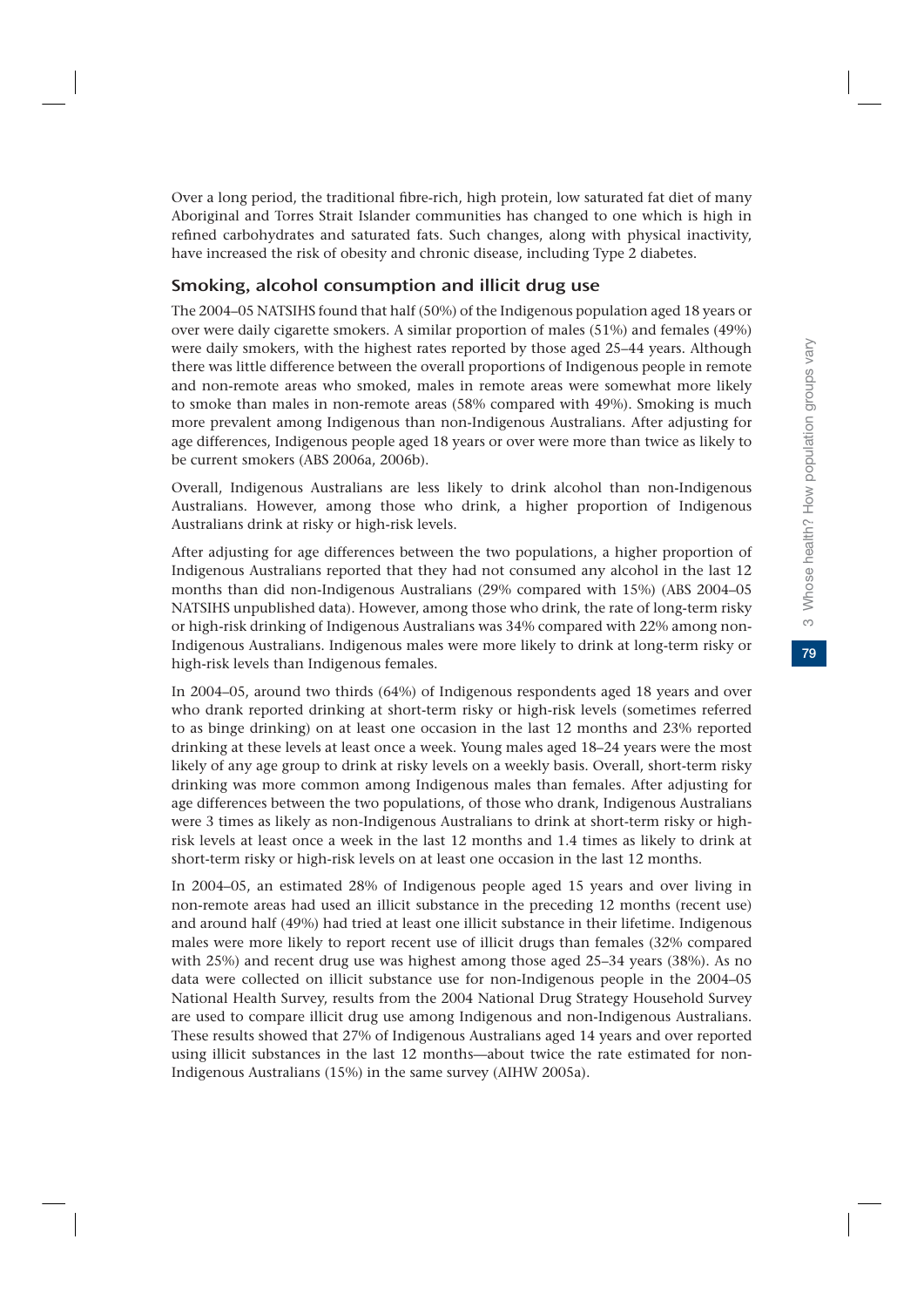#### Housing conditions

Housing has been identified as a major influence on the health of Aboriginal and Torres Strait Islander peoples. Inadequate or poorly maintained housing and the absence of functioning infrastructure can pose serious health risks. Overcrowded dwellings and poor-quality housing have been associated with the poor physical and mental health of the occupants. Many Indigenous people live in houses that are overcrowded and that do not satisfy the basic Australian standards for shelter, safe drinking water and adequate waste disposal.

According to the 2006 Census of Population and Housing, there were 166,669 Indigenous households in Australia that year (that is, households in which there was at least one Indigenous resident), representing 2.3% of all Australian households. About one-third (34%) of Indigenous households were owned or being purchased by a household member, 30% were private and other renters, 20% were renting from state or territory housing authorities and 9% were renting from Indigenous or mainstream community organisations (ABS & AIHW 2008).

In 2006, an estimated 14% of Indigenous households (nearly 21,000) in Australia were overcrowded. This equates to around 102,400 Indigenous people (around 1 in 4) living in overcrowded accommodation. Overcrowding in 2006 varied significantly by tenure type, with the highest rates among Indigenous households renting Indigenous community housing (40%) (ABS & AIHW 2008).

The 2006 Community Housing and Infrastructure Needs Survey collected data on dwelling condition for permanent dwellings in discrete Indigenous communities. Across Australia, an estimated 6,674 Indigenous community housing dwellings (31%) required major repair or replacement. Dwellings located in Remote and Very Remote areas tended to be in the poorest condition.

Connection to water, sewerage or electricity services is an issue for those households in Indigenous communities that are not connected to one or more of these essential services. Between 2001 and 2006 there was a marked decrease in the number of communities and permanent dwellings not connected to an organised sewerage system. The number of dwellings in communities not connected to a sewerage system fell from 153 in 2001 to 51 in 2006. There was a small decrease in the number of dwellings in communities not connected to a water supply, which fell from 13 to 10, but also a small increase in the number of permanent dwellings in communities not connected to an electricity supply from 80 to 85 (ABS & AIHW 2008).

# 3.3 People in rural and remote areas

Australia's rural and remote regions reflect the variety of Australian life. Often understood as the hot, dry, farming 'outback' or 'bush', these regions actually include many geographical landscapes. Despite this variation, however, those who live in rural and remote areas generally have poorer health than their major city counterparts, reflected in their higher levels of mortality, disease and health risk factors.

This section describes 'rural and remote' and other geographical terms (Box 3.3), outlines some major background considerations and then summarises the health of those living in these outer areas.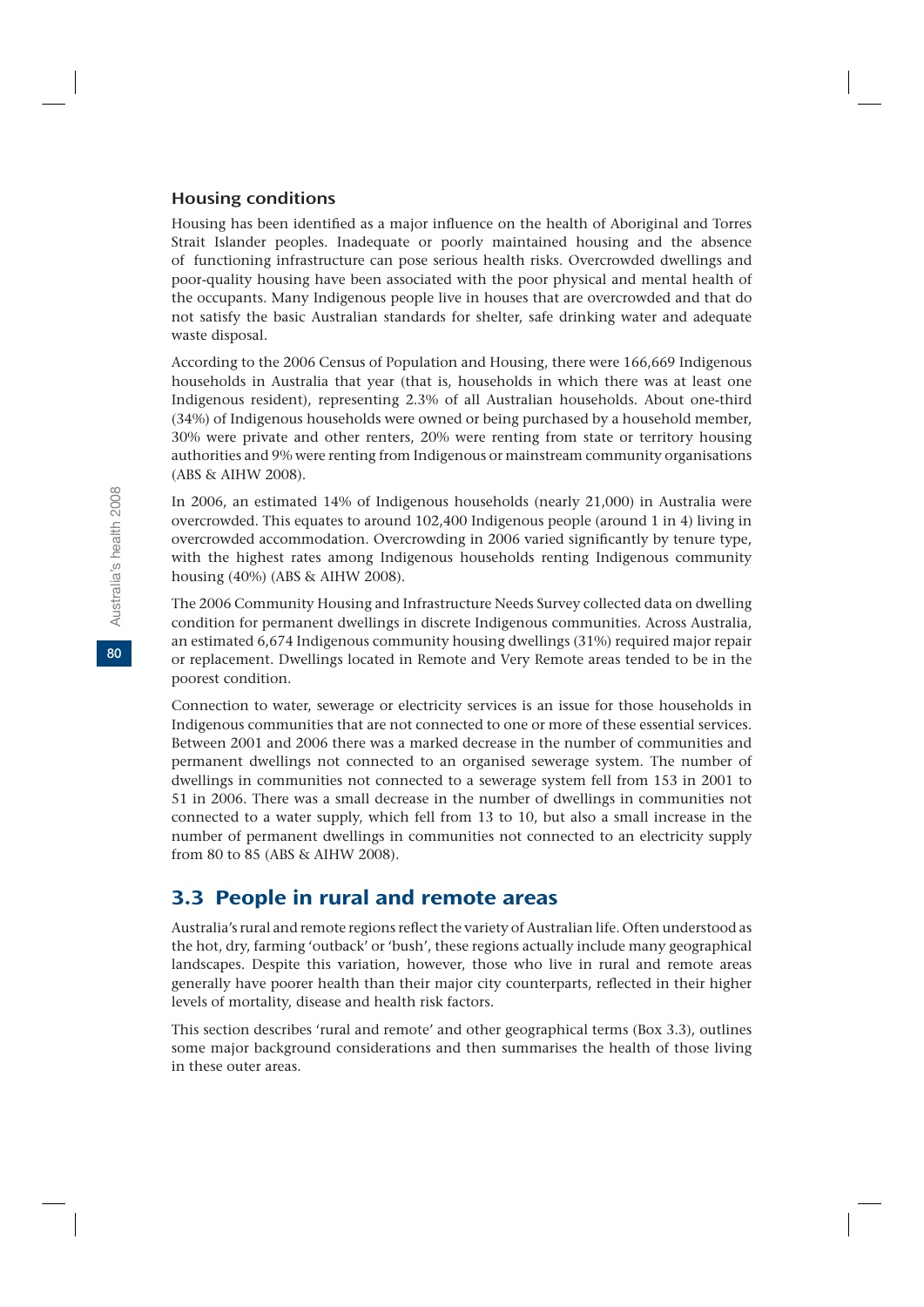81

# Defining 'rural and remote'

Defining 'rural and remote' is challenging because of the diversity of these areas. In summary, they are all those areas outside Major Cities (see Box 3.3). This means that about one-third (32%) of Australians live in rural and remote areas—29% in regional areas and 3% in remote areas.

# Box 3.3: Classifying the areas where we live

The ABS Australian Standard Geographical Classification Remoteness Areas classification (ABS 2001a) allocates one of five remoteness categories to areas depending on their distance from different sized urban centres, where the population size of the urban centre is considered to govern the range and type of services available.

Areas are classified as Major Cities; Inner Regional or Outer Regional (referred to here as 'regional' when taken together); or Remote and Very Remote ('remote' when taken together). The term 'rural and remote' is used here when referring generally to areas outside Major Cities.

All the above terms are used in the following discussion.

Population surveys are not always able to produce reliable estimates for Remote and/or Very Remote areas. For this reason, data for these areas are combined or included with data from Outer Regional areas in some of the following presentation.

Indigenous Australians are important in any discussion about the health of people living in rural and remote areas. Although they make up 2.5% of the total Australian population, Aboriginal and Torres Strait Islander peoples constitute 24% of the population in remote areas, including 45% of the population in Very Remote areas (Table 3.5). This means that information about the health of Australians living in remote areas is often influenced by the generally poorer health status of the Indigenous population living in those areas. See Section 3.2 for further information about the health of Aboriginal and Torres Strait Islander Australians.

# Characteristics of rural and remote populations

It is useful to consider some of the socioeconomic and environmental factors which can affect health in rural and remote areas. These factors can illustrate that people living there do not always have the same opportunities for good health as those living in major urban centres. Residents of more inaccessible regions of Australia are generally disadvantaged in their educational and employment opportunities, income and access to goods and services. In some areas, they also have less access to basic necessities such as fresh fruit and vegetables (AIHW 2008). Education levels are lower in rural and remote areas compared with Major Cities, with Very Remote areas having the lowest levels of school completion (48% of the population left school at year 10 level or below, according to the 2006 Census) (Table 3.5).

In 2006, over half (53%) of all Very Remote areas were classified as being in the bottom quarter of Australian socioeconomic areas. In contrast, only one in fifty of these areas were in Australia's top quarter.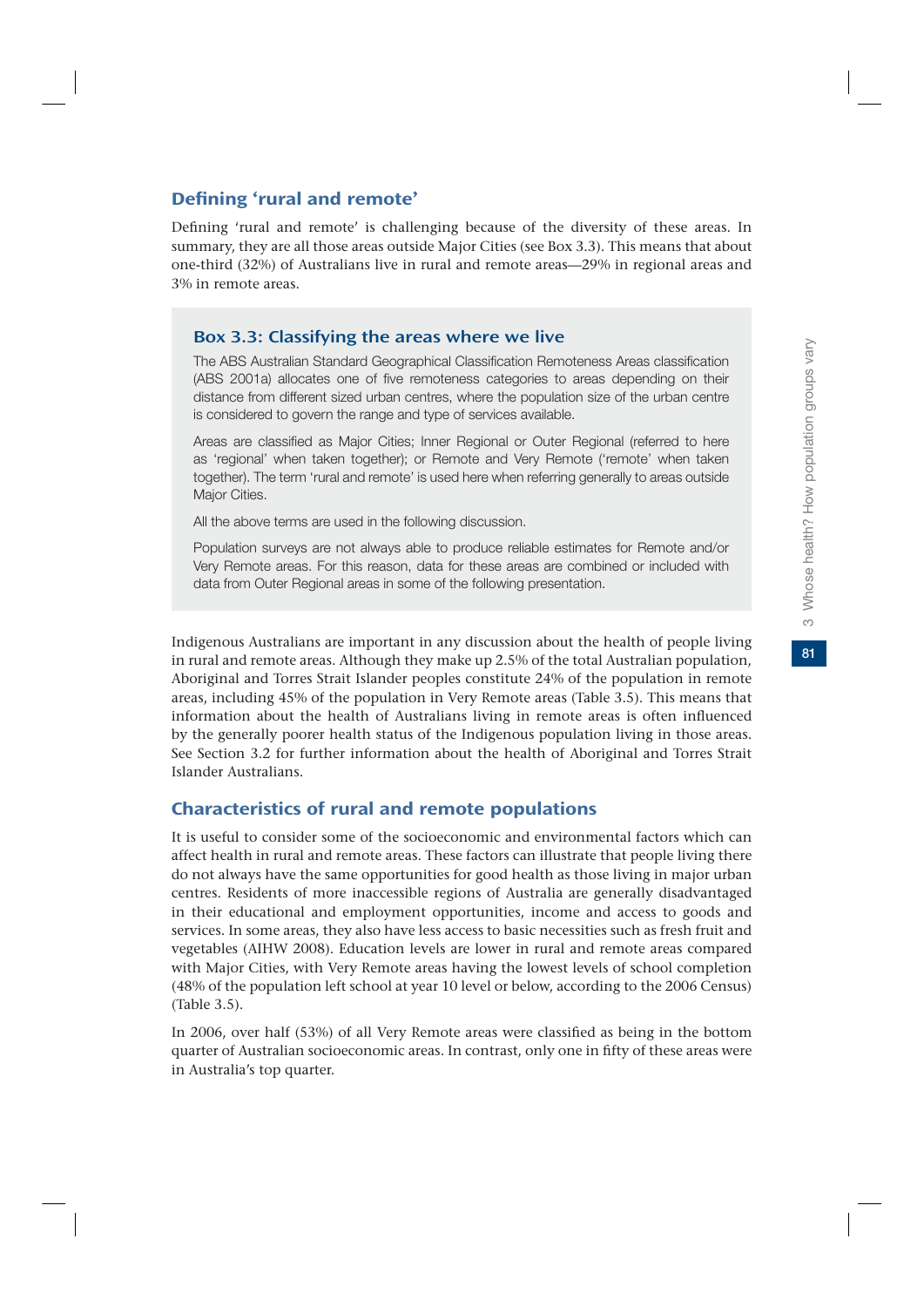#### **Table 3.5: Selected characteristics of Indigenous and total population, by remoteness areas, 2006**

| Selected characteristics                                                                                   | Major<br><b>Cities</b>  | <b>Inner</b><br>Regional | Outer<br>Regional | Remote   | <b>Very</b><br>Remote | Australia <sup>(a)</sup> |
|------------------------------------------------------------------------------------------------------------|-------------------------|--------------------------|-------------------|----------|-----------------------|--------------------------|
|                                                                                                            |                         |                          |                   | Per cent |                       |                          |
| Total population living in each area                                                                       | 68                      | 20                       | 9                 | 2        | 1                     | 100                      |
| Indigenous population living in each<br>area                                                               | 32                      | 22                       | 22                | 9        | 15                    | 100                      |
| Population in each area who are<br>Indigenous <sup>(b)</sup>                                               | 1                       | 3                        | 5                 | 13       | 45                    | 2                        |
| Adults employed in primary production<br>and mining <sup>(c)</sup>                                         | $<$ 1                   | 3                        | 8                 | 13       | 10                    | 2                        |
| Adults employed in other industry<br>sectors                                                               | 45                      | 39                       | 36                | 32       | 30                    | 43                       |
| Indigenous adults not in workforce or<br>unemployed                                                        | 53                      | 57                       | 56                | 53       | 58                    | 54                       |
| Highest level of non-school qualification<br>obtained <sup>(d)</sup>                                       |                         |                          |                   |          |                       |                          |
| Bachelor degree or higher                                                                                  | 20                      | 11                       | 10                | 9        | 8                     | 17                       |
| Certificate or Diploma                                                                                     | 25                      | 28                       | 26                | 24       | 20                    | 26                       |
| Highest level of school completion <sup>(d)</sup>                                                          |                         |                          |                   |          |                       |                          |
| Year 12 or equivalent                                                                                      | 48                      | 33                       | 31                | 32       | 26                    | 43                       |
| Year 10 or equivalent or below                                                                             | 32                      | 47                       | 47                | 43       | 48                    | 37                       |
| Areas classified as being in the top<br>quarter of socioeconomic areas ('best-<br>off') <sup>(e)</sup>     | 34                      | 14                       | 8                 | 10       | 2                     | 26                       |
| Areas classified as being in the bottom<br>quarter of socioeconomic areas ('worst-<br>off') <sup>(e)</sup> | 20                      | 28                       | 33                | 26       | 53                    | 24                       |
| Reticulated water supplies adequately<br>fluoridated <sup>(f)</sup>                                        | 81                      | 39                       | 34                | 30       | 20                    | 49                       |
|                                                                                                            | Average costs (dollars) |                          |                   |          |                       |                          |
| Median gross household income<br>(weekly)                                                                  | 1,084                   | 854                      | 841               | 1,004    | 977                   | 1,027                    |
| Housing loan repayments (monthly)                                                                          | 1,400                   | 1,083                    | 979               | 1,000    | 977                   | 1,027                    |
| Median household rent (weekly)                                                                             | 220                     | 160                      | 140               | 119      | 60                    | 200                      |

(a) Offshore, shipping and migratory census district areas have been included in the total for Australia.

(b) Percentages are based on the ABS Census file as at December 2007 and the estimated Indigenous population differs slightly from estimates presented elsewhere.

(c) Primary production includes agriculture, forestry and fishing.

(d) Percentage of the population aged 20 years and over.

(e) These figures are based on the Index of Relative Socio-Economic Disadvantage, one of four Socioeconomic Indexes for Areas developed by the ABS (see Box 3.1). In this table, the figures refer to those Census Collection Districts classified as being the 25% least disadvantaged ('best-off'), and the 25% most disadvantaged ('worst-off').

(f) Fluoridation data are derived from a rolling survey, and do not relate specifically to 2007 (AIHW 2005b).

*Note:* Data on employment are for persons aged 15 years and over.

*Source:* AIHW analysis of ABS Census 2006.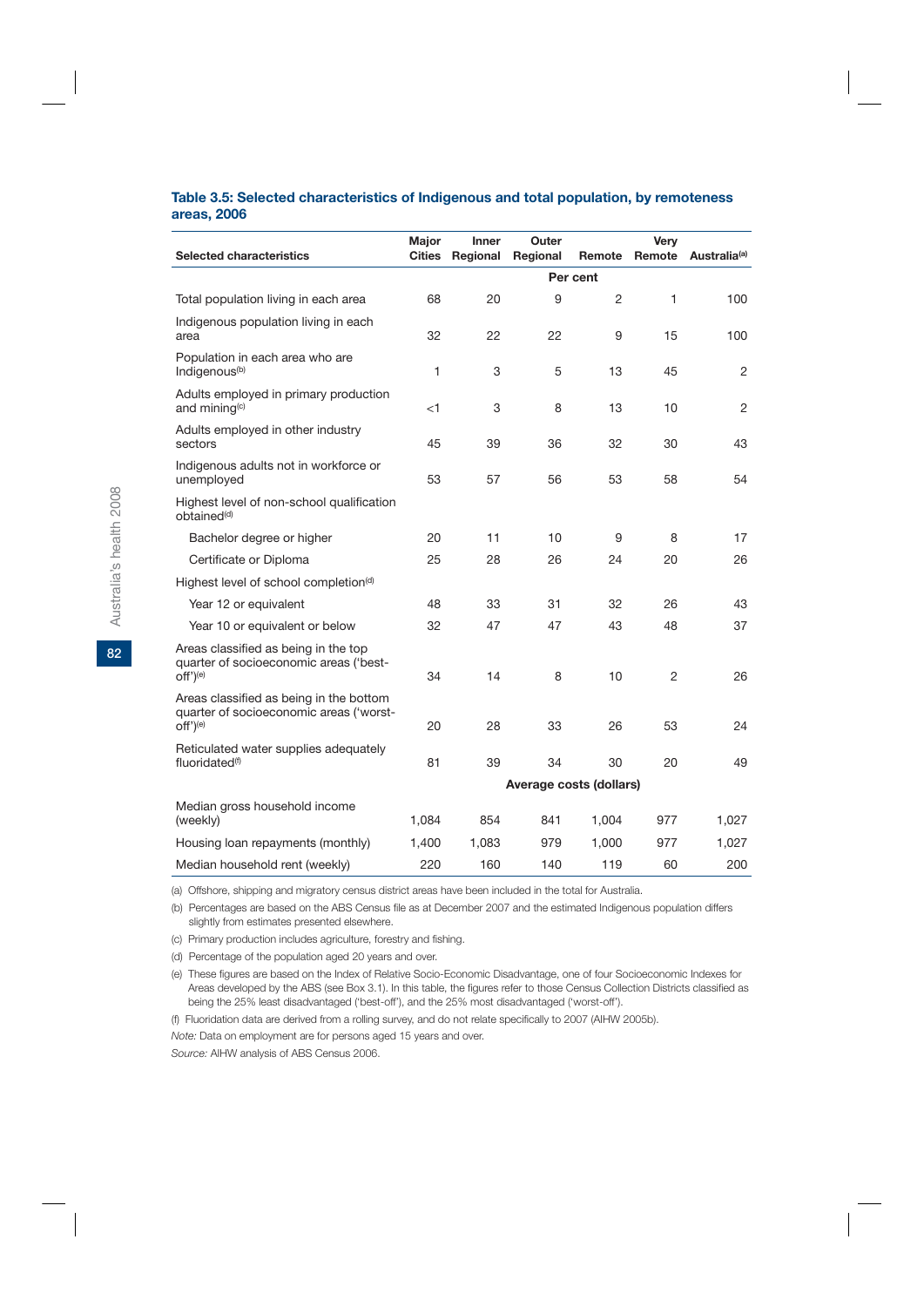Compared with those in major urban centres, Australians living in rural and remote areas generally have less access to primary health-care services and staff (AIHW 2005b), more driving risks (such as poorer road conditions and longer travelling time), longer patient transport times, and more jobs with higher risks, such as primary production and mining (Table 3.5).

Despite these general patterns there is considerable variation within each geographical area that is masked in the broad statistics presented. For example, there is evidence that mortality rates differ between inland and coastal regions, as well as between statistical local areas with the same remoteness category (AIHW 2003a, 2007d). The relative prosperity of Australia's rural areas, and the health of people living there, can be dramatically influenced by climatic conditions such as drought, by natural disasters and by the availability of natural resources. These conditions can affect population migration, employment and demand for infrastructure and services, observed most recently in the growth of mining communities. Therefore, remoteness does not necessarily mean poorer health, just as living in major urban centres does not guarantee good health.

A major problem in understanding the health characteristics of people in rural and remote areas is the limited availability, representativeness and quality of data. Few data sources are complete, accurate, regionally representative and unambiguous enough to allow meaningful comparisons (AIHW 2008). This is particularly so for remote areas, partly because of their size and the difficulties in surveying them. Further, the quality of Indigenous identification varies across different administrative data collections and surveys, within data collections over time, and between regions, making it difficult to disentangle the extent to which 'rural and remote' issues are related to Indigenous issues. This is a key challenge for health policy in rural and remote health, particularly in remote areas, where Indigenous Australians make up a larger proportion of the population. For example, overall rates of cervical cancer deaths tend to be higher in Very Remote areas, but not for non-Indigenous people who live there (AIHW 2008).

# Health status

Specific health status measures illustrate the generally poorer health of people living in rural and remote areas. Life expectancy decreases with increasing remoteness. Compared with Major Cities, the life expectancy in regional areas is 1–2 years lower and for remote areas it is up to 7 years lower (Table 3.6). The lower life expectancy in remote areas is probably largely due to the reduced life expectancy of Indigenous Australians, which is about 17 years lower than that of Australians overall (ABS & AIHW 2005).

Data from population health surveys and cancer registries show people in rural and remote areas are also more likely to have certain chronic diseases than people living in Major Cities (AIHW 2008). In 2001–03, the incidence of cancer was about 4% higher among people in regional areas than among those in Major Cities, but it was about 10% lower in Very Remote areas (Table 3.6). However, the latter may, at least partly, reflect migration of older, less healthy people to areas where they can access services. Preventable cancers, for example those associated with sun exposure (melanoma) or smoking (lung, head and neck, and lip) and those detectable through screening (cervix), were among the cancers with significantly higher incidence rates in rural and remote areas in 2001–2003 (AIHW 2007e).

Overall, there were no significant inter-regional differences in the prevalence of depression. However, males aged 45–64 years living in rural and remote areas were 1.4 times as likely to report depression as males of the same age in Major Cities. Males in Outer Regional and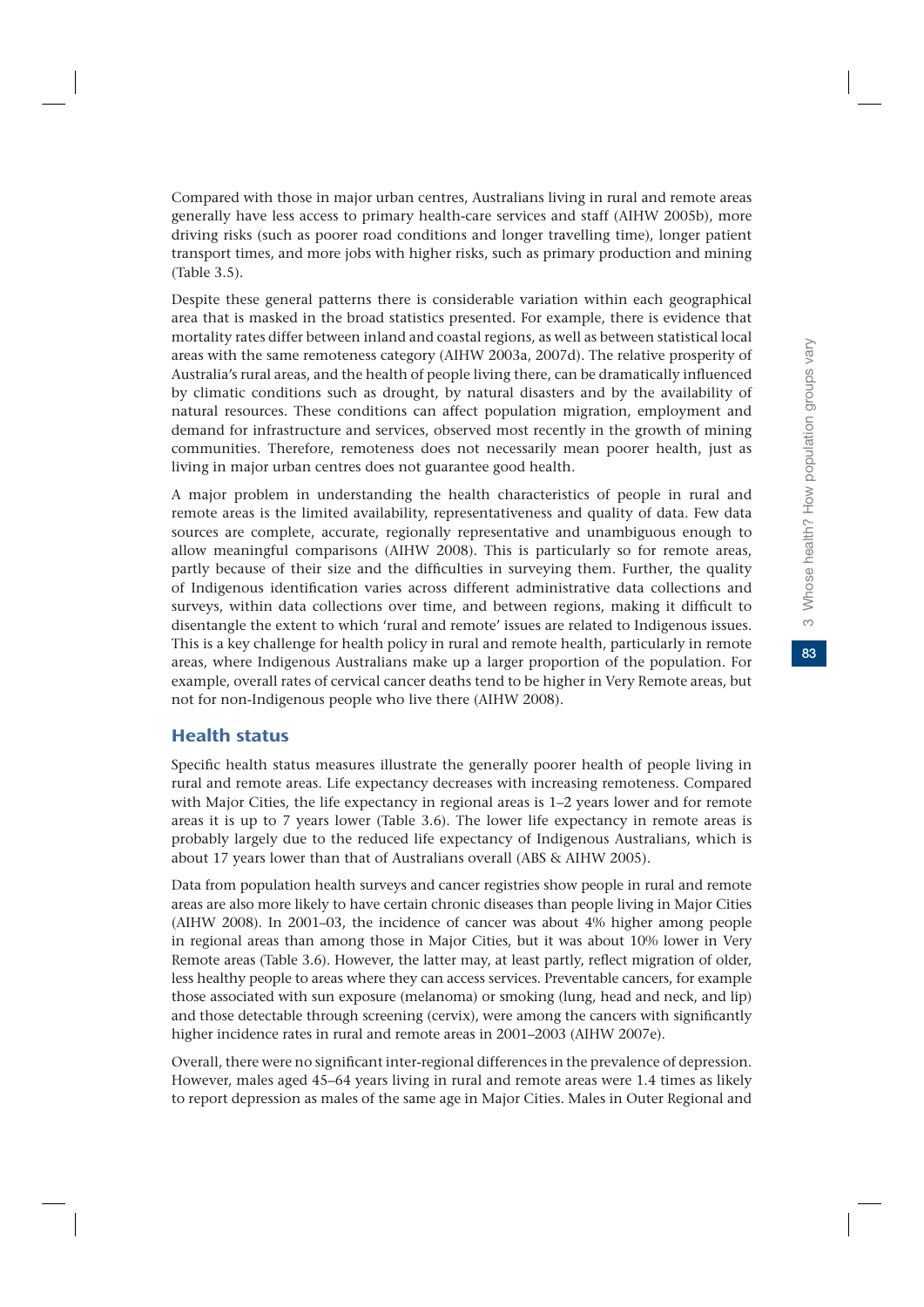Remote areas were 1.2 times as likely to report high to very high levels of psychological distress (Table 3.6).

Females in rural and remote areas were 1.3 times as likely to report diabetes and 1.2 times as likely to report arthritis as those in Major Cities. Overall, self-reported rates of cerebrovascular disease (stroke) and coronary heart disease (such as heart attack) were similar across remoteness areas for both males and females. The ABS method for counting stroke and coronary heart disease was used in this analysis and differs from that used elsewhere in this report (see Box 5.3).

Children living in rural and remote areas tended to have more decayed, missing or filled teeth than those in Major Cities (AIHW 2008). These higher rates may be explained by the lower proportion of adequately fluoridated reticulated water supplies in more remote areas (Table 3.5), and less ready access to dental services.

|                                                                  | Major<br><b>Cities</b> | <b>Inner</b><br>Regional | Outer<br>Regional                 | Remote  | Very<br>Remote |
|------------------------------------------------------------------|------------------------|--------------------------|-----------------------------------|---------|----------------|
|                                                                  |                        |                          | Years                             |         |                |
| Life expectancy at birth (males) (2002–04)                       | 79                     | 78                       | 77                                | 77      | 72             |
| Life expectancy at birth (females) (2002–04)                     | 84                     | 83                       | 83                                | 82      | 78             |
|                                                                  |                        |                          | Standardised ratio <sup>(a)</sup> |         |                |
| Deaths (all ages, 2002-04)                                       | 1.00                   | *1.07                    | $*1.12$                           | $*1.18$ | $*1.69$        |
| Deaths, non-Indigenous (all ages, 2002–04)                       | 1.00                   | *1.07                    | $*1.11$                           | $*1.05$ | 1.00           |
| Deaths $<$ 65 years (2002–04)                                    | 1.00                   | $*1.15$                  | $*1.29$                           | $*1.50$ | $*2.74$        |
| Deaths $<$ 65 years, non-Indigenous<br>$(2002 - 04)$             | 1.00                   | $*1.14$                  | $*1.23$                           | $*1.10$ | $*1.13$        |
| Perinatal mortality (2002-04)                                    | 1.00                   | $*1.10$                  | $*1.19$                           | $*1.29$ | $*1.70$        |
| Incidence of cancer (2001–03)                                    | 1.00                   | $*1.04$                  | $*1.03$                           | 1.01    | $*0.91$        |
| High/very high psychological distress<br>(males) (2004-05) (b)   | 1.00                   | 1.05                     | $*1.24$                           | n.a.    | n.a.           |
| High/very high psychological distress<br>(females) (2004-05) (b) | 1.00                   | 1.05                     | 1.03                              | n.a.    | n.a.           |

#### **Table 3.6: Selected health status indicators, by remoteness areas**

\* Statistically significant difference from Major Cities.

(a) The difference in rates between Major Cities and regional and remote areas has been described using a standardised ratio, where Major Cities is equal to 1.00. This ratio tells us how much higher rates in regional and remote areas were than expected if Major Cities rates had applied everywhere.

(b) Outer Regional column is Outer Regional and Remote areas combined. No data are available for Very Remote areas. *Source:* AIHW 2008.

#### **Mortality**

When deaths in rural and remote areas are compared directly with those in Major Cities, the rates are higher. These higher rates are partly influenced by the larger proportion of Aboriginal and Torres Strait Islander peoples living in these areas and the Indigenous population's higher rates of mortality. Compared with those in Major Cities, rates of death in regional areas were 1.1 times as high for people of all ages and 1.2 times as high for people aged under 65 years. For Very Remote areas, death rates were 1.7 times as high for people across all ages and 2.7 times as high for people aged under 65 years (AIHW 2007d).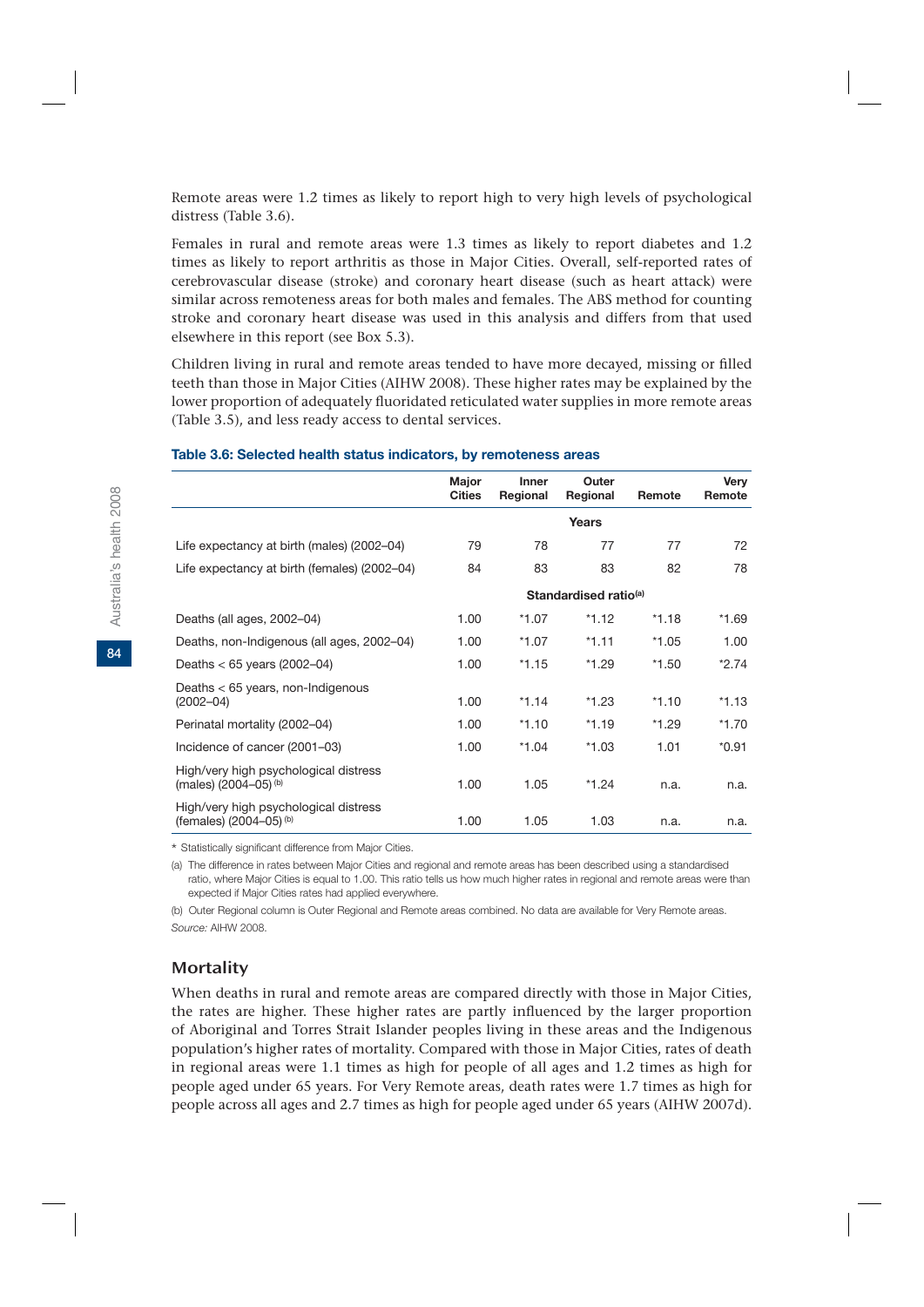This corresponds to about 4,400 additional deaths annually, over and above the number expected if rural and remote age-specific death rates were the same as in Major Cities (Table 3.7). Of these 'excess' deaths, 86% occurred in regional areas and 14% in remote.

The main contributors to elevated death rates outside Major Cities were coronary heart disease (19% of 'excess' deaths), 'other' circulatory disease (18%) and motor vehicle accidents (9%)(Table 3.7). For people less than 65 years, injury (in particular, motor vehicle accidents and suicide) contributed most notably to elevated death rates, and these deaths were mainly male.

Compared with Major Cities, perinatal death rates increase with remoteness (from 1.1 times in Inner Regional areas to 1.7 times as high in Very Remote areas). Also of interest are the lower death rates of older people living in remote areas. As with the lower rates of cancer observed in remote areas, this may reflect the migration of frail aged people to less remote areas, where more services are available (AIHW 2007d).

| Cause of death                             | Average annual<br>'excess' deaths | Per cent of total annual<br>'excess' deaths |
|--------------------------------------------|-----------------------------------|---------------------------------------------|
| Coronary heart disease                     | 845                               | 19                                          |
| 'Other' diseases of the circulatory system | 807                               | 18                                          |
| Motor vehicle accident                     | 416                               | 9                                           |
| Chronic obstructive pulmonary disease      | 387                               | 9                                           |
| 'Other' neoplasms                          | 325                               | 7                                           |
| <b>Diabetes</b>                            | 267                               | 6                                           |
| 'Other' injuries                           | 221                               | 5                                           |
| Suicide                                    | 186                               | $\overline{4}$                              |
| Prostate cancer                            | 182                               | 4                                           |
| Lung cancer                                | 177                               | 4                                           |
| Other causes                               | 604                               | 13                                          |
| Total                                      | 4,418                             | 100                                         |

#### **Table 3.7: Leading causes of 'excess' deaths outside Major Cities, 2002–04**

*Note:* Due to rounding, numbers in table may not add to 100. *Source:* AIHW 2007d.

With some brief interruptions, overall death rates have been declining in Australia since records began. Observing the period 1992–2003 in particular, the decline has been evident across all geographic regions, and across the various causes of death there have generally been faster declines in remote areas, where death rates tended to be higher (AIHW 2006a). The most dramatic declines across all geographic areas have been for deaths attributed to diseases of the circulatory system, asthma and chronic obstructive pulmonary disease.

When all causes of death are considered, the relative difference in mortality rates (the rate ratio) between Major Cities and rural and remote areas remained stable over the period 1992–2003. So although a gap remains in the overall mortality rates of people in Major Cities compared with those in other areas of Australia, this gap is not widening as it is for non-Indigenous and Indigenous Australians (see Section 3.2).

 $\infty$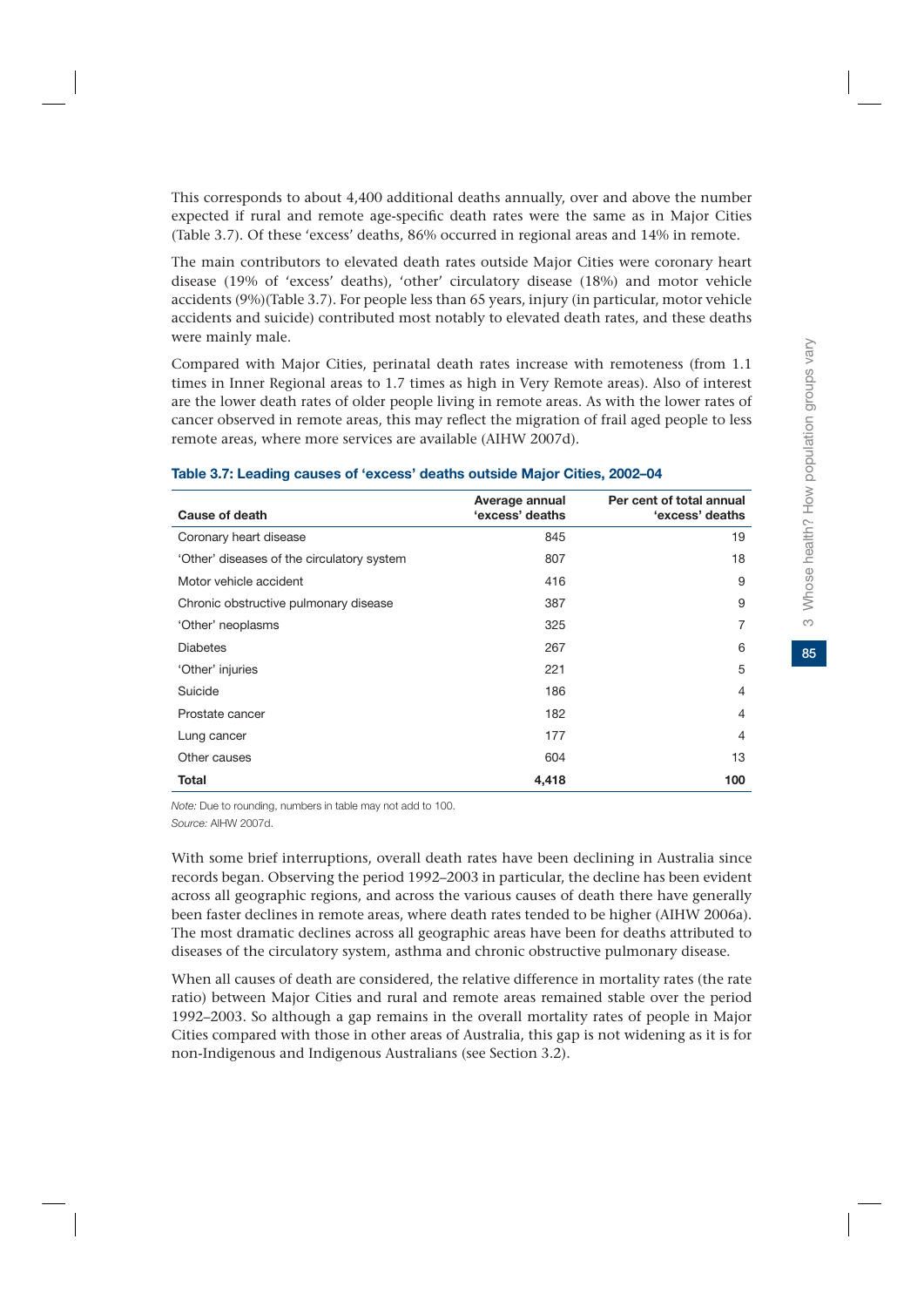The stability in the rate ratio between Major Cities and other areas was generally consistent across all broad categories of death, with the exception of injury. In Very Remote areas, death rates due to injury increased relative to those in Major Cities, from 2.5 times as high in 1997–1999 to 3.1 times as high in 2002–2004.

# Health risk factors

Data from population health surveys show that people in rural and remote areas are more likely to engage in behaviours associated with poorer health, although their diet is likely to include more vegetables (AIHW 2008).

A higher proportion of people living in Remote areas reported daily or current smoking (28%) compared with those living in Major Cities (20%). This difference was particularly marked among males and females aged 25–44 years.

As elsewhere, males in rural and remote areas were generally at a greater risk of harmful drug and alcohol use than females. In 2004–05, the likelihood of males consuming alcohol in quantities that risked harm in the long term increased with remoteness; for example, males in Inner Regional areas were 1.2 times as likely to report doing this as those in Major Cities; and males in Outer Regional and Remote areas were 1.4 times as likely (Table 3.8). With the exception of cannabis, people in rural and remote areas were less likely to report having used illicit drugs compared with those in Major Cities. This may be partly explained by the lower availability of these drugs in more geographically isolated areas.

When compared with those in Major Cities, people living in other areas were more likely to eat the recommended five serves of vegetables per day and were more likely (Inner Regional) or as likely (Outer Regional/Remote) to eat the recommended two serves of fruit (Table 3.8). Australians in rural and remote areas were slightly more likely to be overweight or obese (based on self-reported height and weight) than those living in Major Cities and were also more likely to report sedentary behaviour. The latter was particularly true for males.

| <b>Risk factor</b>                                                                  | <b>Maior</b><br><b>Cities</b> | Inner<br>Regional                 | Outer<br>Regional/<br>Remote <sup>(a)</sup> |
|-------------------------------------------------------------------------------------|-------------------------------|-----------------------------------|---------------------------------------------|
|                                                                                     |                               | Standardised ratio <sup>(b)</sup> |                                             |
| Smoking (15 years and over)                                                         | 1.00                          | $*1.15$                           | $*1.30$                                     |
| Risky or high-risk alcohol consumption (long-term)<br>(15 years and over) (Males)   | 1.00                          | $*1.19$                           | $*1.41$                                     |
| Risky or high-risk alcohol consumption (long-term)<br>(15 years and over) (Females) | 1.00                          | 1.12                              | 1.16                                        |
| Usually eats less than the recommended daily fruit intake <sup>(c)</sup>            | 1.00                          | $*0.94$                           | 1.04                                        |
| Usually eats less than the recommended daily vegetable intake <sup>(d)</sup>        | 1.00                          | $*0.86$                           | $*0.85$                                     |

#### **Table 3.8: Selected health risk factors by remoteness areas, 2004–05**

\* Statistically significant from Major Cities.

(a) Outer Regional and Remote areas combined. No data are available for Very Remote areas.

(b) The difference in rates between Major Cities and regional and remote areas has been described using a standardised ratio, where Major Cities is equal to 1.00. This ratio tells us how much higher rates in regional and remote areas were than expected if Major Cities rates had applied everywhere.

*Source:* AIHW 2008.

**86**

<sup>(</sup>c) Dietary guidelines recommend at least two serves of fruit per day.

<sup>(</sup>d) Dietary guidelines recommend at least five serves of vegetables per day.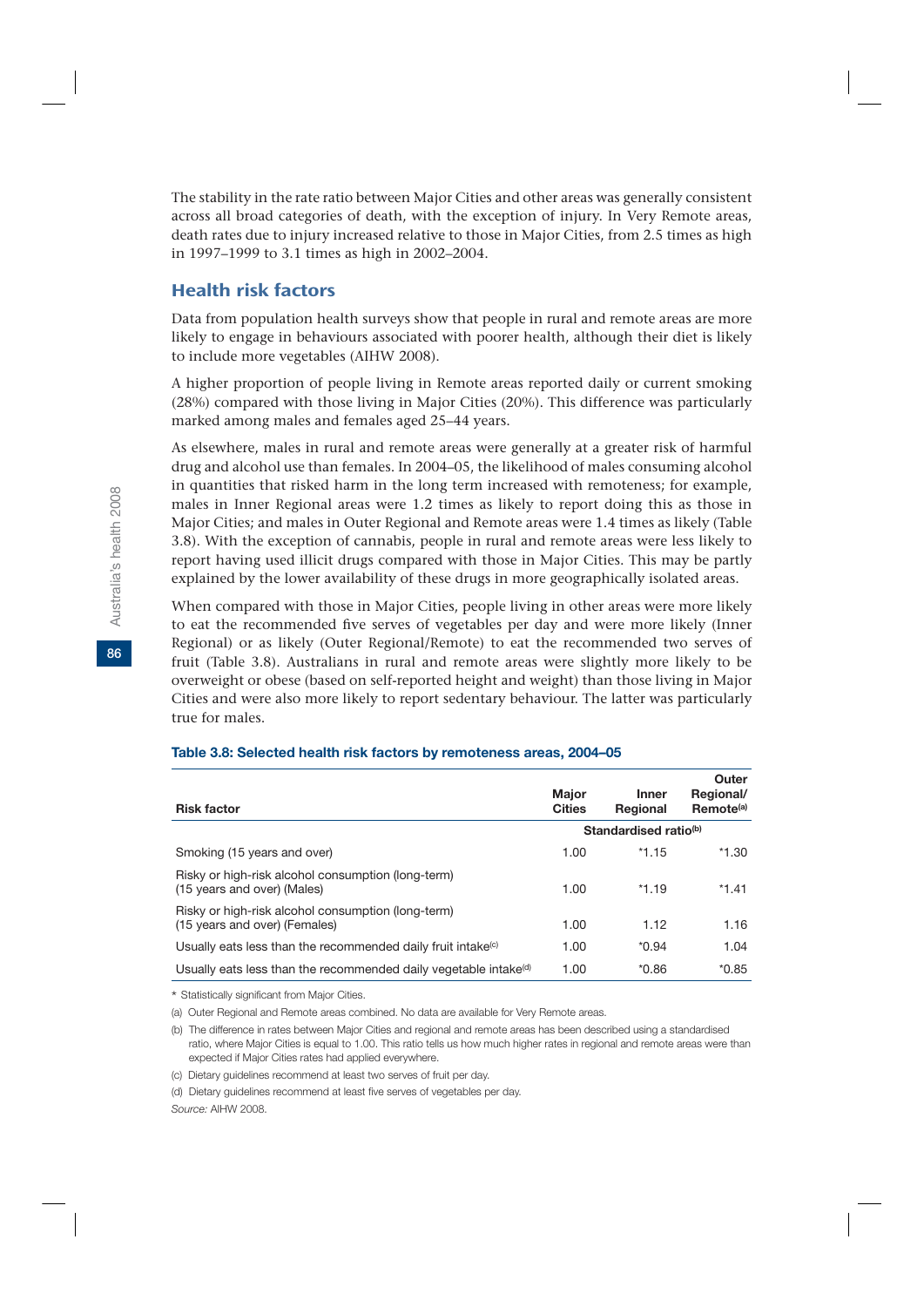87

# Health care in rural and remote areas

The health-care system in rural and remote areas can be influenced by common factors such as larger client capture areas, smaller populations, fewer general and specialist medical professionals per population, and fewer services. People in rural and remote areas also have different patterns of service use. For example, they make greater use of hospital emergency departments as a source of primary care than people in Major Cities (AIHW 2003a). This can complicate interpretation of rural and remote data on health resource use and access to services.

In 2005–06, hospitals in rural and remote areas were less likely to be nationally accredited than those in Major Cities, although this may partly reflect the varied, and sometimes voluntary, accreditation practices across jurisdictions (AIHW unpublished data). Overall hospitalisation rates also differed across remoteness areas. In 2005–06, hospitalisation rates for people in regional areas were similar to those for Major Cities, but for those living in Very Remote areas they were 1.5 times as high (AIHW 2007a). Hospitalisation rates relating to kidney failure, associated most commonly with diabetes and high blood pressure, were generally higher for more remote areas, particularly for care involving dialysis. Dialysis hospitalisation rates for Very Remote areas were 146 per 1,000 population compared with 44 per 1,000 population in Major Cities. It is likely that this variation relates largely to the high Indigenous hospitalisation rates involving dialysis care and the relatively higher proportion of Indigenous people living in Remote and Very Remote areas.

People living in rural and remote areas were also more likely to be admitted to hospital for conditions which could have potentially been prevented through the provision of non-hospital services and care (AIHW 2007f). This is consistent with the generally lower availability of primary and specialist medical professionals in these areas (AIHW 2005b). Hospitalisation rates for diseases that are preventable with proper vaccination, such as whooping cough, were three times as high in Very Remote areas as in Australia overall (AIHW 2007f).

Current national debate about Australia's health workforce includes a focus on the supply of health workers in rural and remote areas. In 2005, most primary care practitioners (80%) were in Major Cities, providing services for two-thirds (66%) of the Australian population. By comparison, Outer Regional, Remote and Very Remote areas had a relatively low proportion of the practitioner workforce—7% of all primary care practitioners serving 13% of the Australian population (AIHW 2008). For further information on the supply of practitioners, specialists, nurses and dentists across remoteness areas, see Section 8.2 and tables S55–63.

# 3.4 Prisoners

Prisoner populations are marked by severe disadvantage, stigmatisation, social exclusion and poor physical and mental health. Studies of prison inmates also consistently find they are more likely to engage in risky behaviours such as drug and alcohol use, smoking, and unsafe sexual practices. These social and behavioural factors explain their higher rates of bloodborne viruses such as viral hepatitis, of sexually transmitted infections and of drug dependence, mental illness, and other health problems (Butler & Milner 2003; Butler et al. 2007). It follows that both young and adult prisoners have high death rates and there is also growing evidence of excess mortality among offenders after their release.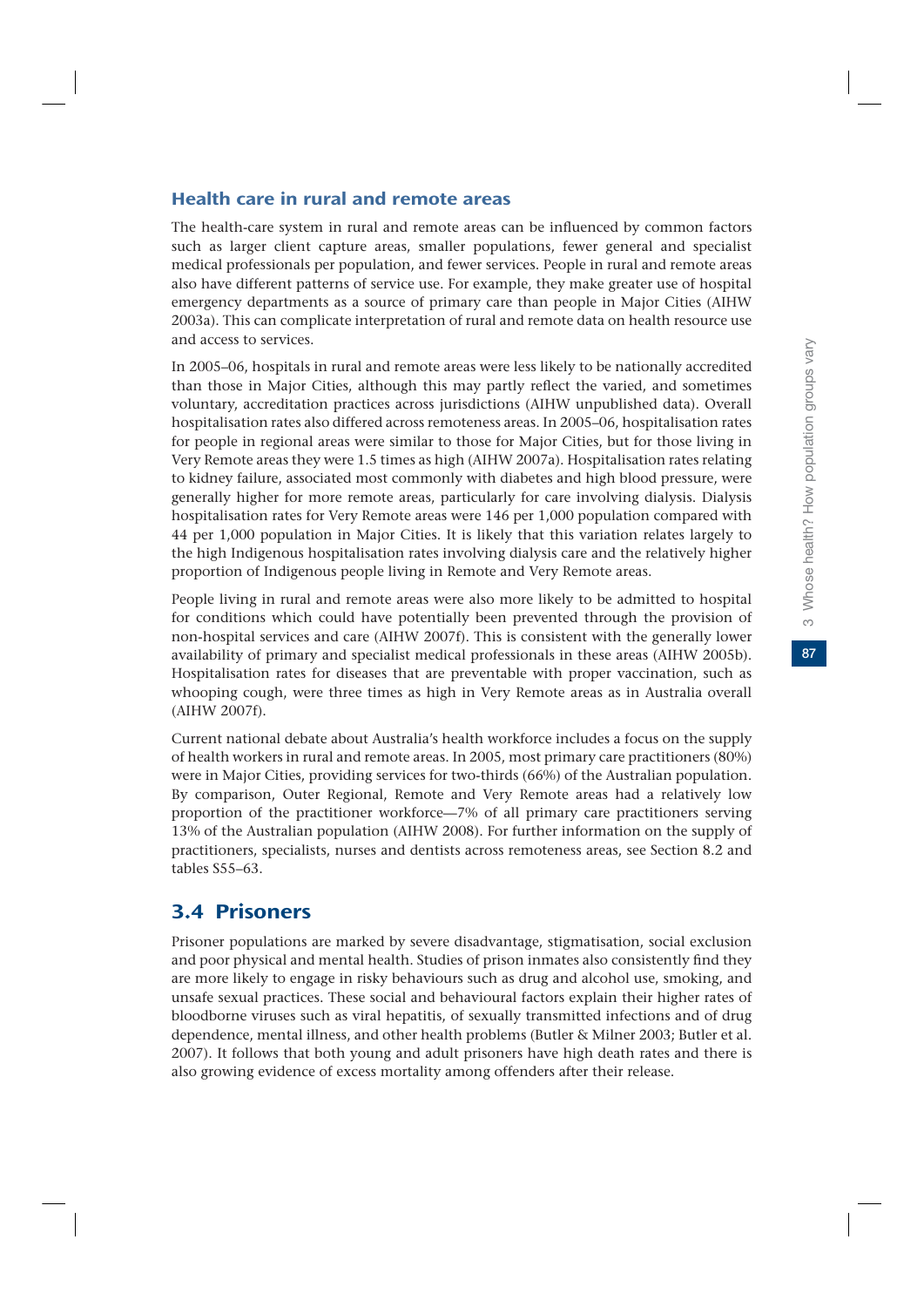On 30 June 2006, there were 25,790 adults imprisoned in Australia, about 1 in 610 adults nationally (ABS 2006c). The median age of prisoners was 33 years and the vast majority (93%) were male. Over the 15 years to 2006, both the overall number of prisoners and the imprisonment rate steadily increased (Table 3.9). This increase was particularly marked for females, with the number of female prisoners more than doubling between 1991 and 2006 (a 115% increase) compared with a 66% increase in the number of male prisoners (Table 3.9). In 2006, New South Wales had the greatest number of prisoners (9,822 or 38% of the Australian total), followed by Queensland (5,562 or 22%) and Victoria (3,905 or 15%). The Northern Territory had the highest imprisonment rate (542 per 100,000 adults), followed by Western Australia (227) and New South Wales (186)(ABS 2006c).

| Characteristic                                    | 1991   | 1996   | 2001   | 2006   |
|---------------------------------------------------|--------|--------|--------|--------|
| Number                                            | 15,021 | 18.193 | 22.458 | 25,790 |
| Total imprisonment rate (per 100,000 adults)      | 117    | 132    | 153    | 163    |
| Average age (years)                               | 30.3   | 31.8   | 33.0   | 34.7   |
| Aged under 25 (%)                                 | 33.0   | 28.6   | 25.3   | 19.7   |
| Females (%)                                       | 4.8    | 5.3    | 6.7    | 7.1    |
| Indigenous (%)                                    | 14.4   | 18.0   | 19.8   | 23.6   |
| Indigenous imprisonment rate (per 100,000 adults) | 1.739  | 1,436  | 1.754  | 2,127  |
| Prior known adult imprisonments (%)               | 56.9   | 57.4   | 58.4   | 56.9   |
| Remandees (%)                                     | 13.2   | 12.7   | 19.3   | 21.6   |
| Median sentence length (years)                    | n.a.   | 3.0    | 3.3    | 3.0    |
|                                                   |        |        |        |        |

#### **Table 3.9: Characteristics of prisoners at 30 June, selected years**

*Source:* ABS 2001b; ABS 2006c.

The Indigenous community is particularly affected by imprisonment, making up nearly one-quarter (24%) of the adult prisoner population in 2006 (ABS 2006c). As Table 3.9 shows, Indigenous Australians were 13 times as likely to be imprisoned as their non-Indigenous counterparts in 2006. Western Australia has the highest Indigenous imprisonment rate in Australia at 3,385 per 100,000 in 2006—the highest of any indigenous group in the OECD (Pratt 2006; Tonry 1994). The Northern Territory has the highest proportion of Indigenous prisoners (82% of its prisoner population in 2006) and Victoria the lowest (6%).

#### Box 3.4: Prisoner health information

The issue of prisoner health has been the subject of considerable interest and activity in recent years. In 2004, a Prisoner Health Information Group was formed with representation from correctional health services, health departments, academia, corrective services, the Australian Bureau of Statistics, and the AIHW. In 2006, this group released a discussion paper entitled *Towards a national prisoner health information system* (AIHW 2006b). The report highlighted the lack of national information on prisoner health and suggested a comprehensive national audit of current information collected on prisoners' health. The audit has now been completed and a collection of health indicators proposed (AIHW: Belcher and Al-Yaman 2007).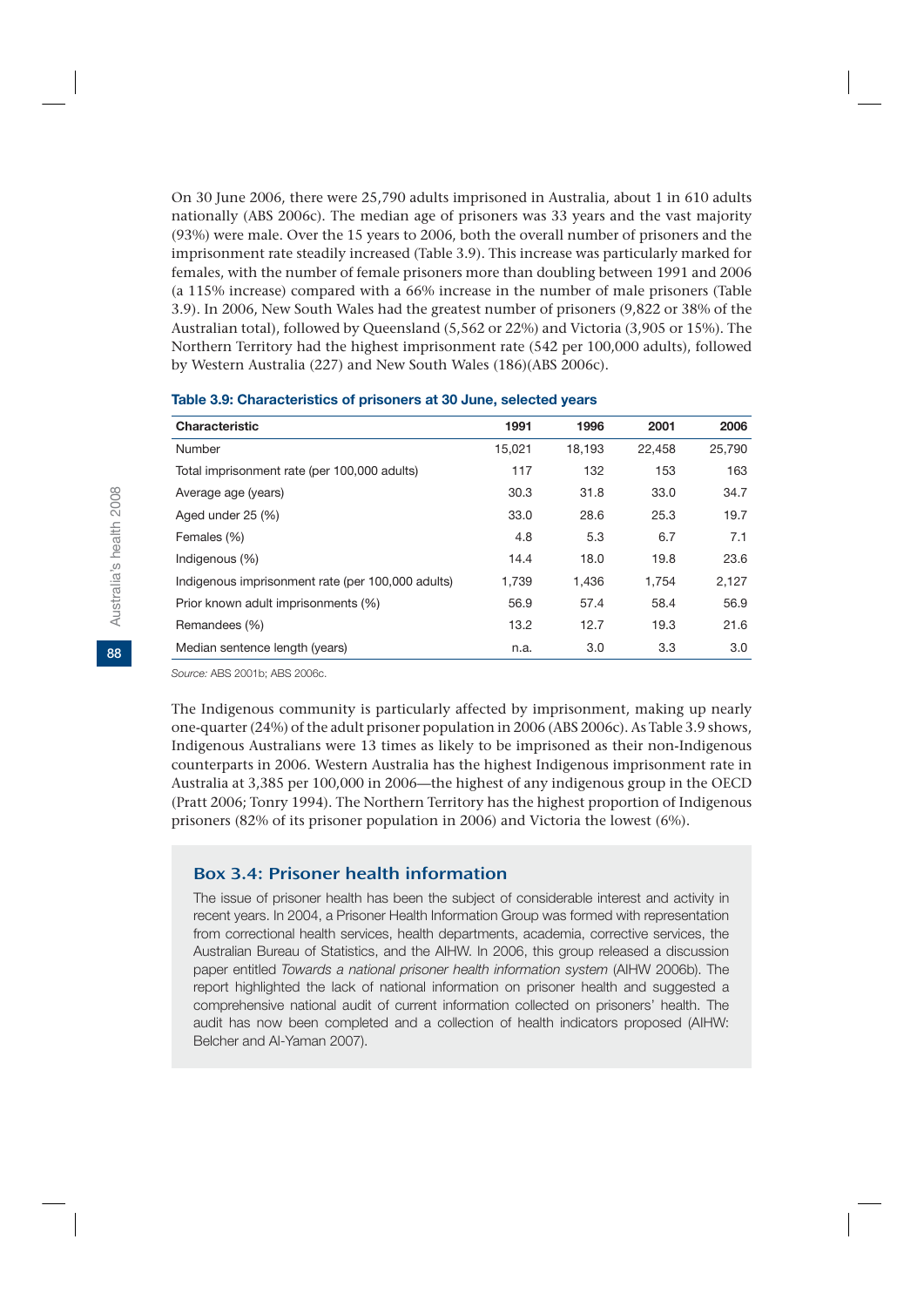# **Mortality**

Concerns in the mid-1980s about the number of Aboriginal people dying while in custody resulted in a Royal Commission to investigate these deaths. Although the commission found that Indigenous people did not die in custody disproportionately to non-Indigenous Australians, it recommended that the Australian Institute of Criminology should routinely monitor deaths in custody (AIC 2006). Over the 16-year post Royal Commission period between 1990 and 2005, a total of 807 inmates died in Australian prisons. Nineteen per cent (152) of all deaths were among Indigenous prisoners. Between 1990 and 2001 the death rate in custody varied between 2 and 6 deaths per 1,000 prisoners (among both Indigenous and non-Indigenous prisoners), then fell after 2001 (Joudo 2006). Suicide accounted for 46% of prison deaths between 1990 and 2005 and 'natural causes' for 38%.

There have been a limited number of studies comparing the mortality of prisoners with the general population. A 1985 report on Victorian prisons found the death rate to be 2.5 times that of the general community (Office of Corrections Victoria 1985). A later study (Thomson & McDonald 1993) found that overall mortality was slightly higher for prisoners than for the general population. However, for suicide, the age-adjusted risk was 2.6 times as high and 5.8 times as high in Indigenous and non-Indigenous prisoners, respectively.

Although deaths during imprisonment were the focus of the 1991 Royal Commission, recent studies have all highlighted higher death rates among former prisoners. Coffey et al. (2003) found that juvenile offenders (median age about 18 years) with a history of imprisonment in Victoria had death rates that were 9 times as high for the young male offenders as those of other young males of the same age, and 41 times as high for young female offenders as those of other young females. Drug-related deaths and suicide were the two leading types of death for young males, and one-quarter of all drug-related deaths among young males aged 15–19 years in Victoria were among young offenders. In another Victorian study, ex-prisoners were 10 times as likely to die from unnatural deaths (for example, accidents, suicide and homicide) than the general population (Graham 2003). A much higher excess mortality rate was again observed among female ex-prisoners compared with males. Most deaths (60%) among released prisoners were due to drug overdose with heroin, usually in combination with some other drug.

Stewart et al. (2004) examined ex-prisoners' deaths in Western Australia between 1994 and 1999 and found that suicide, drug and alcohol dependence, and cardiovascular disease were the most common causes of death. Deaths associated with drugs and alcohol (particularly heroin-related) accounted for 29% of all deaths in the cohort. Both male and female Indigenous ex-prisoners were three times as likely to die as 20–40 year old Indigenous people in the community. However, female non-Indigenous ex-prisoners were the most vulnerable, with a death rate over 100 times that of non-Indigenous Western Australians in the community.

Kariminia et al. (2007a) examined over 85,000 male and female adults imprisoned in New South Wales with 15 years of follow-up (1988–2002). From the 5,137 deaths (303 of which occurred in prison), the overall death rate for males was 4 times that of males in the general community and the corresponding comparison for females was 8 times. Comparative rates were substantially higher for deaths from drug overdose (13 times the community rates for the males and 50 times for the females) and for deaths from alcohol abuse (8 times the general community rate for males and 103 times for females). Heroin was the major contributor to most drug-related deaths. Male and female prisoners had a 10-fold and 26-fold increased risk of homicide respectively. The increased risk of death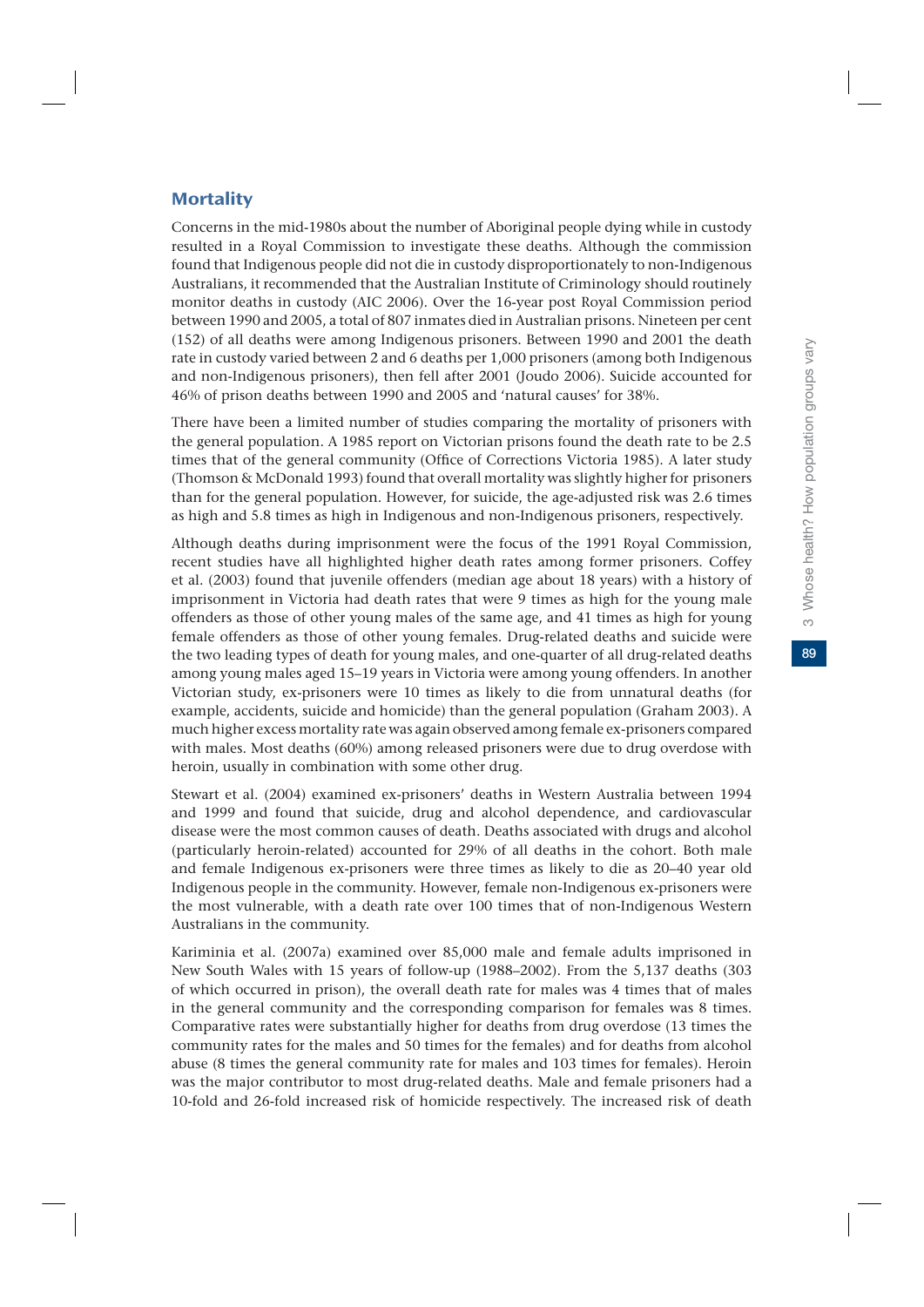was much greater after release from prison than during imprisonment in both males and females: for males the risk after release was 4 times as high as in the general community and while in prison it was twice as high; for females the corresponding risks were 8 and 2 times as high. Overall, the risk of death among ex-prisoner Aboriginal males was 5 times and among females 13 times that of the general NSW population.

The researchers also examined suicide in detail and found that males had a higher rate of suicide than females both in prison (a male rate of 129 per 100,000 prisoners per year compared with 56 for females) and following release (correspondingly 135 and 82) (Kariminia et al. 2007b). The 2-week period immediately after release from prison marked an especially heightened risk of suicide in males, being almost 4 times the risk that applied after 6 months. In contrast, no suicides among females were observed in the 2 weeks after release. However, drug-related mortality in males was 9 times as high, and in females was 6 times as high, in the 2 weeks after release compared with 6 months post-release.

# Traumatic brain injury

Studies have consistently found high levels of traumatic brain injury (TBI) among prisoner populations, ranging from 22% to 100% of prisoners. (A TBI is caused by a blow or jolt to the head or a penetrating head injury that disrupts the normal function of the brain (NCICP 2007).) This has led to speculation about a causal link between the TBI and the offending behaviour (Slaughter et al. 2003; Templer et al. 1992). Two US studies of death row inmates found that 75% had a history of brain damage and 100% had a history of TBI. Fifty per cent of individuals convicted for non-violent crimes had a history of TBI compared with 5–15% in comparison samples (Sarapata et al. 1998).

A survey of 200 prisoners entering the correctional system in New South Wales found that 82% of those screened reported a history of a TBI, either with or without a loss of consciousness, 65% reported a history of TBI with a loss of consciousness, and 43% reported having had four or more TBIs (Schofield et al. 2006). The median number of TBIs per person was three and they were most commonly caused by assault. TBI was found to be positively associated with playing competitive contact sports, school expulsion, daily drug use, and positive screening for depression or psychosis.

In the NSW study, 52% of those who reported a TBI also reported that they had experienced some effect of the TBI and that the problem was still ongoing. Unresolved brain effects (headache being the most common symptom) were reported by 45% of those reporting a TBI, unresolved psychological effects by 32% (for example, personality change or depression) and social effects by 17% (for example, relationship breakdown).

## Young offenders

In 2003, the NSW Department of Juvenile Justice and Justice Health NSW did a wideranging survey of the physical and mental health needs of the state's imprisoned young offenders (NSW DJJ 2003). A similar survey was also conducted that year of young offenders serving a (non-custodial) community order (Kenny et al. 2006). (Over 70% of young offenders under the auspices of the NSW Department of Juvenile Justice serve a community order rather than custodial sentence.)

These studies showed that the health problems of young offenders are considerable and span chronic illness, exposure to infectious diseases, and high levels of risky behaviours. Backgrounds showing disadvantage, instability and social exclusion are likely to contribute to this poor health. Many of those surveyed reported parental imprisonment, living away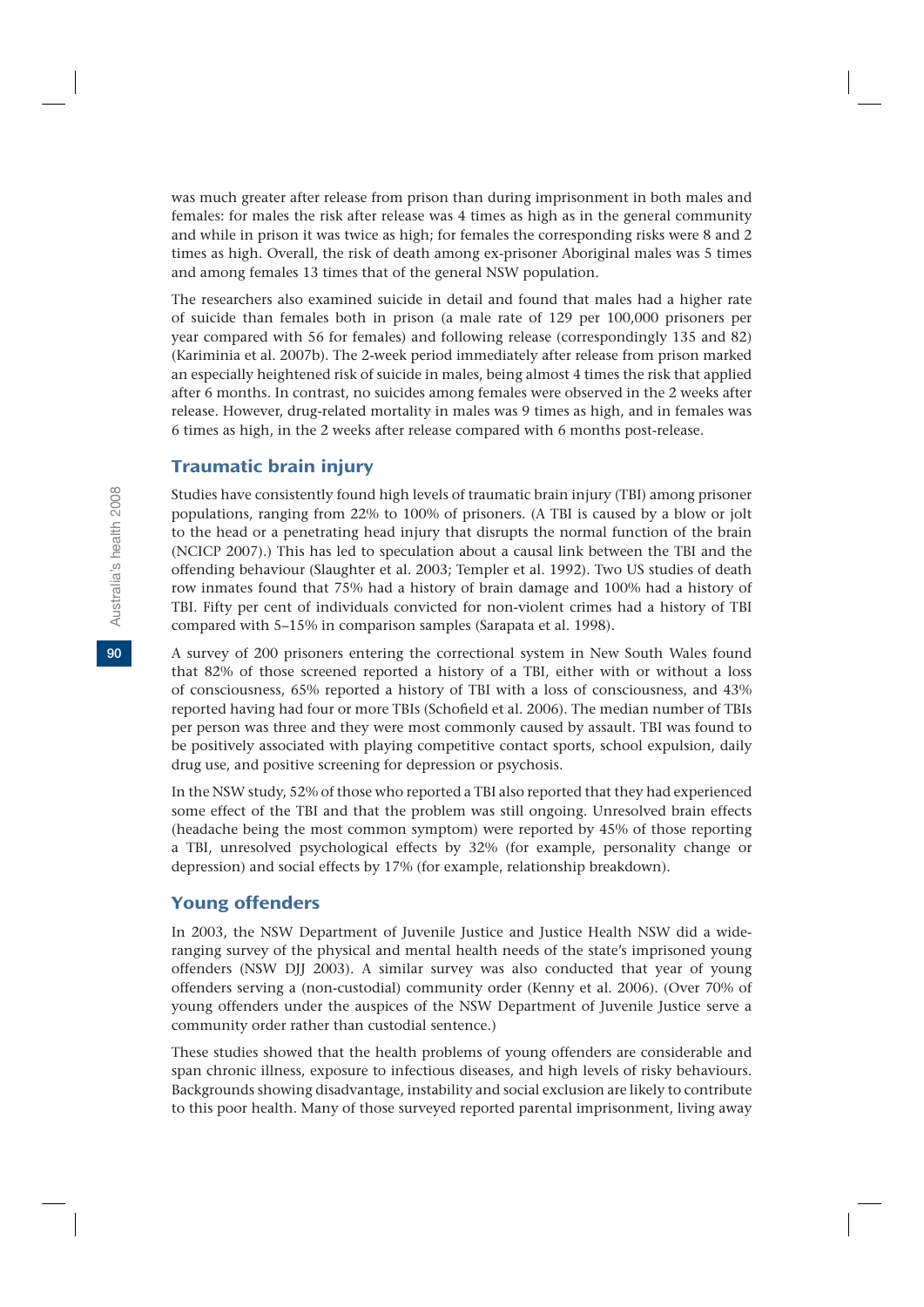from the family home, being taken into care as a child, and living with a person with a physical or mental disability (Table S18). Over 80% of young people surveyed were not attending school and 9 out of 10 young offenders had been suspended from school at some time in the past.

Overall, 32% of community-based young offenders and 43% of those screened in custody had a mental or behavioural problem according to the Adolescent Psychopathology Scale (Table S19). Substance use disorder and conduct disorder were the two most common diagnoses. Recent symptoms such as sleeping problems, forgetfulness, headaches, and poor appetite were fairly common in this group.

Exposure to bloodborne viruses, particularly hepatitis B and hepatitis C, can occur as a result of risky behaviours such as injecting drug use, sharing contaminated injecting equipment, unsafe tattooing and body piercing. Over 70% of those who tested positive for hepatitis C antibodies had injected drugs at some time in the past (over 50% within the preceding 12 months).

Overwhelmingly, the young offenders screened had engaged in both licit and illicit substance use (Table S20). Over 80% of offenders in the community were current tobacco smokers and the average age at which they had started smoking was 12 years.

# 3.5 Overseas-born people

Australia has one of the largest proportions of immigrant populations in the world, with an estimated 24% of the total population (4.96 million people) born overseas (ABS 2007c). Well over half (61%) of these—one in seven Australians—were born in a non-Englishspeaking country.

Migrants bring to Australia their own unique health profiles. Research has found that most migrants enjoy health that is at least as good as, if not better than, that of the Australianborn population. Immigrant populations often have lower death and hospitalisation rates, as well as lower rates of disability and lifestyle-related risk factors (AIHW: Singh & de Looper 2002).

This 'healthy migrant effect' is believed to result from two main factors: a self-selection process which includes people who are willing and economically able to migrate and excludes those who are sick or disabled; and a government selection process which involves certain eligibility criteria based on health, education, language and job skills.

Migrants are often less exposed to harmful risk factors for cardiovascular and other noncommunicable diseases in their countries of origin, before their relocation to Australia (Razum 2006). They may retain some of their advantage for such diseases long after migrating. It has been observed, though, that the migrant health advantage often diminishes with length of stay (AIHW 2006c).

Despite these advantages, certain health risk factors and diseases are more common among some country-of-birth groups in Australia, reflecting diverse socioeconomic, cultural and genetic influences.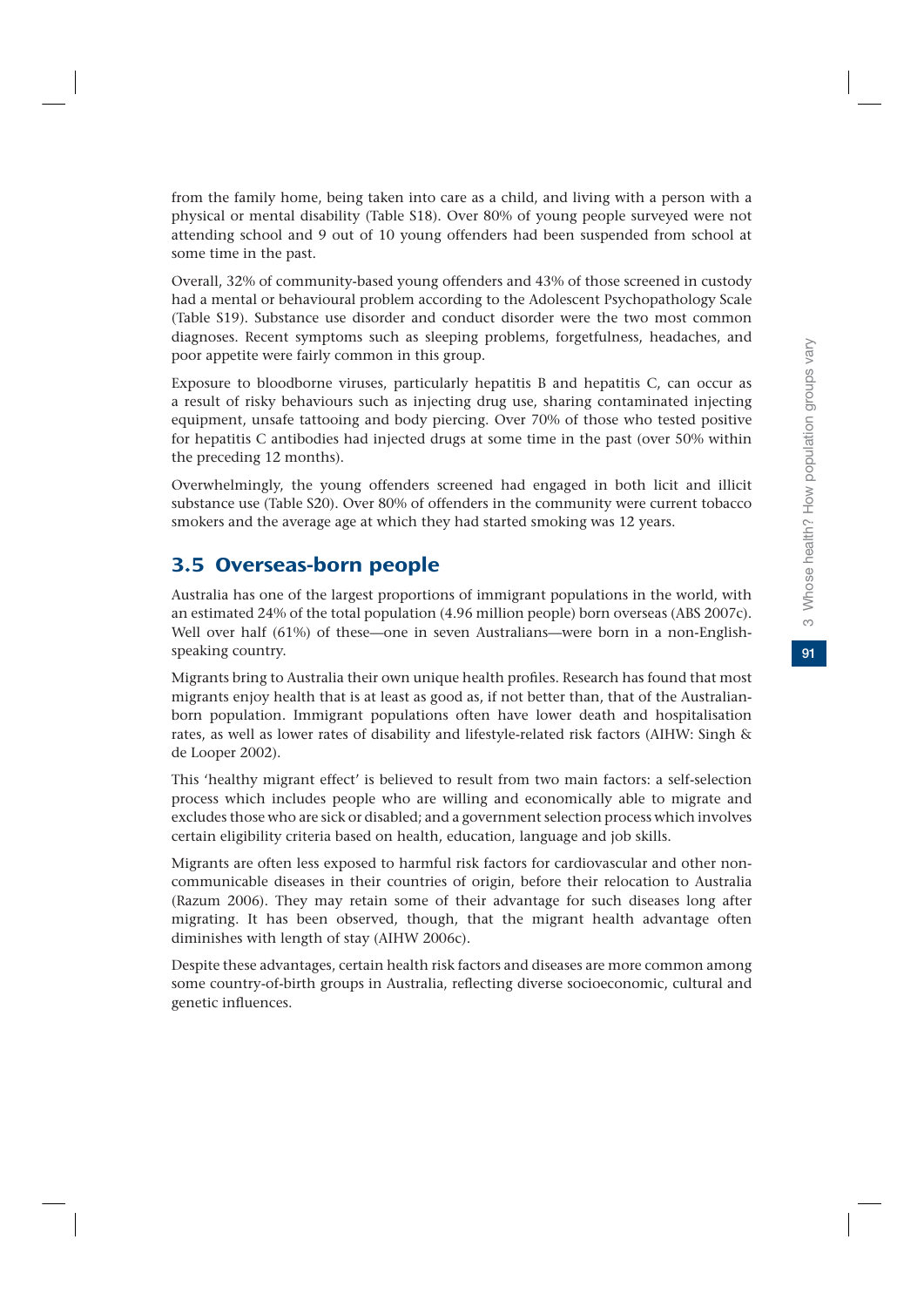# Health status

# Mental health

Significant psychological distress—especially related to war and conflict, but also the disruption of moving and leaving friends and family—has been observed among some migrant groups. These include humanitarian migrants from the Middle East and the Balkans, and migrants who did not speak English on arrival. The ability of migrants to negotiate the resettlement process is a factor which may play a part in their future mental health and wellbeing (Carrington et al. 2007).

Despite this, results from the 2004–05 NHS indicate that overseas-born people who were recent arrivals (4.6% of all people surveyed), or those whose main language spoken at home was other than English (7.9%), were less likely to report mental and behavioural problems than were Australian-born people (8.8%), overseas-born people who arrived before 1996 (9.8%), or overseas-born people who spoke English as their main language at home (10.0%)(ABS 2006a). Overseas-born people are also less likely to be hospitalised for a number of mental disorders, including schizophrenia, depressive episodes and sleep disorders (AIHW 2004).

# Hospitalisation

Overseas-born people are admitted to hospital at lower rates than the Australian-born population. In 2005–06, the age-standardised total hospital separation rate for Australianborn patients was 20% higher than for the overseas-born population (367 versus 300 per 1,000 population) (AIHW 2007f). Compared with other country-of-birth groups, those born in North-East Asia—which includes countries such as China, Japan, the Republic of Korea and Taiwan—had the lowest separation rate at 225 per 1,000 population.

Despite this general finding, people from overseas countries are hospitalised at significantly higher rates for a number of health conditions. These conditions, and the countries of birth with higher rates, include:

- tuberculosis—India, Vietnam, Philippines, China
- lung cancer—United Kingdom and Ireland
- diabetes—Greece, India, Italy, Vietnam
- heart attack—India
- heart failure—Italy, Greece, Poland
- dialysis—Greece, Italy, Vietnam, Philippines, Croatia, India.

Consistent with their population numbers, overseas-born patients represented about onequarter of all hospitalisations in 2005–06. Some 66% of these occurred in public sector hospitals compared with 60% for patients born in Australia. Over 75% of patients born in Fiji, Croatia, Greece, Egypt, Philippines and Vietnam received treatment in a public hospital. The figure for patients born in South Africa, the United States and Hong Kong was less than 50% (AIHW 2007f).

A recent study examining people from refugee backgrounds coming to Victoria found that, over the 6-year study period (1998–99 to 2003–04), their use of hospital services was lower than that of the Australian-born population on a range of measures (overall rates of total hospital admission, surgical admission, total days in hospital, deaths in hospital and admission for mental and behavioural disorders). However, during the study period,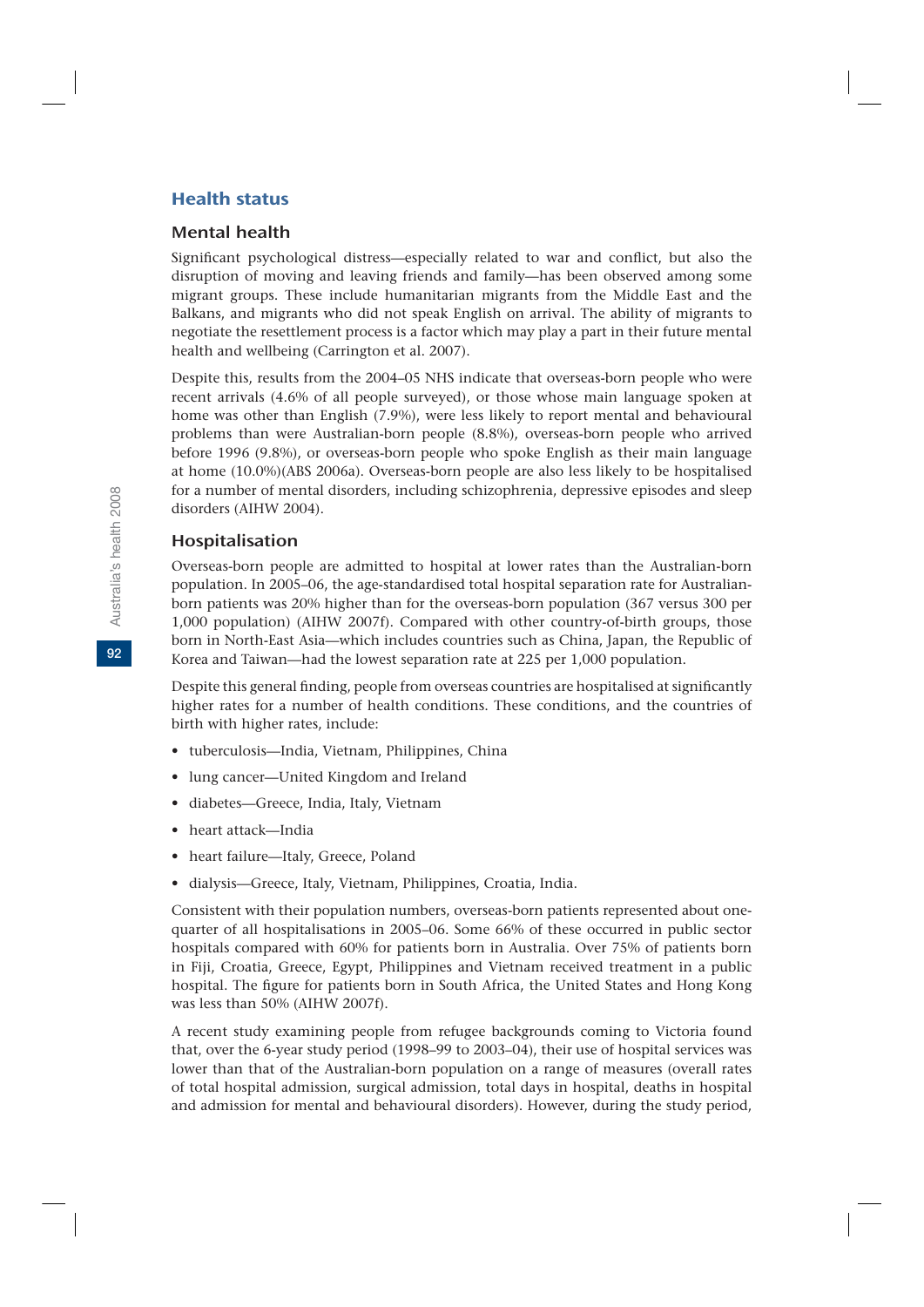93

rates of total days in hospital and rates of admission for mental and behavioural disorders increased towards Australian-born averages. Furthermore, rates for total admissions, emergency admissions, and admissions for infectious and parasitic disease increased above Australian-born averages (Correa-Velez et al. 2007).

# Asthma

People born overseas generally have lower rates of asthma than those born in Australia, especially among those aged under 65 years. Based on the 2004–05 NHS, the prevalence of asthma among people from English-speaking backgrounds compared with non-Englishspeaking backgrounds was 2.7 times as high in those aged less than 35 years, and 2.4 times as high in those aged 35–64 years. There was no such difference in the prevalence of asthma for people aged 65 years and over (AIHW ACAM 2007). The prevalence of asthma has been shown to increase among migrant populations with the duration of residence (Leung et al. 1994).

Consistent with the differences in asthma prevalence among people aged 5 years and over, the rates of hospitalisation for asthma are higher in people from English-speaking backgrounds than in people from non-English-speaking backgrounds (AIHW ACAM 2005). However, people of non-English-speaking background are more likely to require invasive mechanical ventilation during a hospitalisation for asthma. This ventilation is an intensive care intervention for a severe, life-threatening asthma attack (AIHW ACAM 2005). The higher rate of this procedure among people of non-English-speaking background may reflect more severe disease, delayed initiation of effective treatment for attacks, or both.

For the period 1999–2003, among those with asthma, deaths due to the condition were similar in people of English-speaking and non-English-speaking backgrounds, across all age groups (AIHW ACAM 2005). However, among the Australian population as a whole, older females from non-English-speaking backgrounds had lower death rates due to asthma than older females from English-speaking backgrounds (AIHW ACAM 2005).

# **Mortality**

Death rates for major overseas country-of-birth groups are compared in Table 3.10 with people born in Australia. In the 3-year period 2003–2005, the overall death rate for people born overseas was 9% below that for people born in Australia. But rates varied markedly by country—people born in Vietnam had death rates almost half those of Australian-born people, those born in China had 30% lower rates, and Italy 13% lower. Rates for people born in the United Kingdom and Ireland, along with Germany and the Netherlands, were similar to the Australian-born death rate. Those born in Croatia and Poland had slightly higher rates.

Death rates among people born overseas also varied by cause of death. For many causes the rates were lower than for Australian-born people, lending support to the 'healthy migrant effect'. However, in some cases they were not; compared with the relevant death rate among Australian-born people, the rates were higher for:

- lung cancer among people born in the Netherlands and the United Kingdom and Ireland
- diabetes among people born in Croatia, Greece, India, Italy, Lebanon and Poland
- coronary heart disease among people born in Croatia and Poland
- influenza and pneumonia among people born in the United Kingdom and Ireland.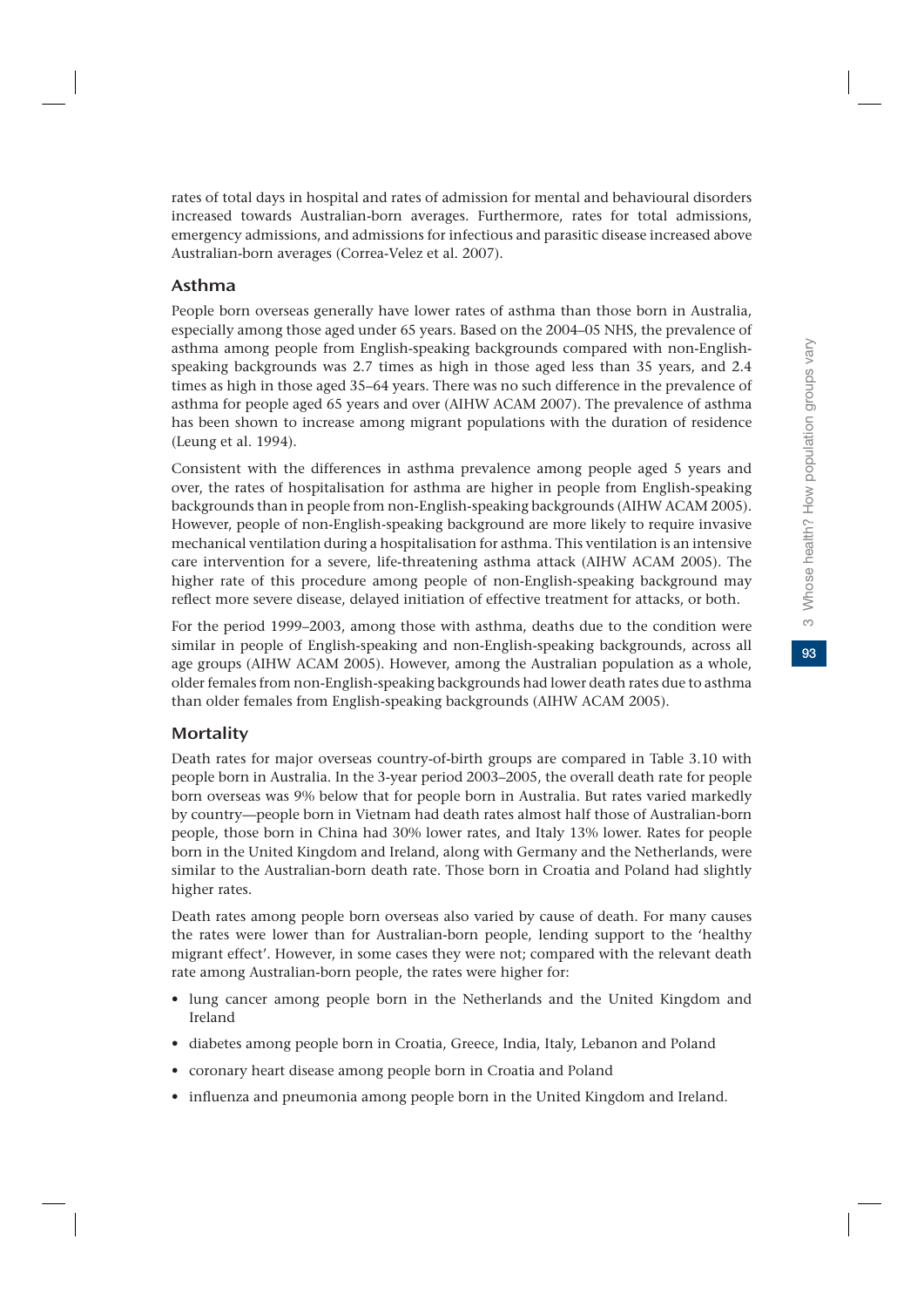| Country of<br>birth | Colorectal<br>cancer | Lung<br>cancer | <b>Diabetes</b> | Coronary<br>heart<br>disease | Cerebro-<br>vascular | Influenza &<br>disease pneumonia | All causes<br>of death <sup>(b)</sup> |
|---------------------|----------------------|----------------|-----------------|------------------------------|----------------------|----------------------------------|---------------------------------------|
| China               | $*0.77$              | 1.03           | 0.91            | $*0.51$                      | $*0.90$              | $*0.79$                          | $*0.69$                               |
| Croatia             | 1.23                 | 1.23           | $*1.71$         | $*1.14$                      | 1.04                 | 1.22                             | $*1.09$                               |
| Germany             | 0.95                 | 1.00           | 1.14            | 0.99                         | 1.03                 | 0.81                             | 1.00                                  |
| Greece              | $*0.74$              | $*0.74$        | $*1.38$         | $*0.78$                      | $*0.73$              | $*0.74$                          | $*0.77$                               |
| India               | $*0.56$              | $*0.70$        | $*1.55$         | 1.05                         | $*0.85$              | 0.80                             | $*0.83$                               |
| Italy               | 1.02                 | $*0.92$        | $*1.69$         | $*0.84$                      | $*0.77$              | $*0.79$                          | $*0.87$                               |
| Lebanon             | $*0.73$              | 1.03           | $*2.05$         | 0.99                         | 0.81                 | $*0.65$                          | $*0.89$                               |
| Malaysia            | $*0.60$              | $*0.66$        | 1.30            | $*0.57$                      | 0.86                 | $*0.43$                          | $*0.61$                               |
| Netherlands         | $*0.79$              | $*1.36$        | 1.06            | 0.93                         | $*0.85$              | 0.97                             | $*0.99$                               |
| New Zealand         | 1.11                 | 0.90           | 0.85            | 0.96                         | 0.96                 | 0.97                             | $*0.91$                               |
| Philippines         | $*0.47$              | $*0.53$        | 0.79            | $*0.46$                      | 0.95                 | $*0.26$                          | $*0.56$                               |
| Poland              | 1.08                 | 1.10           | $*1.36$         | $*1.21$                      | 0.99                 | 1.04                             | $*1.07$                               |
| South Africa        | $*0.63$              | 0.92           | 0.70            | $*0.65$                      | $*0.81$              | 1.14                             | $*0.81$                               |
| UK & Ireland        | $*0.89$              | $*1.31$        | $*0.88$         | 0.98                         | $*0.93$              | $*1.14$                          | 1.01                                  |
| Vietnam             | $*0.42$              | $*0.63$        | 1.00            | $*0.32$                      | $*0.64$              | $*0.50$                          | $*0.52$                               |
| All overseas        | $*0.86$              | $*1.06$        | $*1.19$         | $*0.93$                      | $*0.89$              | 0.96                             | $*0.91$                               |
| All deaths          | 12,728               | 21,635         | 10,512          | 73,534                       | 35,764               | 9,906                            | 390,108                               |

#### Table 3.10: Standardised mortality ratios<sup>(a)</sup> by selected causes of death and countries of **birth, people aged 15 years or over, 2003–2005**

\* Statistically significant difference from 1.00 at the 5% level.

(a) The standardised mortality ratio is a measure of death from a specific condition in the overseas-born population relative to the Australian-born population. If the ratio is 1.00 this means the overseas-born would have the same mortality rate as the Australian-born. Ratios greater than 1.00 indicate a greater mortality rate in the overseas-born population, and those below 1.00 indicate a lower mortality rate. Data are age-standardised to the Australian population as at 30 June 2001.

(b) Also includes all other causes of death.

*Source:* AIHW National Mortality Database.

# Health risk factors

The 2004–05 NHS asked questions about a number of lifestyle behaviours and related characteristics which are recognised as risks to health. Referring to the 2 weeks before being surveyed, people from certain country-of-birth groups reported engaging in the following risk-related behaviours more often than people born in Australia (Table 3.11):

- current daily smoking—Other Oceania (includes, for example, New Zealand, Papua New Guinea, Solomon Islands, Kiribati, Fiji, Antarctica)
- sedentary or low exercise levels—Southern and Eastern Europe, North Africa and the Middle East, South-East Asia, All other countries
- consuming less than the recommended five serves of vegetables per day—every other country-of-birth group.

In addition, those from Other Oceania and Southern and Eastern Europe reported body weights and heights showing they are more likely to be overweight or obese than people born in Australia.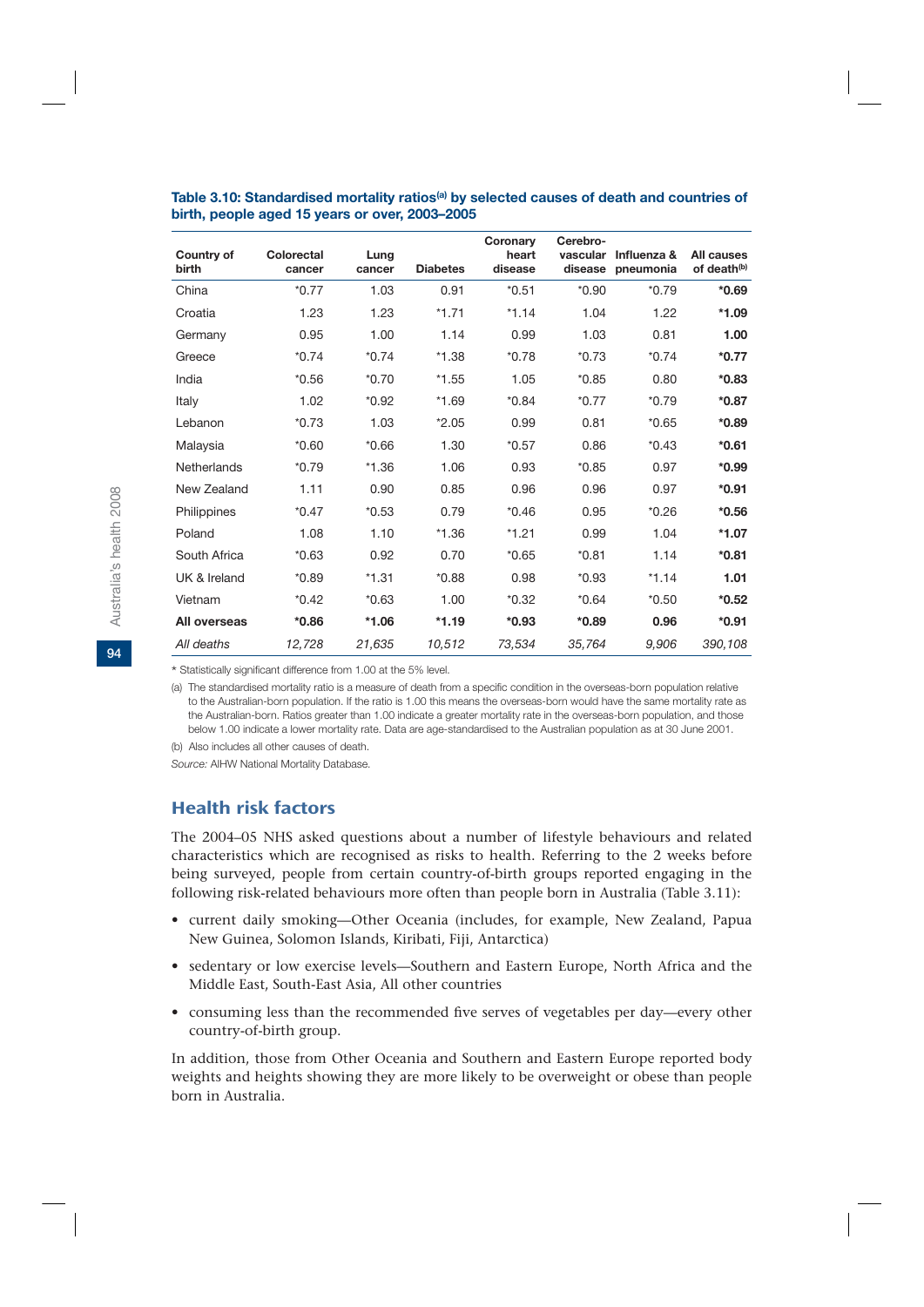In contrast, people born in South-East Asia and 'All other countries' reported less smoking, less drinking at risky levels and lower levels of bodyweight than those born in Australia.

| Country of<br>birth group         | Current<br>daily<br>smoker | Risky/high-<br>risk alcohol | Sedentary/<br>low<br>exercise<br>level | Overweight/<br>obese BMI | 1 or fewer<br>serves of<br>fruit | 4 or fewer<br>serves of<br>vegetables |
|-----------------------------------|----------------------------|-----------------------------|----------------------------------------|--------------------------|----------------------------------|---------------------------------------|
| Australia                         | 22.3                       | 15.3                        | 69.2                                   | 50.1                     | 47.8                             | 84.4                                  |
| Other Oceania                     | 26.1                       | 12.5                        | 66.8                                   | 58.3                     | 44.4                             | 89.2                                  |
| United Kingdom                    | 18.6                       | 15.5                        | 68.6                                   | 51.1                     | 45.6                             | 86.7                                  |
| <b>Other North-West</b><br>Europe | 18.0                       | 11.8                        | 67.3                                   | 50.9                     | 42.0                             | 87.0                                  |
| Southern & Eastern<br>Europe      | 18.4                       | 6.0                         | 81.8                                   | 59.5                     | 29.4                             | 88.8                                  |
| North Africa & the<br>Middle East | 22.8                       | 2.2                         | 79.5                                   | 47.5                     | 40.1                             | 92.2                                  |
| South-East Asia                   | 15.6                       | 4.4                         | 76.7                                   | 29.4                     | 43.5                             | 92.6                                  |
| All other countries               | 14.8                       | 4.7                         | 74.4                                   | 34.2                     | 44.5                             | 89.6                                  |

| Table 3.11: Selected health risk factors by country of birth group, people aged 18 years |  |
|------------------------------------------------------------------------------------------|--|
| and over, 2004–05 (per cent)                                                             |  |

*Source:* ABS 2006a.

# 3.6 Australian Defence Force members and veterans

Australian Defence Force members are a special population group in Australia for many reasons. They are of particular interest from a health perspective because they tend to have better health than those in the general community, they have access to special health services and they are exposed to a wide range of occupational hazards.

Military populations experience a strong 'healthy worker effect'. This occurs because people who are in work are fit enough to work, whereas the general population is composed both of those who are fit enough to work and those who are unable to work because of illness or disability. In addition, members of the Defence Force are selected partly because of their better health and are then required to maintain that health at a level that is generally higher than the rest of the community. This healthy worker effect persists for some time among the veteran population although, by some measures, the health of the veteran community is below that of the general civilian community.

In Australia, 'veteran' is generally applied to those members of the Australian Defence Force who have been deployed overseas, in either a war or a peacekeeping operation. In this chapter the term 'veteran' applies to members of this group.

# The Australian Defence Force

As at 31 October 2007, the permanent Australian Defence Force (ADF) had about 51,700 members, 86.7% of whom were male. The average age was 31 years and about 90% of ADF members were aged between 20 and 50 years, 6% were under 20 years and 4% were between 50 and 65 years. In contrast, in 2006 the median age of the Australian workforce was 39 years for males and 38 years for females (ABS 2007d).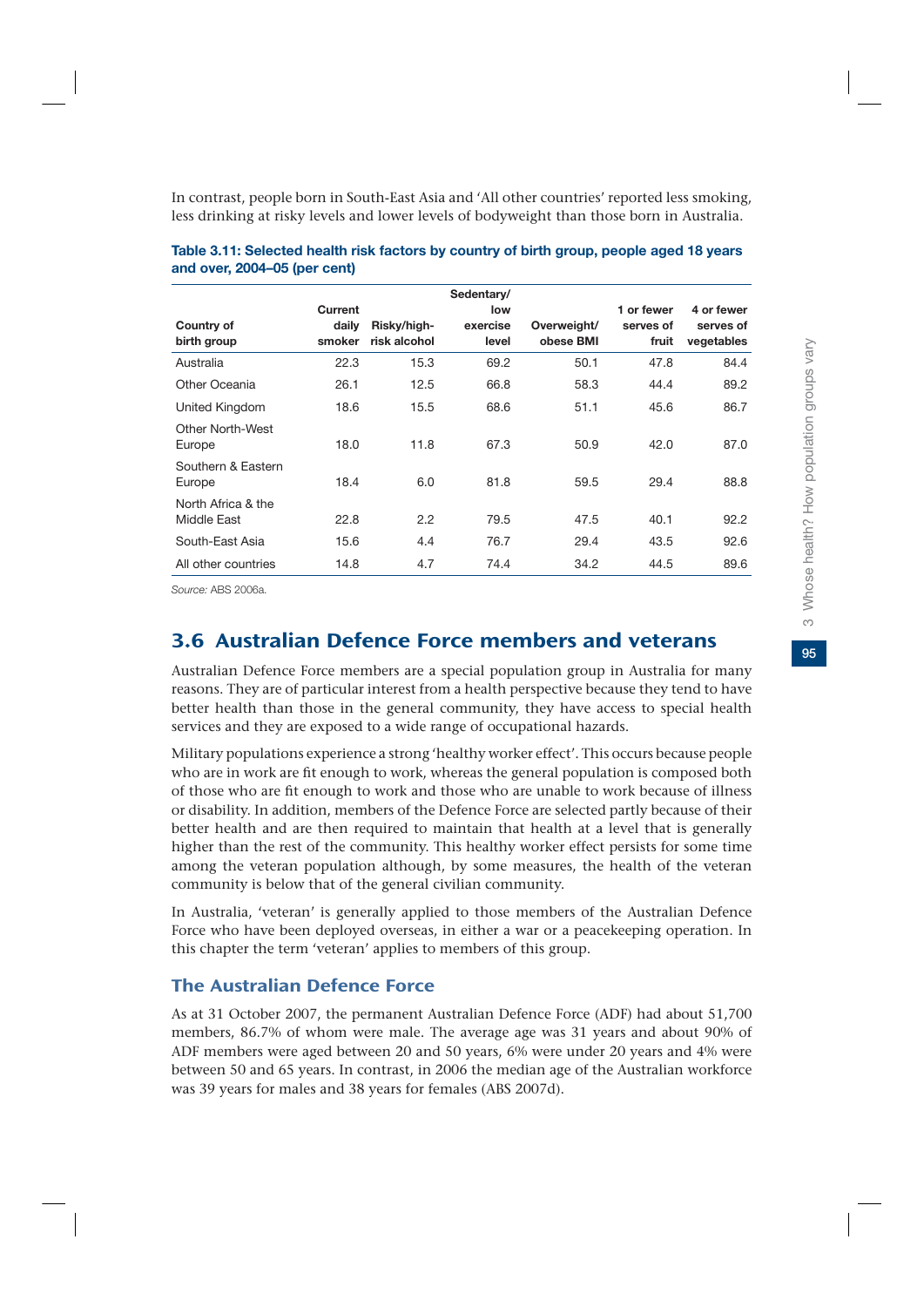Australian citizens seeking to join the ADF undertake a rigorous medical and psychological screening process. At entry, Defence Force members are generally in good health.

Military service has both positive and negative effects on health status. Positive effects arise from the provision of a comprehensive suite of support services to ADF members, including health-care services, the requirement to maintain physical fitness and the supportive nature of military culture. Health-care services for ADF members are outlined in Chapter 7.

However, ADF members often operate in severe and hazardous environments. Their training in preparation for operational tasks can be intense and dangerous. Their work can be physically arduous and may involve operating in remote areas, with variable levels of health support. Deployment also means separation from family, social supports, peer networks and the Australian way of life. All of these factors can potentially harm members' health.

#### **Mortality**

Based on data reported to the Department of Defence, in the 7-year period from 2000–01 to 2006–07 there were 234 deaths among full-time ADF personnel. After adjusting for the different age and sex structures of the ADF and the general Australian population, death rates for members of the ADF are significantly lower for overall mortality, cancer, cardiovascular disease, assault and suicide (Table 3.12). This is likely to be partly due to a strong 'healthy worker effect'. The rate of suicide, which is about half of that in the nonmilitary population, is particularly noteworthy.

The rate of death from land transport is similar for defence members and the general community. This is notable because military personnel are highly mobile, often posted far from their families and, anecdotally, spend more of their time (both at work and during leisure hours) driving. In recognition of their mobility, the ADF has a wide range of policies aiming to reduce deaths from land transport crashes.

| Cause of death                   | <b>SMR</b> | Lower 95% CI | Upper 95% CI |
|----------------------------------|------------|--------------|--------------|
| All causes                       | 0.54       | 0.47         | 0.61         |
| All neoplasms (including cancer) | 0.50       | 0.34         | 0.66         |
| Cardiovascular diseases          | 0.42       | 0.26         | 0.59         |
| Land transport                   | 0.98       | 0.73         | 1.23         |
| Air transport                    | 9.55       | 4.55         | 14.55        |
| Assault                          | 0.25       | 0.00         | 0.59         |
| Suicide                          | 0.60       | 0.44         | 0.77         |

| Table 3.12: Standardised mortality rates (SMR) and 95% confidence intervals (CI) for all |
|------------------------------------------------------------------------------------------|
| full-time ADF members for selected causes of death, 2000–01 to 2006–07                   |

*Notes*

1. Figures include all deaths, both within and outside Australia, which occurred in the ADF from 1 July 2000 to 30 June 2007, compared with rates of death in Australia.

2. SMRs are the actual number of deaths divided by the expected number of deaths (if the ADF population had the same rates as the Australian population), controlling for age, sex and year of death.

3. Confidence intervals describe a range (interval) of values within which we can be 'confident' that the true value lies, usually because it has a 95% or higher chance of doing so. For example, in this table, there is a 95% or higher chance of the SMR for cardiovascular diseases falling between 0.26 (lower 95% CI) and 0.59 (upper 95% CI).

*Source:* AIHW analysis of unpublished data from the Australian Defence Force.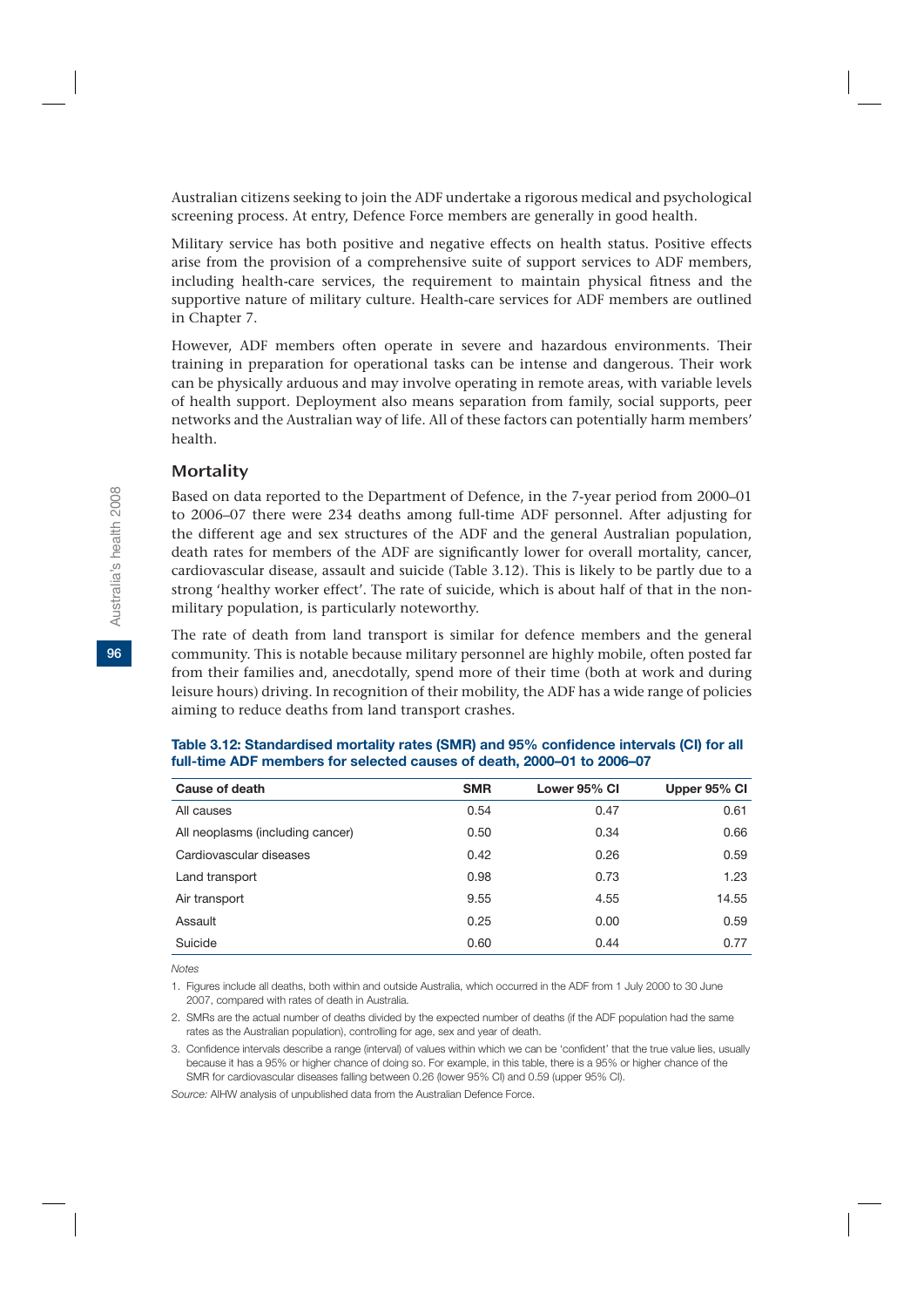97

The only cause of death that was significantly elevated for ADF personnel was death due to air transport. Based on 14 deaths over the 7-year period, members were nearly 10 times as likely as the general Australian population to die from this cause. This elevated death rate was largely a result of several accidents in recent years, such as the helicopter crash on the Indonesian island of Nias in 2005, in which nine ADF personnel died.

# **Morbidity**

Reasons for attendance at health services provide a broad indication of the health status of individuals. The ADF has an EpiTrack Health Surveillance System which collects data on ADF personnel's first and subsequent attendances at primary health-care facilities. It records the principal reason for attendance and the impact of the diagnosis on the member's ability to work. Other key data collected include days of restricted duty and days off all duty because of disease or injury, hospital admissions, and referrals for further consultations. The health surveillance tool is based on the 10th revision of the International Classification of Diseases (ICD-10-AM).

Based on EpiTrack data from 2005–06, the top five reasons for health service attendance were injuries and musculoskeletal disorders; respiratory tract conditions; skin conditions; symptoms, signs and ill-defined conditions not elsewhere classified; and diseases of the ear, nose and throat. These groups of conditions were also the five most commonly responsible for restricted duty. The five most common groups of conditions responsible for lost work days (sick leave) were injuries and musculoskeletal disorders; respiratory tract conditions; symptoms, signs and ill-defined conditions not elsewhere classified; mental health disorders and stress reaction; and intestinal infectious diseases.

Although the data sources are not directly comparable, it is interesting to note that the top five reasons for primary health-care attendance for ADF personnel differ from those of the general working-age population. For example, based on the 2005–06 BEACH survey of general practitioners, the most common reasons for GP encounters among Australian males aged 25–64 years were hypertension, upper respiratory infection, lipid disorders, back complaints and diabetes (see Section 6.4 for further information).

# Injuries

Over the 3-year period 2004–05 to 2006–07, there was an improvement in many measures of occupational health and safety incidents among ADF members (Table 3.13). For example, incidents resulting in incapacity fell from 473 in 2004–05 to 216 in 2005–06, and fell further in 2006–07 to 185 incidents. The number of deaths also fell dramatically in this period, although the decline needs to be viewed cautiously, as several of the deaths in 2004–05 occurred in a single accident. Care also needs to be taken when interpreting data for 2006–07, as a large number of Comcare reportable incidents had yet to be coded.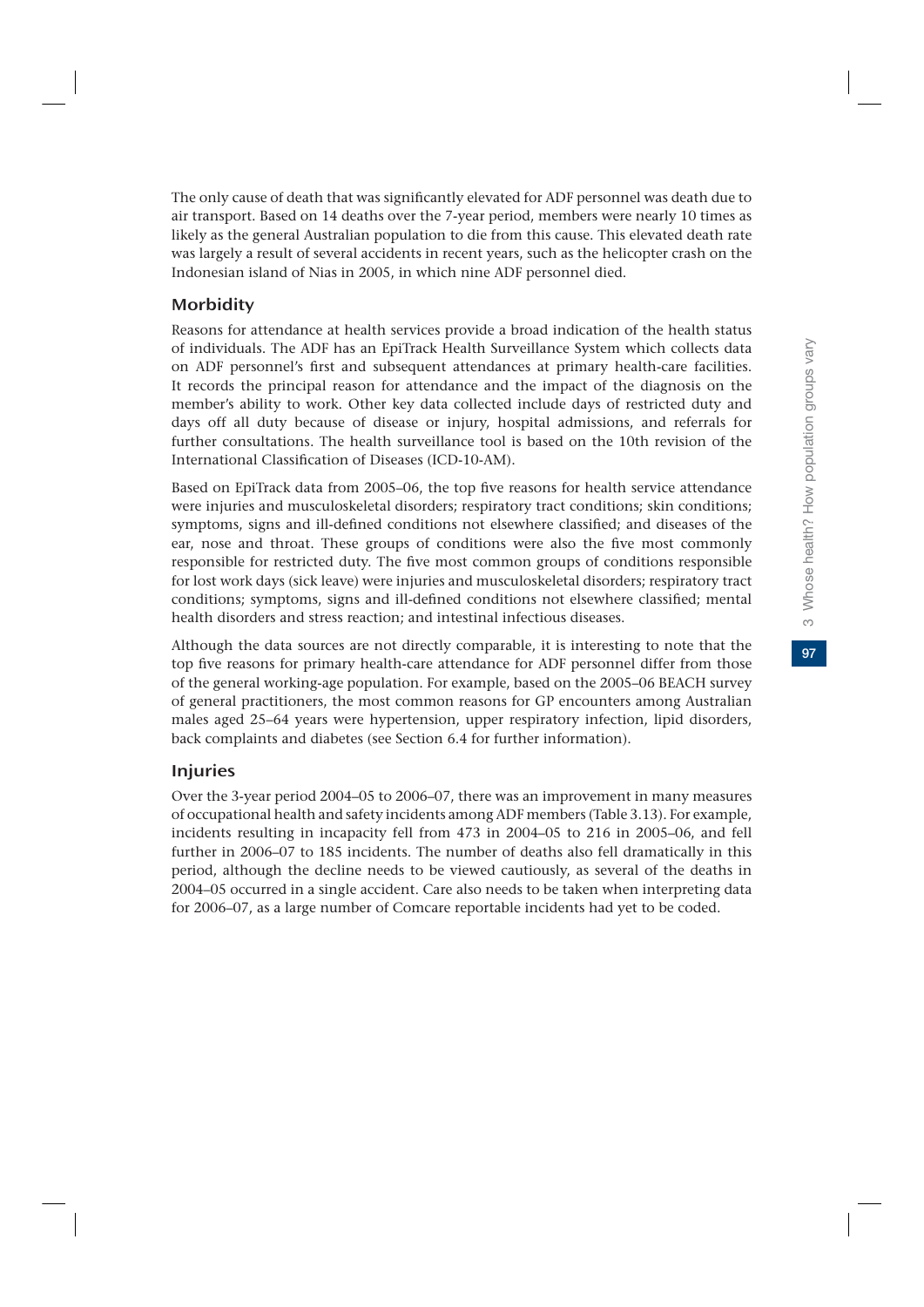|                                        | 2004-05           | 2005-06 | 2006-07       |
|----------------------------------------|-------------------|---------|---------------|
| Total incident reports <sup>(b)</sup>  | 15,173            | 14.874  | 15,383        |
| Comcare reportable <sup>(c)</sup>      |                   |         |               |
| Deaths                                 | 16 <sup>(d)</sup> | 2       | 3(e)          |
| Serious personal injury <sup>(f)</sup> | 745               | 733     | 642           |
| Incapacity <sup>(g)</sup>              | 473               | 216     | 185           |
| Dangerous occurrence <sup>(h)</sup>    | 5,208             | 5,331   | 3.428         |
| <b>Total Comcare</b>                   | 6,442             | 6,282   | $4.258^{(i)}$ |

#### **Table 3.13: Reported incidents among ADF members, 2004–05 to 2006–07, by casualty type(a)**

(a) Includes incident reports from the Defence Materiel Organisation.

(b) An incident report records an event that causes, or has potential to cause, injury or illness to Defence employees or other people, as a result of a Defence undertaking. This data is not static but is annually adjusted to reflect incident reports received after the end of the financial year. This includes minor injuries.

(c) Comcare reportable incidents are those for which a compensation claim has been or may be made under relevant legislation.

(d) Includes nine deaths attributed to the Sea King accident on the Indonesian island of Nias on 2 April 2005.

(e) Includes two deaths attributed to the Kanimbla Black Hawk incident on 29 November 2006 and one death on MV Talisman.

(f) 'Serious personal injury' is defined as an injury or disease in a person caused by work-related employment for which the person needs to be given emergency treatment by a registered medical practitioner, is treated in hospital as a casualty without being admitted to hospital, or is admitted to hospital.

(g) 'Incapacity' is when an employee is unable to perform work for 30 or more consecutive days or shifts.

(h) A 'dangerous occurrence' is a near-miss event that could have resulted, but did not result, in fatality, serious personal injury or incapacity. This includes exposure to extreme heat or cold.

(i) Does not include any of the 4,731 incident forms yet to be coded. For this reason, data for 2006–07 are considered by the AIHW to be preliminary.

*Source:* Australian Government Department of Defence 2007.

#### Veterans

Veterans are a distinct population within the Australian community. In general, they differ from the rest of the community not by the nature of their health conditions, but by the prevalence of those conditions. Their unique health needs, and how they have acquired them, have led to special health-care arrangements that are described in Chapter 7.

In recent years, there has been a change in the profile of Australia's veteran population. This has occurred because of a large decline in the number of World War II veterans, who are now at an age when many are dying. It has also occurred because the current deployments to East Timor, Iraq, Afghanistan, Bougainville and the Solomon Islands have provided substantial new groups of younger veterans. The East Timor deployment of almost 20,000 is now the fourth largest deployment in Australian history, following World War II, World War I and the Vietnam War. The deployment to the Middle East Area of Operations (Afghanistan and Iraq) is now Australia's fifth largest deployment ever. The number of Australians deployed to the various wars or theatres and the latest estimated number of those veterans still alive are outlined in Table 3.14.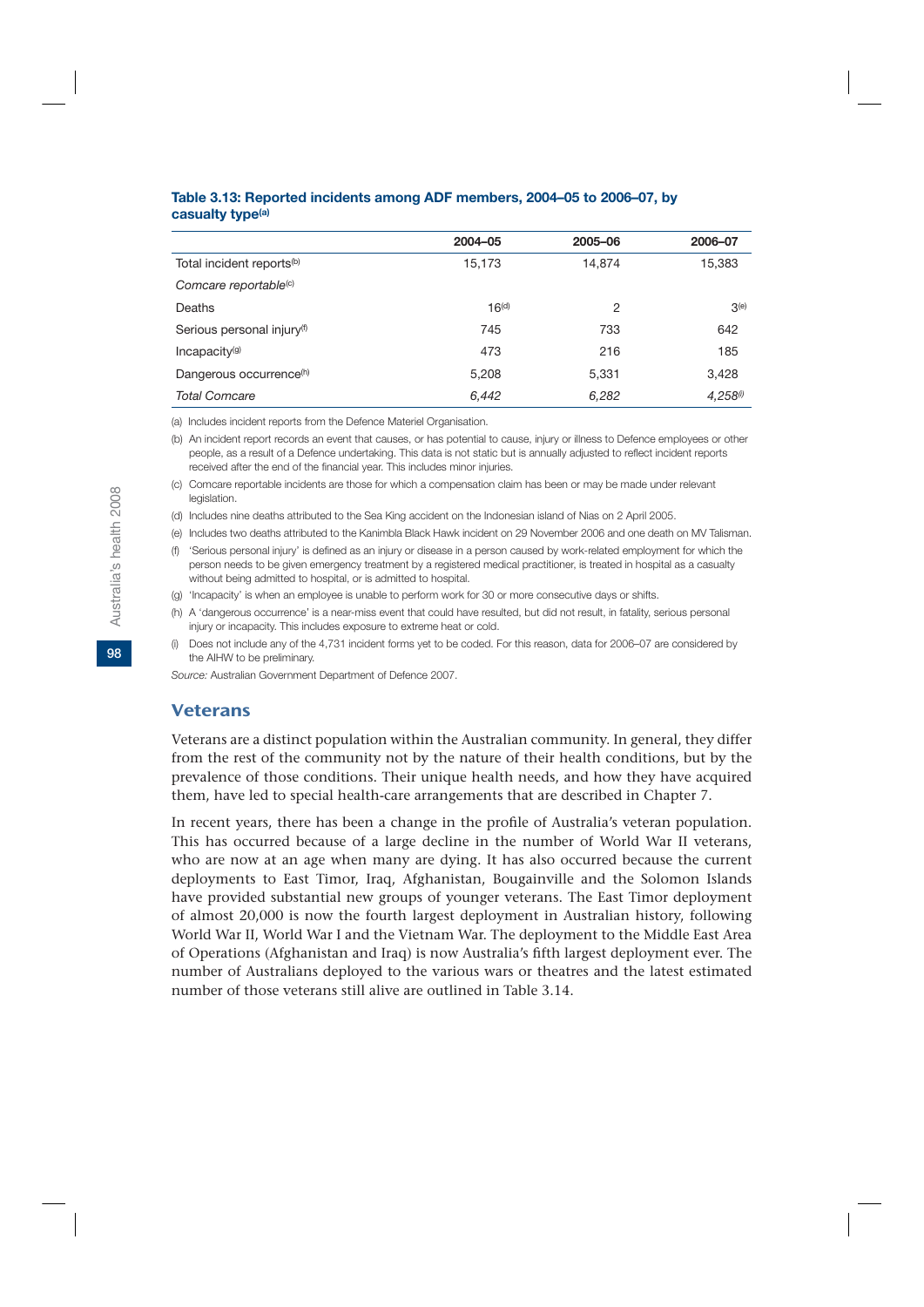|  | Table 3.14: Numbers of Australians in major deployments and estimated survivors |
|--|---------------------------------------------------------------------------------|
|  |                                                                                 |

| <b>Conflict</b>                                                        | Number deployed <sup>(a)</sup> | Estimated survivors <sup>(b)</sup> |
|------------------------------------------------------------------------|--------------------------------|------------------------------------|
| Boer War                                                               | 16,500                         | 0                                  |
| World War I                                                            | 416,800                        |                                    |
| World War II                                                           | 1,118,300                      | 119,600                            |
| British Commonwealth Occupation Force (Japan) <sup>(c)</sup>           | 7,100                          | 2,000                              |
| Korean War, Malayan Emergency and Far East<br><b>Strategic Reserve</b> | 28,300                         | 14,300                             |
| Vietnam War                                                            | 60,385                         | 49,700                             |
| Gulf War 1990-91 <sup>(d)</sup>                                        | 1,871                          | 1,800                              |
| Solomon Islands                                                        | 4,089                          | 4,000                              |
| Bougainville                                                           | 4,776                          | 4,700                              |
| East Timor <sup>(e)(f)</sup>                                           | 19,710                         | 19,700                             |
| Iraq and Afghanistan <sup>(f)</sup>                                    | 18,425                         | 18,400                             |

(a) Numbers deployed are rounded to 100 except for Gulf War 1990–91, Solomon Islands, Bougainville, East Timor and Iraq and Afghanistan.

(b) Estimated survivors as at 30 June 2008.

(c) Does not include those who also were part of World War II.

(d) Includes Operation Habitat to Kurdish areas of Iraq.

(e) Includes all deployments to East Timor from 1999.

(f) Ongoing deployment.

*Sources:* For data on conflicts up to and including the Vietnam War, the source is the Department of Veterans' Affairs. The numbers for the deployments to Bougainville, Solomon Islands and East Timor come from a study by the Centre for Military and Veteran Health on the records of the Department of Defence. The numbers for the Gulf War 1990–91 come from the Australian Gulf War Health Study. Department of Defence supplied the data for deployment to Iraq and Afghanistan (as of 31 August 2007).

# Special risks for veterans

Veterans have experienced a range of hazards that are either particular to military service or are different from those experienced by the general community in their degree. Exposure to mustard gas, for example, would have occurred almost exclusively among veterans from the World Wars. Noise and stress, although common in civilian society, are likely to be more intense in military life. These factors affect the long-term health of veterans, some aspects of which are discussed below.

# Self-assessed health

A consistent finding is that Australian veterans self-assess their health below that of the general community and also below that of military personnel who have not been deployed to operational areas. A 1996 census of Australia's Vietnam veterans revealed that they are much more likely to rate their health as poor or very poor—a similar finding to that for a sample of Army Vietnam veterans interviewed in 1989–90 (O'Toole et al. 1996). Poor selfassessed health was also found among Korean War and Gulf War veterans (Sim et al. 2005; McKenzie et al. 2004).

Self-assessment of health is important not only as a measure in its own right but also as an indicator of future mortality (Idler & Benyamini 1997). Although it is clear that veterans score poorly on this measure, work has not been done on the time relationship between deployment and lower self-rating.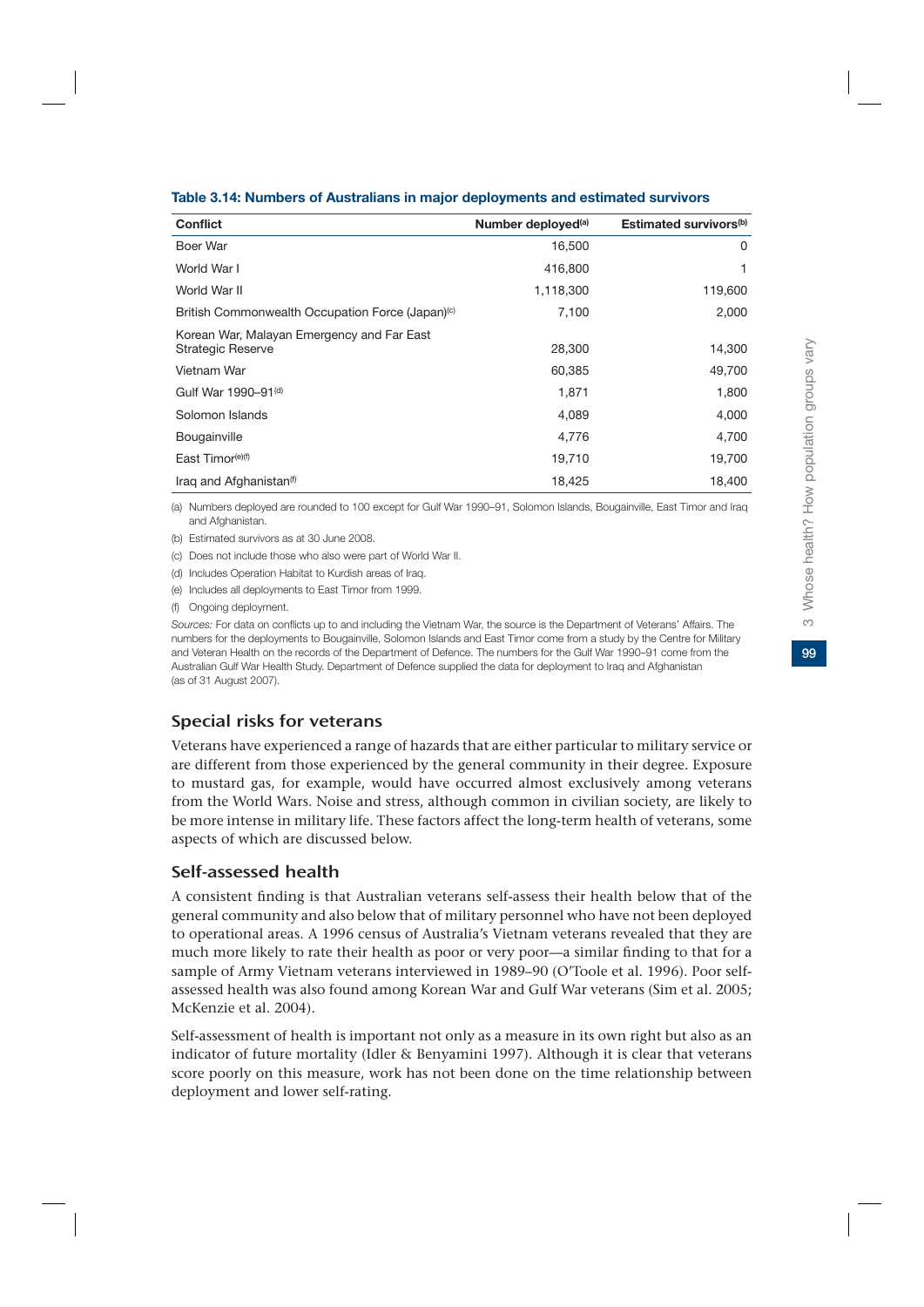#### Mental health

Poor mental health is a major area of disability for veterans, who have both a higher rate of mental health conditions than the general population and a pattern of mental health that is markedly different from the rest of the population. Among Korean War veterans studied in 2004, for example, anxiety state was present in 31%, depression in 24%, and post-traumatic stress disorder in 26%, while 59% drank hazardous amounts of alcohol (Sim et al. 2005). Compared with a population control group, the first three conditions were about six times as prevalent in the Korean War veterans, whereas the various measures of alcohol abuse were between one and a half to three times as common among them (Sim et al. 2005). The prevalence of mental health problems was closely correlated with the degree of combat exposure (Figure 3.8).



*Note:* The combat exposure level was measured using the Combat Exposure Scale, and the prevalence of the psychiatric conditions was measured using validated instruments. *Source:* Ikin et al. 2007.

#### **Figure 3.8: Korean War veterans: prevalence of selected psychiatric diseases by combat exposure level, 2004**

In an earlier study of Vietnam veterans, there was a greater level of 'nervousness', 'depression' and 'other mental disease' than in a community comparison group (O'Toole et al. 1996). As with the Korean War veterans, there was a strong and significant correlation between the risk of mental health and the degree of combat exposure.

Similarly, a study of Australian veterans of the Gulf War 1990–91 showed that they had a higher prevalence of a broad range of mental health problems such as depression, anxiety states and post-traumatic stress disorder (Ikin et al. 2005). Again, there was a strong and significant correlation between the risk of developing mental health problems and the degree of exposure to stressors in the Gulf War.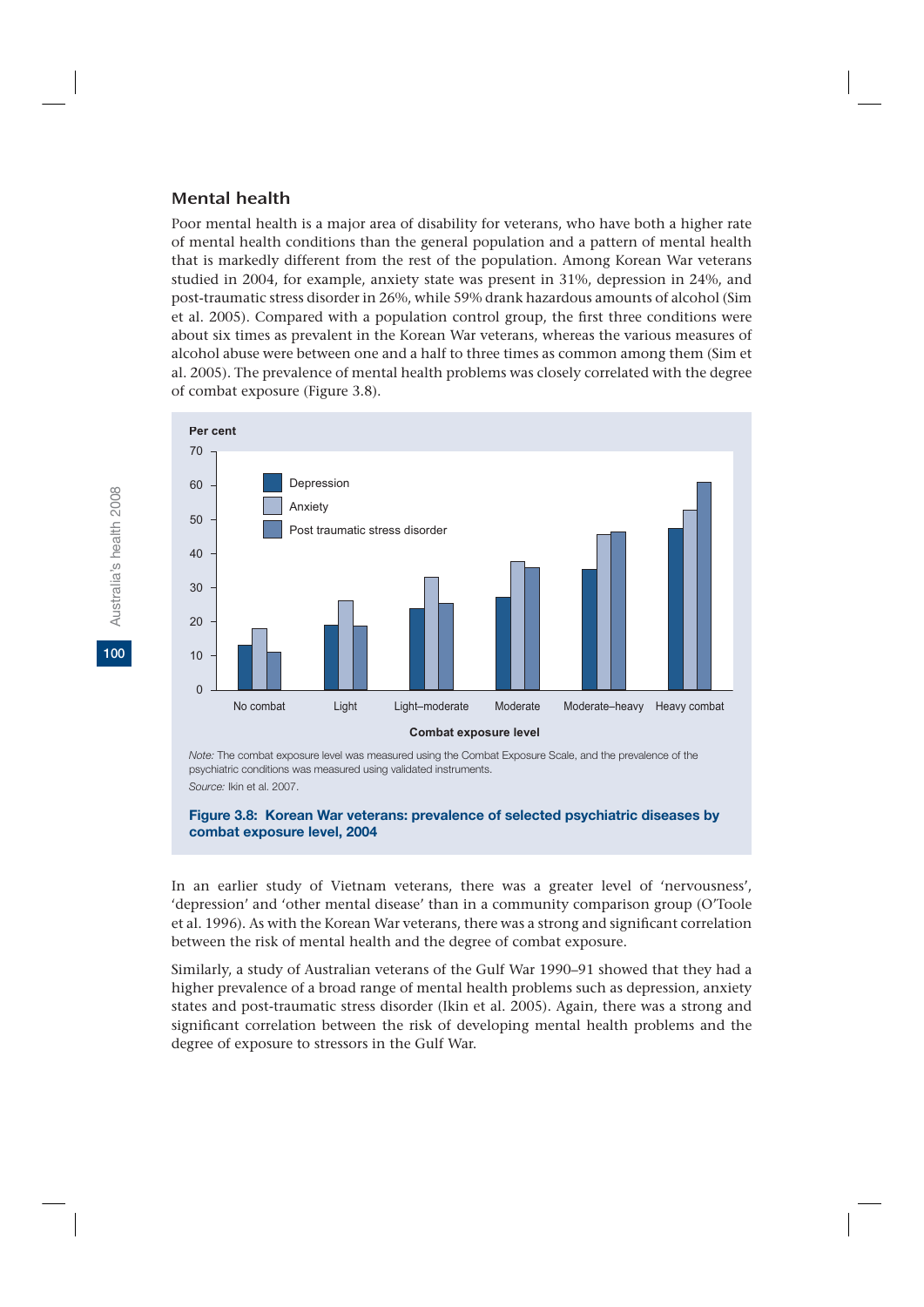# Cancer incidence

By necessity, warfare and its associated activities expose the military to many extra dangers. With the passage of time, some of these exposures have been associated with higher rates of cancer. Exposures that are now implicated include high levels of ultraviolet radiation, asbestos fibre exposure, benzene in military fuels and solvents, and high levels of diesel fuel particulates. There have been several studies of the cancer incidence of various veteran populations. Their findings are not fully consistent and their scope is limited because cancer registration only became universal throughout Australia in 1982. However, they mostly suggest that there are higher levels of cancer in veterans than among the general population.

Cancer incidence in Australia's Korean War veteran population is markedly different from that of comparable Australians. These veterans had significantly higher rates of overall cancer, and cancer of the larynx, head and neck, oesophagus and lung (AIHW 2003b). It is not known whether the elevated rates of cancer are related to levels of smoking and alcohol consumption in this population.

Similarly, a study of cancer incidence among Australia's Vietnam veterans has shown a rate of cancer that is 13–15% higher than that of the general community (Wilson et al. 2005a). This overall elevation was driven by excesses of lung, oral, larynx, pharynx and prostate cancers, and melanoma. However, in this study, there was a significantly lower cancer rate among Vietnam veterans for four cancers (liver, thyroid, multiple myeloma and non-Hodgkin lymphoma). No data are available about smoking or drinking behaviours, or other factors such as post-deployment occupation, that may contribute to these variations in cancer incidence. This study also found that the various branches of service were affected differently. Royal Australian Air Force (RAAF) veterans showed a small excess that was not statistically significant. For veterans in the other two services, the excess cancer incidence was statistically significant (Wilson et al. 2005a).

In contrast, the age-standardised cancer incidence in Gulf War 1990–91 veterans does not differ from that expected in the general population (Sim et al. 2005).

A study of RAAF personnel (including serving members, retired personnel and veterans) involved in maintaining F-111 aircraft provides useful insights into the problems of studying cancer incidence in defence personnel (D'Este et al. 2008). This particular occupational group was identified as having had potential exposure to a range of industrial cancercausing agents. The study concluded that, on balance, the exposed group was suffering a high rate of cancer. However, the rate of cancer in the two RAAF comparison groups (working on non- F-111 aircraft maintenance at the same and a different base) did not differ from community levels, suggesting that the RAAF population as a whole is not at greater risk of cancer, and that the elevation in risk may be restricted to the relatively small group of people who worked in F-111 maintenance.

# **Mortality**

Mortality is a good measure of the underlying health of populations, but mortality studies of veterans need to be interpreted carefully.

In the past decade, the Australian Government Department of Veterans' Affairs (DVA) has conducted several mortality studies of Australia's service population. These include studies of veterans of the Korean and Vietnam wars and the 1990–91 Gulf War, RAAF personnel involved in aircraft maintenance and a pilot mortality study of the early deployment to East Timor (Sim et al. 2005; Wilson et al. 2005).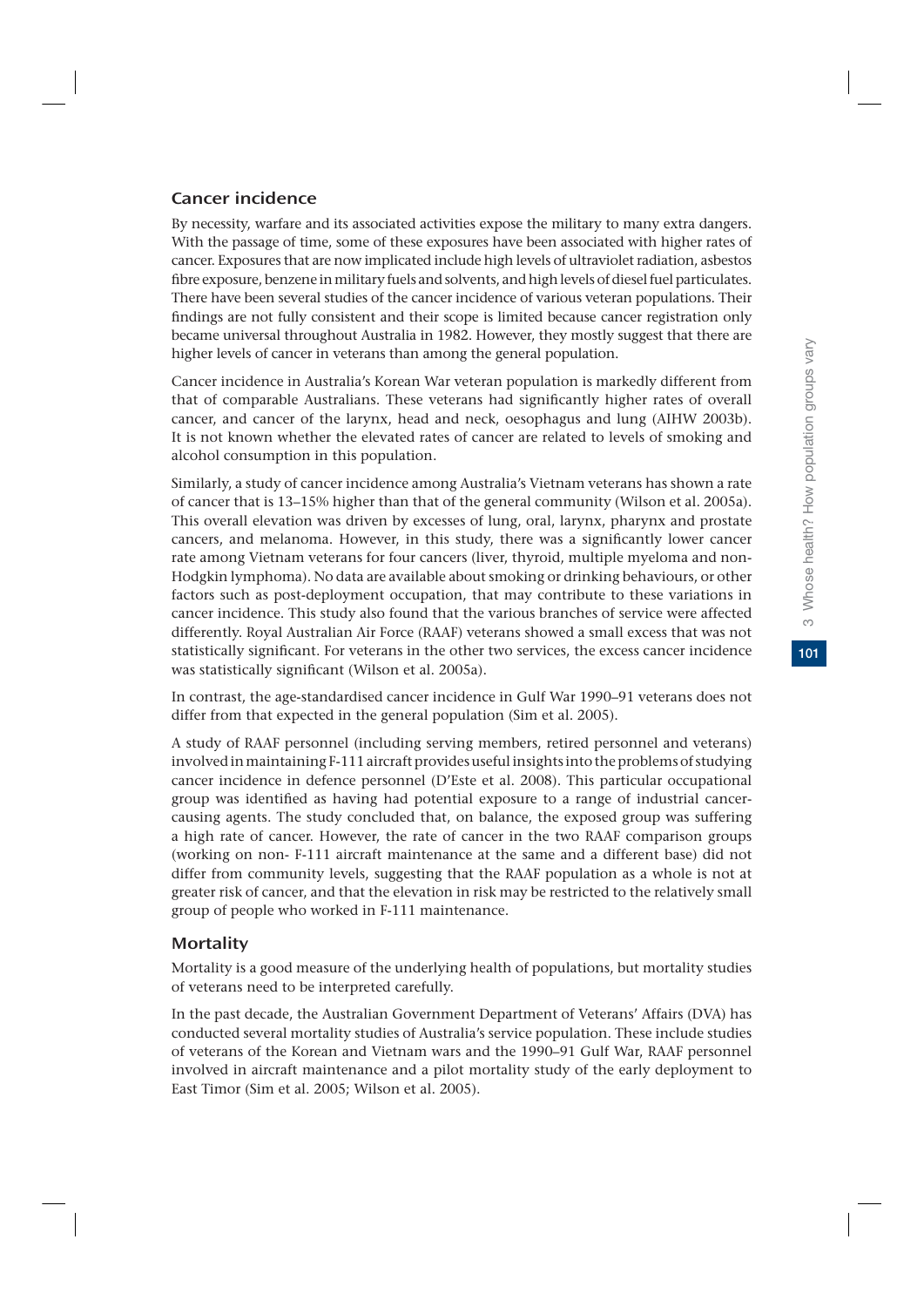These studies reveal a moderately consistent picture, which is similar to that among veterans in other countries. Generally, mortality is lower than expected in the few years after deployment, although there is often a slight elevation in deaths from motor vehicle crashes in those years. With a longer passage of time, however, veteran mortality rates become similar to the general population; and in the case of Korean War veterans, the rates are now significantly higher than those in the general population. There may be two explanations: the first is that the healthy worker effect weakens over time, and the second is that the effects of exposures during service take time to become evident, and more time to affect mortality.

Another notable, and perhaps unexpected, result from the DVA studies concerns suicide. The rate of suicide among Vietnam veterans, for example, is very close to the community average (Wilson et al. 2005b). As is reported elsewhere in this chapter, the rate of suicide among the current members of the ADF is well below that in the general community.

Finally, as with the incidence of cancer, the mortality experience among veterans differs between the various branches of service. In several studies, RAAF personnel (comprising serving members, retired personnel and veterans) have been shown to have mortality rates that are lower than in the general community, and they maintain this advantage for decades after their service. In general, Army personnel lose their relative mortality advantage faster than the RAAF, and members and former members of the Royal Australian Navy faster than either of the other services (Sim et al. 2005; Wilson et al. 2005). The reasons for these differences have not been established.

# References

- ABS (Australian Bureau of Statistics) 2001a. Australian Standard Geographical Classification. ABS cat. no. 1216.0. Canberra: ABS.
- ABS 2001b. Prisoners in Australia. ABS cat. no. 4517.0. Canberra.
- ABS 2003. Population characteristics, Aboriginal and Torres Strait Islander Australians, 2001. ABS cat. no. 4713.0. Canberra: ABS.
- ABS 2004. National Aboriginal and Torres Strait Islander Social Survey 2002. ABS cat. no. 4714.0. Canberra: ABS.
- ABS 2006a. 2004–05 National Health Survey: summary of results, Australia. ABS cat. no. 4364.0. Canberra: ABS.
- ABS 2006b. National Aboriginal and Torres Strait Islander Health Survey, 2004–05. ABS cat. no. 4715.0. Canberra: ABS.
- ABS 2006c. Prisoners in Australia. ABS cat. no. 4517.0. Canberra.
- ABS 2007a. Population distribution, Aboriginal and Torres Strait Islander Australians. ABS cat. no. 4705.0. Canberra: ABS.
- ABS 2007b. 2006 Census of Population and Housing: media releases and fact sheets 2006. ABS cat. no. 2914.0.55.002. Canberra: ABS.
- ABS 2007c. Migration Australia 2005–06. ABS cat. no. 3412.0. Canberra: ABS.
- ABS 2007d. Australian labour market statistics. ABS cat. no. 6105.0. January 2008.
- ABS & AIHW (Australian Institute of Health and Welfare) 2005. The health and welfare of Australia's Aboriginal and Torres Strait Islander peoples 2005. ABS cat. no 4704.0; AIHW cat. no. IHW 14. Canberra: ABS & AIHW.
- ABS & AIHW 2008. The health and welfare of Australia's Aboriginal and Torres Strait Islander peoples 2008. ABS cat. no 4704.0; AIHW cat. no. IHW 21. Canberra: ABS & AIHW.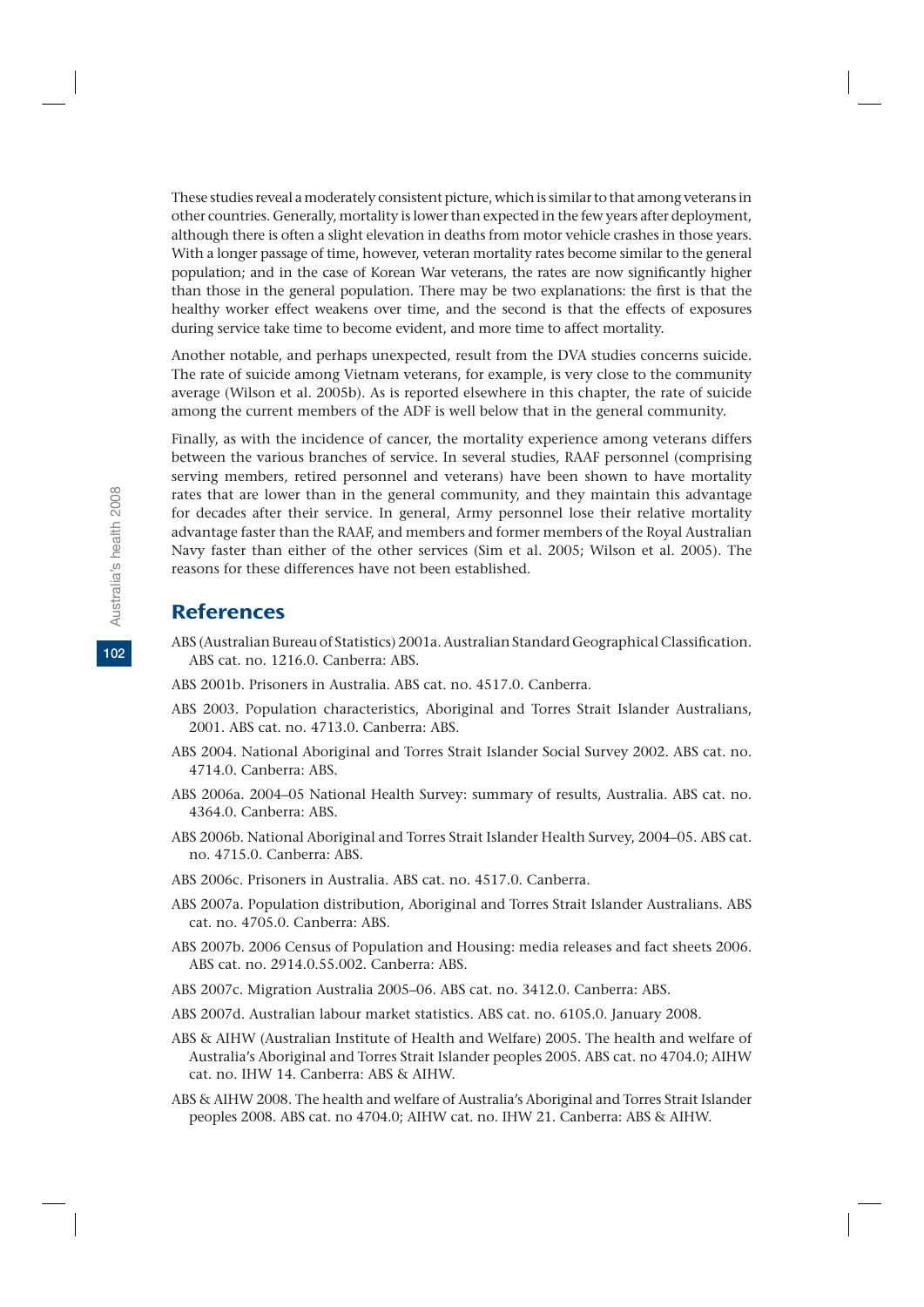103

- AHMAC (Australian Health Ministers' Advisory Council) 2006. Aboriginal and Torres Strait Islander Health Performance Framework report 2006. Canberra: AHMAC.
- AIC (Australian Institute of Criminology) 2006. Deaths in custody in Australia 1990–2004. Trends and issues in crime and criminal justice. Canberra: AIC.
- AIHW (Australian Institute of Health and Welfare) ACAM (Australian Centre for Asthma Monitoring) 2005. Asthma in Australia 2005. Cat. no. ACM 6. Canberra: AIHW.
- AIHW ACAM 2007. Asthma in Australia: findings from the 2004–05 National Health Survey. Cat. no. ACM 10. Canberra: AIHW.
- AIHW 2003a. Rural, regional and remote health: information framework and indicators version 1b. Cat. no. PHE 69. Canberra: AIHW
- AIHW 2003b. Cancer incidence study 2003: Australian veterans of the Korean War. Cat. no. PHE 48 Canberra: AIHW.
- AIHW 2004. Australia's health 2004. Cat. no. AUS 44. Canberra: AIHW.
- AIHW 2005a. 2005 National Drug Strategy Household Survey: detailed findings. Cat. no. PHE 66. Canberra: AIHW.
- AIHW 2005b. Rural, regional and remote health: indicators of health. Cat. no. PHE 59.
- AIHW 2006a. Rural, regional and remote health: mortality trends 1992–2003. Cat. no. PHE 71. Canberra: AIHW.
- AIHW 2006b. Towards a national prisoner health information system. Cat. no. PHE 79. Canberra: AIHW.
- AIHW 2006c. Australia's health 2006. Cat. no. AUS 73. Canberra: AIHW.
- AIHW 2007a. Aboriginal and Torres Strait Islander Health Performance Framework 2006 report: detailed analyses. Cat. no. IHW 20. Canberra: AIHW.
- AIHW 2007b: Mental health services in Australia 2004–05. Cat. no. HSE 47. Canberra: AIHW.
- AIHW 2007c: Indigenous housing indicators 2005–06. Indigenous Housing series no 2. Cat. no. HOU 168. Canberra: AIHW.
- AIHW 2007d: Rural, regional and remote health: study on mortality, 2nd edn, 2002–04. Cat. no. PHE 95. Canberra: AIHW
- AIHW 2007e: Cancer in Australia: an overview. Cat. no. CAN 32. AIHW: Canberra.
- AIHW 2007f: Australian hospital statistics 2005–06. Cat. no. HSE 50. Canberra: AIHW.
- AIHW 2008. Rural, regional and remote health: indicators of health status and determinants. Rural health series no. 9. Cat. no. PHE 97. Canberra: AIHW.
- AIHW 2008 forthcoming. Mental health and social and emotional wellbeing of Indigenous Australians. Canberra: AIHW.
- AIHW & ABS 2006. Recent developments in the collection of Aboriginal and Torres Strait Islander health and welfare statistics 2005. Cat. no. IHW 15; ABS cat. no. 4704.0.55.001. Canberra: AIHW & ABS.
- AIHW: Belcher J & Al-Yaman F 2007. Prisoner health in Australia: contemporary information collection and a way forward. Cat. no. PHE 94. Canberra: AIHW.
- AIHW: Mathers C 1996. Health differentials among Australian children. Health monitoring series no. 3. Cat. no. AIHW 338. Canberra: AGPS.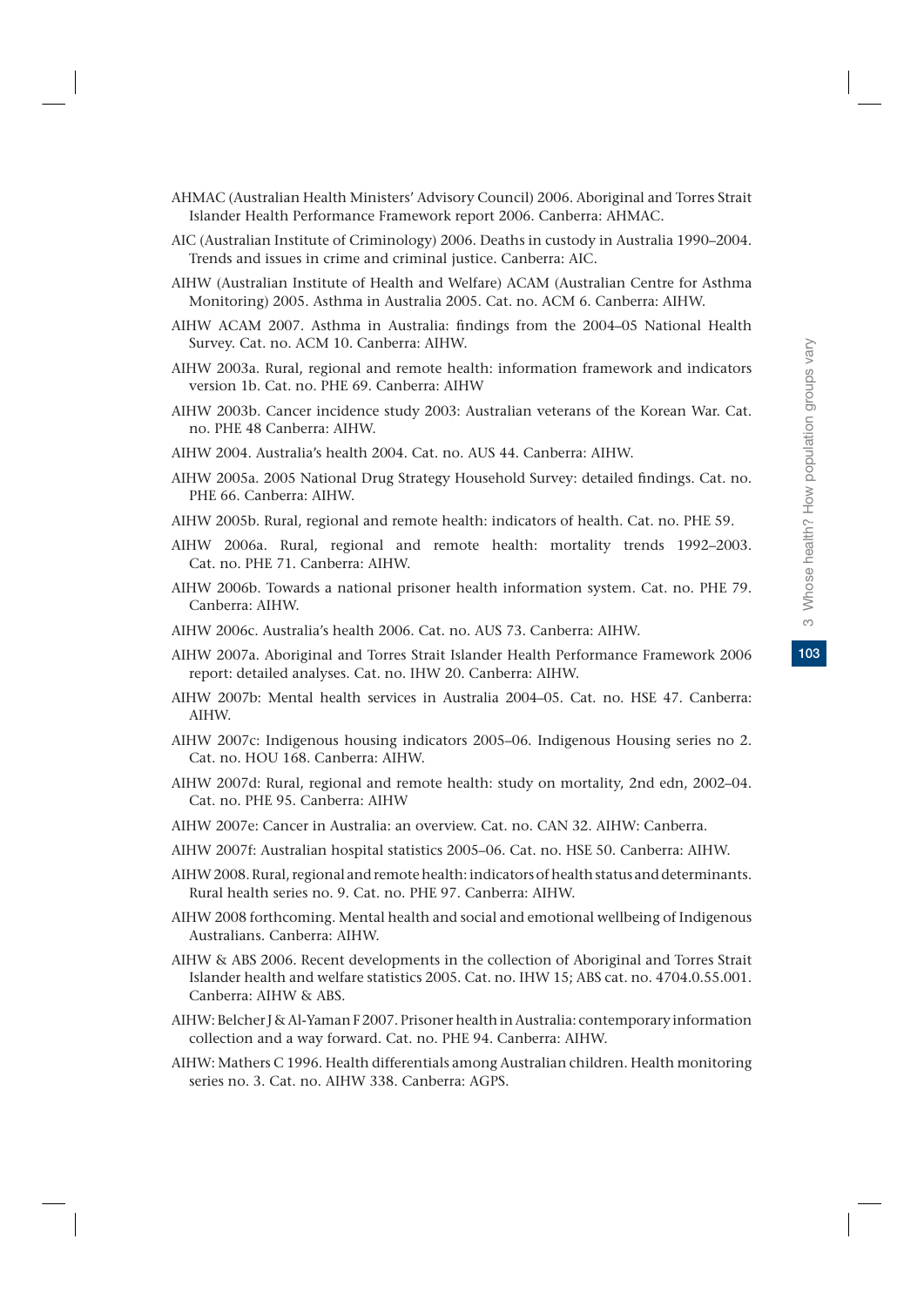- AIHW: Singh M & de Looper M 2002. Australian health inequalities: 1 Birthplace. AIHW Bulletin no. 2. Canberra: AIHW.
- Australian Government Department of Defence 2007. Defence annual report 2006–07: volume one. Canberra: Australian Government Department of Defence.
- Bhat PN 2002. General growth balance method: a reformulation for populations open to migration. Population Studies 56:23–34.
- Brown AF, Ettner SL, Piette J, Weinberger M, Gregg E, Shapiro MF et al. 2004. Socioeconomic position and health among persons with diabetes mellitus: a conceptual framework and review of the literature. Epidemiological Review 26:63–77.
- Butler T & Milner L 2003. The 2001 Inmate Health Survey. Sydney: NSW Corrections Health Service.
- Butler T, Boonwaat L, Hailstone S, Falconer T, Lems P, Ginley T et al. 2007. The 2004 Australian prison entrants' blood-borne virus and risk behaviour survey. Australian & New Zealand Journal of Public Health 31:44–50.
- Carrington K, McIntosh A & Walmsley J (eds) 2007. The social costs and benefits of migration into Australia. Armidale: Centre for Applied Research in Social Sciences, University of New England.
- Carson B, Dunbar T, Chenhall R & Bailie R 2007. Social determinants of Indigenous health. Sydney: Allen & Unwin.
- Coffey C, Veit F, Wolfe R, Cini E & Patton G 2003. Mortality in young offenders: retrospective cohort study. British Medical Journal 326: 1064–67.
- Correa-Velez I, Sundararajan V, Brown K & Gifford SM 2007. Hospital utilisation among people born in refugee-source countries: an analysis of hospital admissions, Victoria, 1998–2004. Medical Journal of Australia 186:577–80.
- D'Este C, Attia J, Brown A, Gibson R, Gibberd R, Tavener M, Guest M, Horsley K, Harrex W & Ross J 2008. Cancer incidence and mortality in aircraft maintenance workers. American Journal of Industrial Medicine 51:16–23.
- Draper G, Turrell G & Oldenburg B 2004. Health inequalities in Australia: Mortality. Health Inequalities Monitoring Series No. 1. AIHW cat. no. PHE 55. Canberra: Queensland University of Technology and AIHW.
- Galobardes B, Lynch J & Davey Smith G 2007. Measuring socioeconomic position in health research. British Medical Bulletin 82: 21–37.
- Glover J, Rosman D & Tennant S 2004a. Unpacking analyses relying on area-based data: are the assumptions supportable? International Journal of Health Geographics 3:30.
- Glover J, Hetzel D & Tennant S 2004b. The socioeconomic gradient and chronic illness and associated risk factors in Australia. Australia & New Zealand Health Policy 1:8.
- Glover J, Tennant S & Page A 2004c. The impact of socioeconomic status and geographic location on Indigenous mortality in Australia, 1997–99. Occasional Paper Series No. 1. Adelaide: Public Health Information Development Unit.
- Graham A 2003. Post-prison mortality: unnatural death among people released from Victorian prisons between January 1990 and December 1999. Australian and New Zealand Journal of Criminology 36(1):94–108.
- Hertzman C 1999. Population health and human development. In: Keating DP & Hertzman C (eds). Developmental health and the wealth of nations: social, biological and educational dynamics. New York: The Guilford Press, 21–40.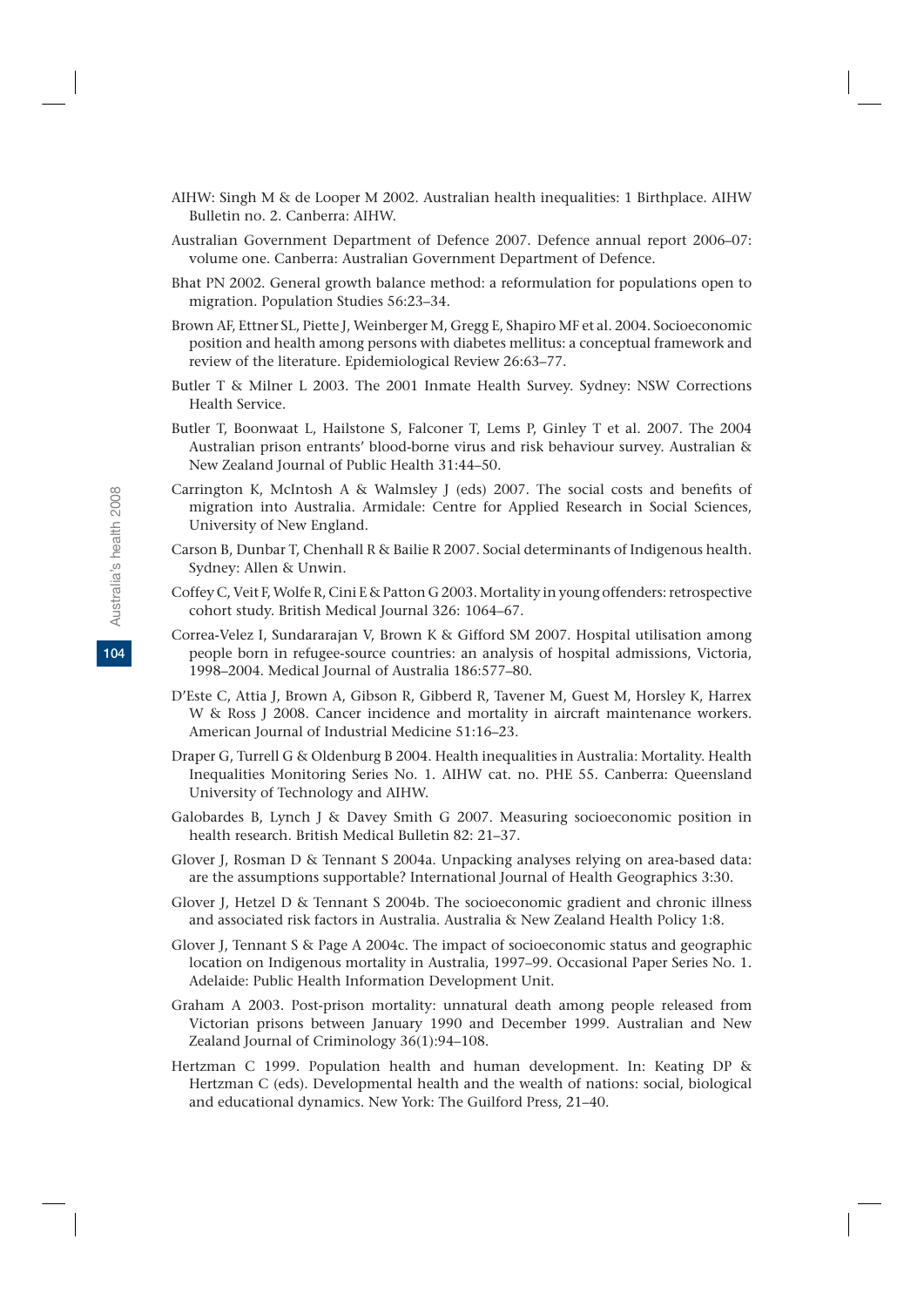- Hetzel D, Page A, Glover J & Tennant S 2004. Inequality in South Australia: key determinants of wellbeing (Volume 1: the evidence). Adelaide: Department of Health, South Australia.
- Idler E & Benyamini Y 1997. Self-rated health and mortality: a review of twenty-seven community studies. Journal of Health and Social Behaviour 38(1):21–7.
- Ikin J, McKenzie D, Creamer M, McFarlane A, Kelsall H, Glass D, Forbes A, Horsley K, Harrex W & Sim MR 2005. War zone stress without direct combat: the Australian naval experience of the Gulf War. Journal of Traumatic Stress 18(3):193–204.
- Ikin J, Sim MR, McKenzie D, Henderson S, Horsley K, Wilson E, Moore M & Harrex W 2007. Anxiety, PTSD and depression in Korean War veterans 50 years after the war. British Journal of Psychiatry 190:475–83.
- Joudo J 2006. Deaths in custody in Australia: national deaths in custody program annual report 2005. Technical and background paper no. 21. Canberra: Australian Institute of Criminology.
- Kariminia A, Butler T, Corben S, Levy M, Grant L, Kaldor J et al. 2007a. Extreme causespecific mortality in a cohort of adult prisoners—1988 to 2002: a data-linkage study. International Journal of Epidemiology 36:310–16.
- Kariminia A, Law M, Butler T, Levy M, Corben S, Kaldor J et al. 2007b. Suicide risk among recently released prisoners in New South Wales, Australia. Medical Journal of Australia 187:387–90.
- Kenny D, Nelson P, Butler T, Lennings C, Allerton M & Champion U 2006. NSW young people on community orders health survey 2003–2006: key findings report. Sydney: University of Sydney.
- Krieger N, Williams DR & Moss NE 1997. Measuring social class in US public health research: concepts, methodologies, and guidelines. Annual Review of Public Health 18:341–78.
- Krieger N, Chen JT, Coull BA & Selby JV 2005. Lifetime socioeconomic position and twins' health: an analysis of 308 pairs of United States women twins. PLoS Medicine 2(7):645–53.
- Leung R, Carlin JB, Burdon JGW & Czarny D 1994. Asthma, allergy and atrophy in Asian immigrants in Melbourne. Medical Journal of Australia 161:418–25.
- Marmot MG, Shipley MJ & Rose G 1984. Inequalities in death—specific explanations of a general pattern. Lancet 1(8384):1003–6.
- McKenzie D, Ikin J, McFarlane A, Creamer M, Forbes A, Kelsall H, Glass D, Ittak P & Sim MR 2004. Psychological Medicine 34(8):1419–30.
- NCICP (National Center for Injury Prevention and Control). What is traumatic brain injury? Viewed 21 November 2007 at <www.cdc.gov/ncipc/tbi>.
- NHMRC (National Health and Medical Research Council) 2000. Nutrition in Aboriginal and Torres Strait Islander Peoples, an information paper. Canberra: NHMRC.
- NHMRC 2003a. Dietary guidelines for children and adolescents in Australia incorporating the infant feeding guidelines for health workers. Canberra: NHMRC.
- NHMRC 2003b. Dietary guidelines for Australian adults. Canberra: NHMRC.
- NSW DJJ (NSW Department of Juvenile Justice) and Justice Health NSW 2003. Young People in Custody Health Survey. Key findings report. Sydney: NSW DJJ.